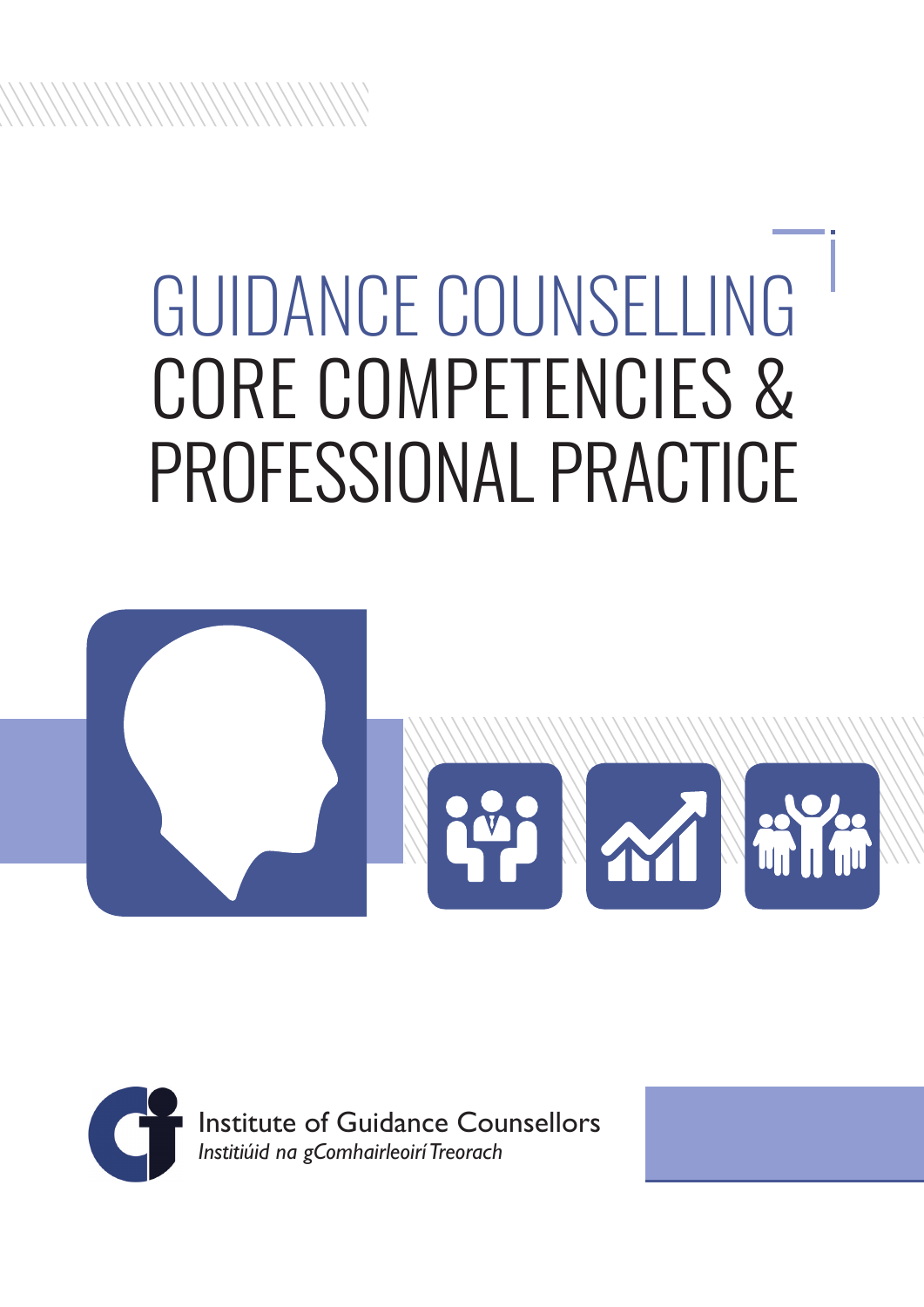## TABLE OF CONTENTS

#### Guidance Counselling: Core Competencies and Professional Practice

#### Part One: Guidance Counselling Competency & Practice Framework

#### 1. THE COMPETENCY FRAMEWORK

#### 2. CORE GUIDANCE COUNSELLING COMPETENCY

#### 3. CORE GUIDANCE ASSESSMENT COMPETENCY

| Guidance Counsellor Assessment Competencies & Guidelines26 |  |
|------------------------------------------------------------|--|
|                                                            |  |

#### 4. CORE GUIDANCE PRACTICE COMPETENCY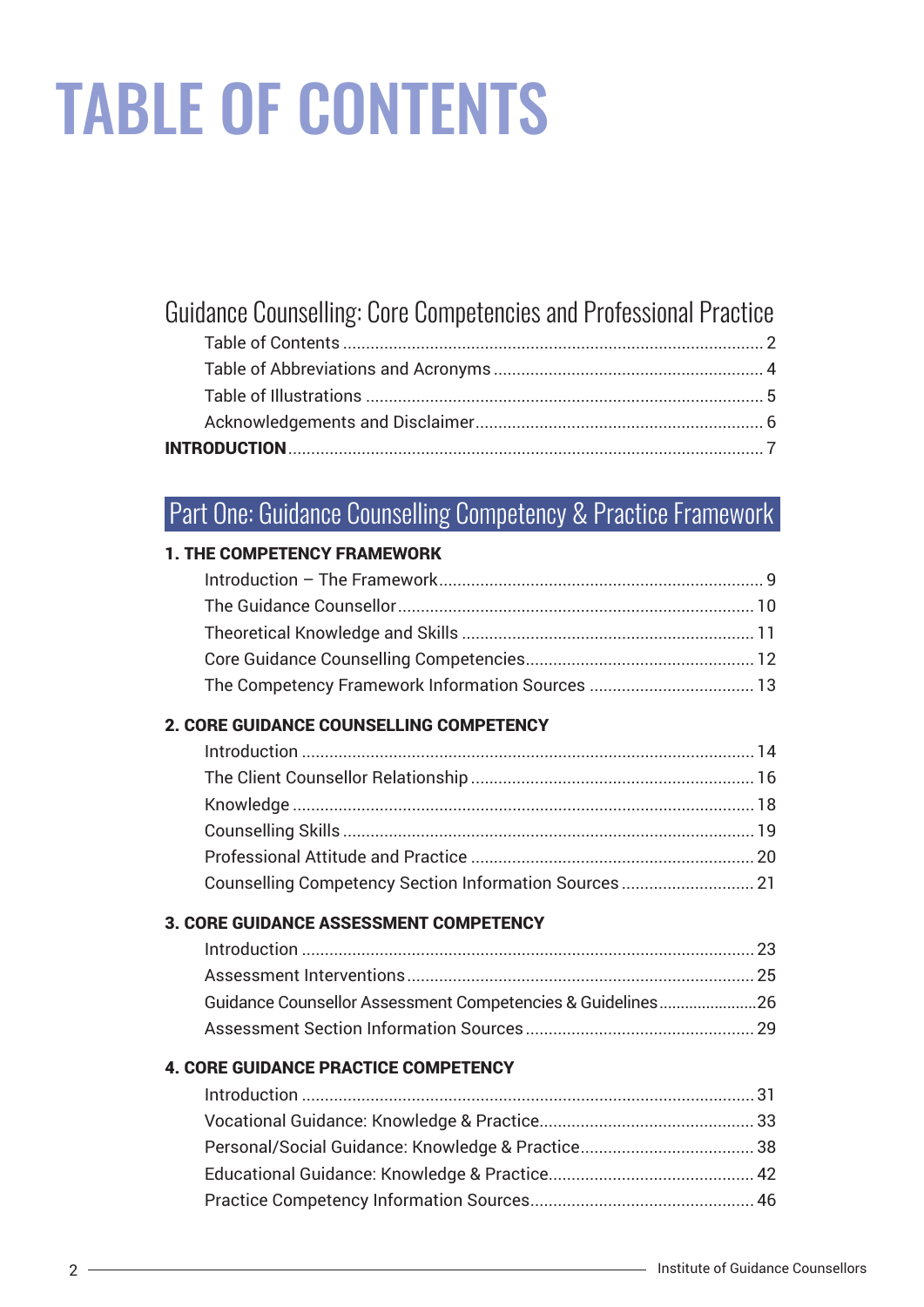#### Part Two: Professional Practice Guidelines

| <b>5. THE GUIDANCE COUNSELLOR</b>          |    |
|--------------------------------------------|----|
| <b>6. PROFESSIONAL PRACTICE GUIDELINES</b> |    |
|                                            |    |
|                                            |    |
|                                            |    |
|                                            |    |
|                                            |    |
|                                            |    |
|                                            |    |
|                                            | 54 |
|                                            | 54 |
|                                            |    |

#### **Appendices**

| <b>APPENDIX 1</b> | Recommended Procedure for               |  |
|-------------------|-----------------------------------------|--|
| <b>APPENDIX 2</b> | Information Sources Relating to Testing |  |
| <b>APPENDIX 3</b> | Guidelines for Developing Policy in     |  |
| <b>APPENDIX 4</b> |                                         |  |
| <b>APPENDIX 5</b> | Some National & International Policy    |  |
| <b>APPENDIX 6</b> | <b>Equality and Employment</b>          |  |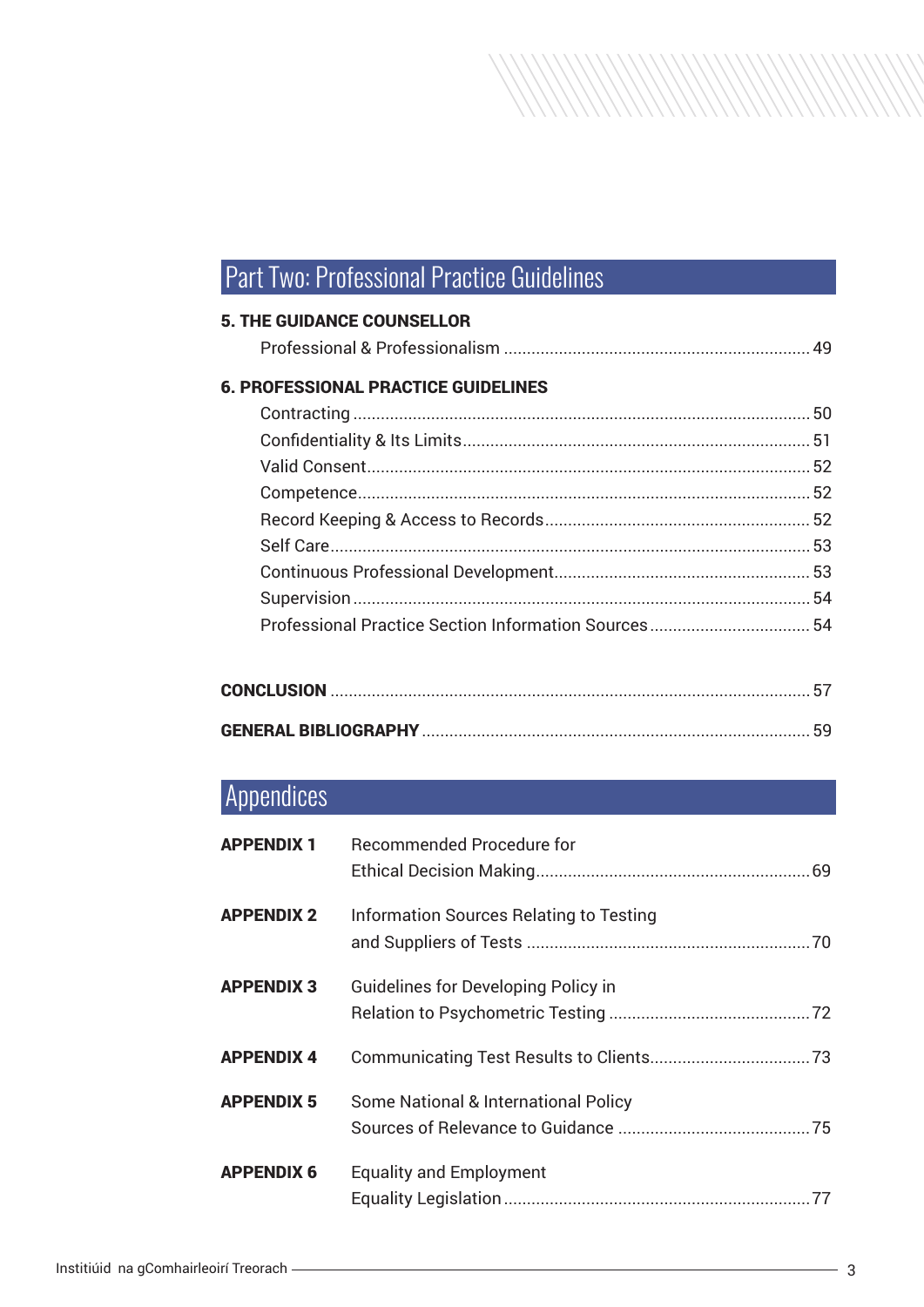

| <b>ACCS</b>     | Association of Community and Comprehensive Schools                             |  |
|-----------------|--------------------------------------------------------------------------------|--|
| <b>AEGAI</b>    | Adult Education Guidance Association of Ireland                                |  |
| <b>AIOSP</b>    | Association Internationale d'Orientation Scolaire et Professionnelle           |  |
| <b>APA</b>      | <b>American Psychological Association</b>                                      |  |
| <b>BJGC</b>     | <b>British Journal of Guidance Counselling</b>                                 |  |
| <b>BPS</b>      | <b>British Psychological Association</b>                                       |  |
| <b>CEDEFOP</b>  | European Centre for the Development of Vocational Training                     |  |
| <b>CDSGC</b>    | Committee of Directors of Studies in Guidance Counselling                      |  |
| <b>CICA</b>     | <b>Career Industry Council of Australia</b>                                    |  |
| <b>CMS</b>      | <b>Career Management Skills</b>                                                |  |
| <b>DES</b>      | Department of Education and Skills                                             |  |
| <b>DJEI</b>     | Department of Jobs, Enterprise and Innovation                                  |  |
| <b>EAEA</b>     | European Association for the Training of Adults                                |  |
| <b>EGFSN</b>    | <b>Expert Group on Future Skills Needs</b>                                     |  |
| <b>ELGPN</b>    | European Lifelong Guidance Policy Network                                      |  |
| <b>ETBI</b>     | <b>Education and Training Board Ireland</b>                                    |  |
| <b>FYA</b>      | <b>Foundation for Young Australians</b>                                        |  |
| <b>IAVG</b>     | <b>International Association for Vocational Guidance</b>                       |  |
| <b>IAEVG</b>    | International Association for Educational and Vocational Guidance              |  |
| <b>ICCDPP</b>   | International Centre for Career Development and Public Policy                  |  |
| <b>IGC</b>      | <b>Institute of Guidance Counsellors</b>                                       |  |
| <b>NCGE</b>     | National Centre for Guidance in Education                                      |  |
| <b>NGF</b>      | <b>National Guidance Forum</b>                                                 |  |
| <b>NICE</b>     | Network for Innovation in Career Guidance and Counselling in Europe            |  |
| <b>NRDSH</b>    | National Registry of Deliberate Self Harm                                      |  |
| <b>NSACPP</b>   | National Standards & Accreditation of Career Practitioners Project (Australia) |  |
| <b>OECD</b>     | Organisation for Economic Co-operation and Development                         |  |
| <b>PSI</b>      | Psychological Society of Ireland                                               |  |
| <b>QUALIFAX</b> | <b>National Learner's Database</b>                                             |  |
| <b>SOLAS</b>    | <b>Further Education and Training Authority</b>                                |  |
| <b>TRACE</b>    | <b>Transparent Competencies in Europe</b>                                      |  |
| <b>TUSLA</b>    | <b>Child and Family Agency</b>                                                 |  |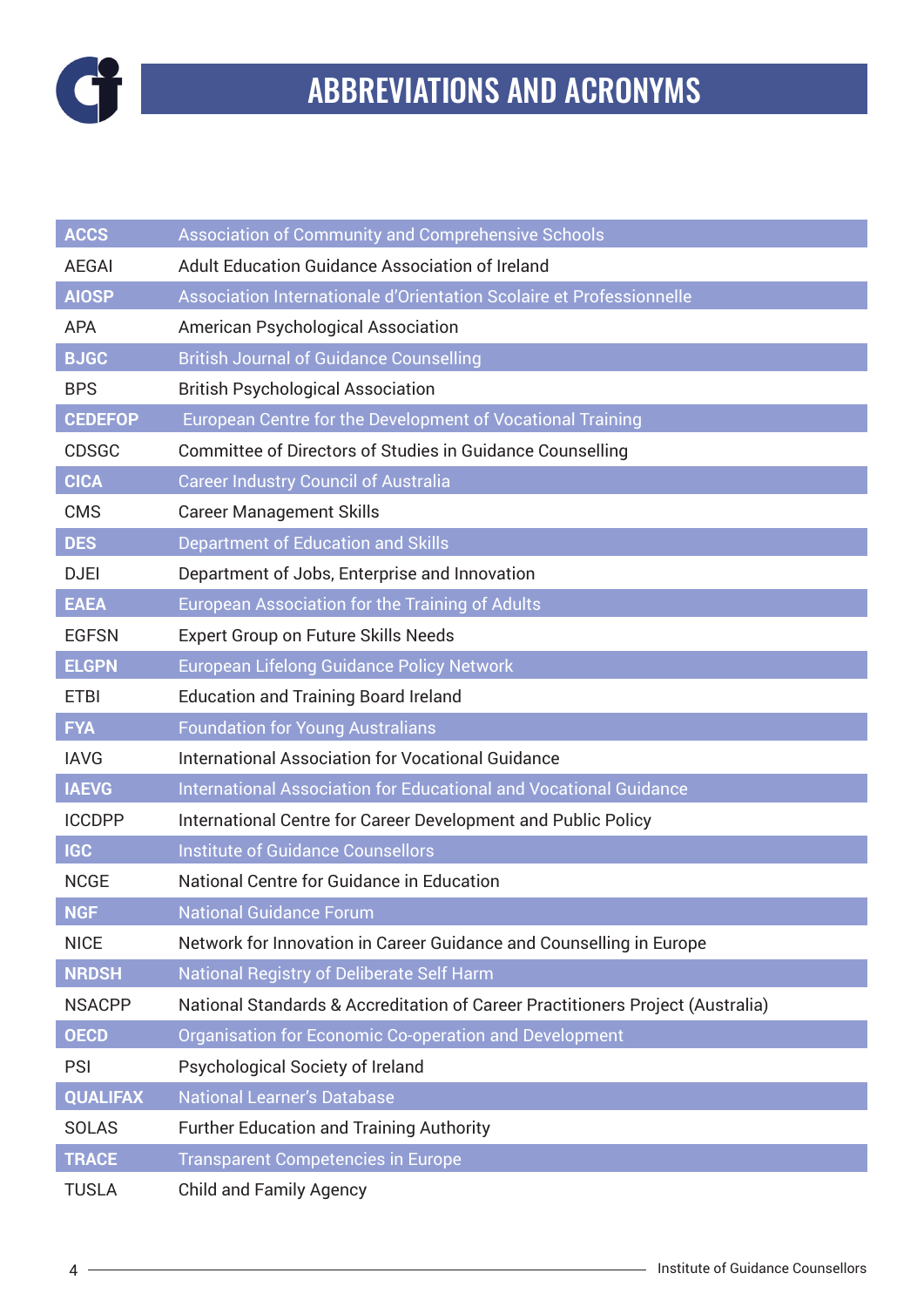### TABLE OF ILLUSTRATIONS



#### **Page**

| Figure 1 |  |
|----------|--|
| Figure 2 |  |
| Figure 3 |  |
| Figure 4 |  |
| Figure 5 |  |
| Figure 6 |  |
| Figure 7 |  |
| Figure 8 |  |
| Figure 9 |  |
|          |  |
|          |  |
|          |  |
|          |  |
|          |  |
|          |  |
|          |  |
|          |  |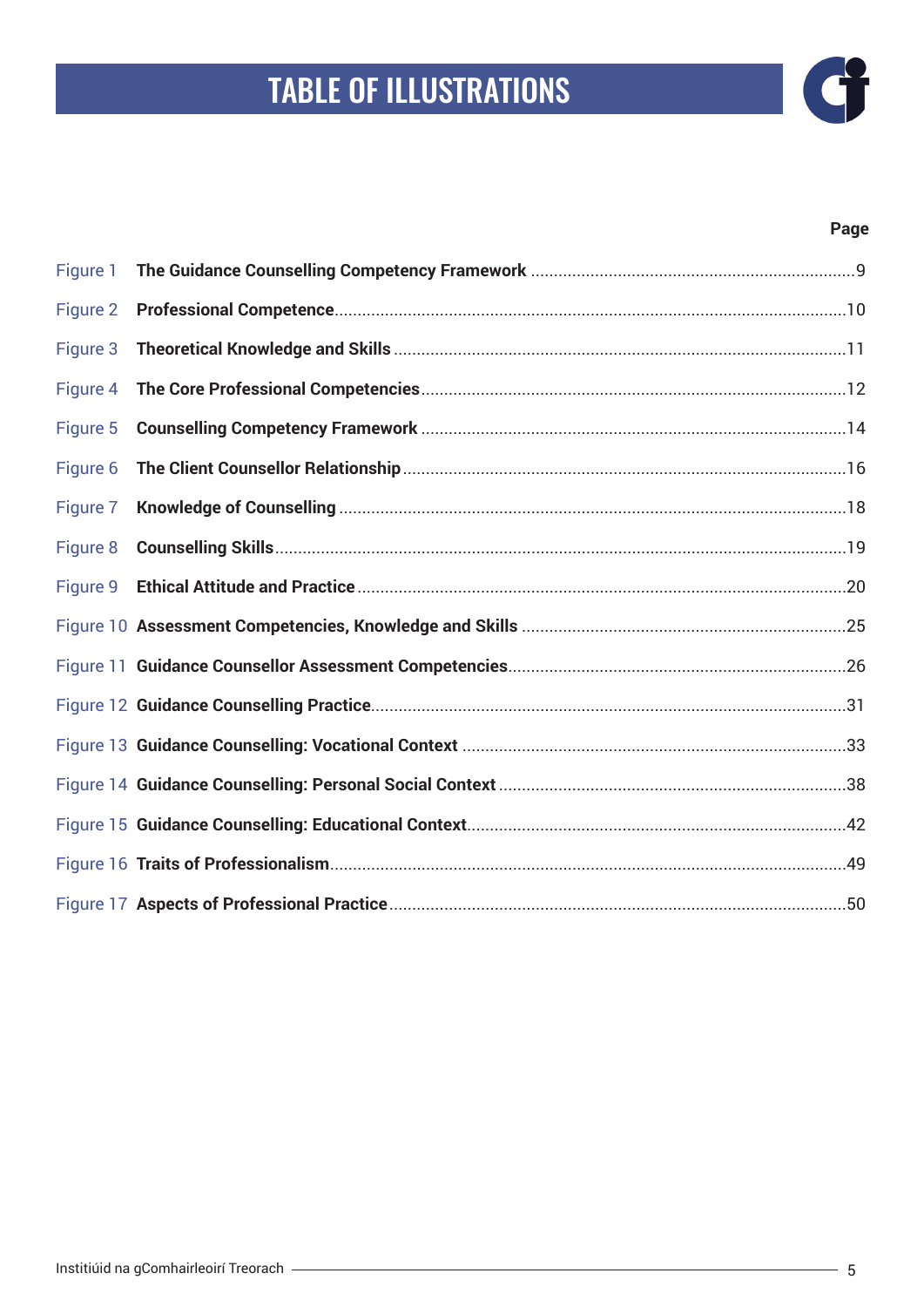

### ACKNOWLEDGEMENTS AND DISCLAIMER

The authors would like to acknowledge and thank all, including those guidance counsellors working in a variety of sectors, who have contributed by way of submissions, critique and support to the development of this document in the course of its research and writing.

The Institute of Guidance Counsellors wishes to thank the Federation of Associations for Counselling Therapy in British Columbia for their kind permission to quote freely from their published work, *The National Entry to Practice Profile for Counselling Therapists* (2007).

The Institute also wishes to thank the British Psychological Society for permission to reproduce, in Appendix 4, their recent publication,

*Communicating Test Results: Guidelines for Test Users* (2016).

We wish to thank, most particularly, Professor Michael O'Rourke<sup>1</sup>, who acted as the external reader of the document, for his insightful critique and his overall support and encouragement in the production of this IGC publication.

On behalf of the Institute of Guidance Counsellors (IGC), the authors of *Guidance Counselling:* Core Competencies and Professional Practice are

**Maureen Maughan (Chair) Breeda Coyle PJ McGowan Patricia Wroe** *September 2016*



DISCLAIMER

**The authors have made every effort to acknowledge information sources. The IGC accepts no responsibility for omissions and, in the event of exclusions, will undertake to rectify in future editions of this document.** 

**The inclusion of a source of information or publication is not to be interpreted as an endorsement by the IGC of the entire content, policies or guidance contained in this source, where these are at variance with stated, documented or published policy positions of the professional body.**

1 Professor M. L.O'Rourke, School of Psychology, Trinity College Dublin and the Education Department, Maynooth University. Dr O'Rourke is a visiting Professor to the University of Indiana, South Bend USA, and External Examiner to the School of Psychology, University of Strathclyde, Scotland.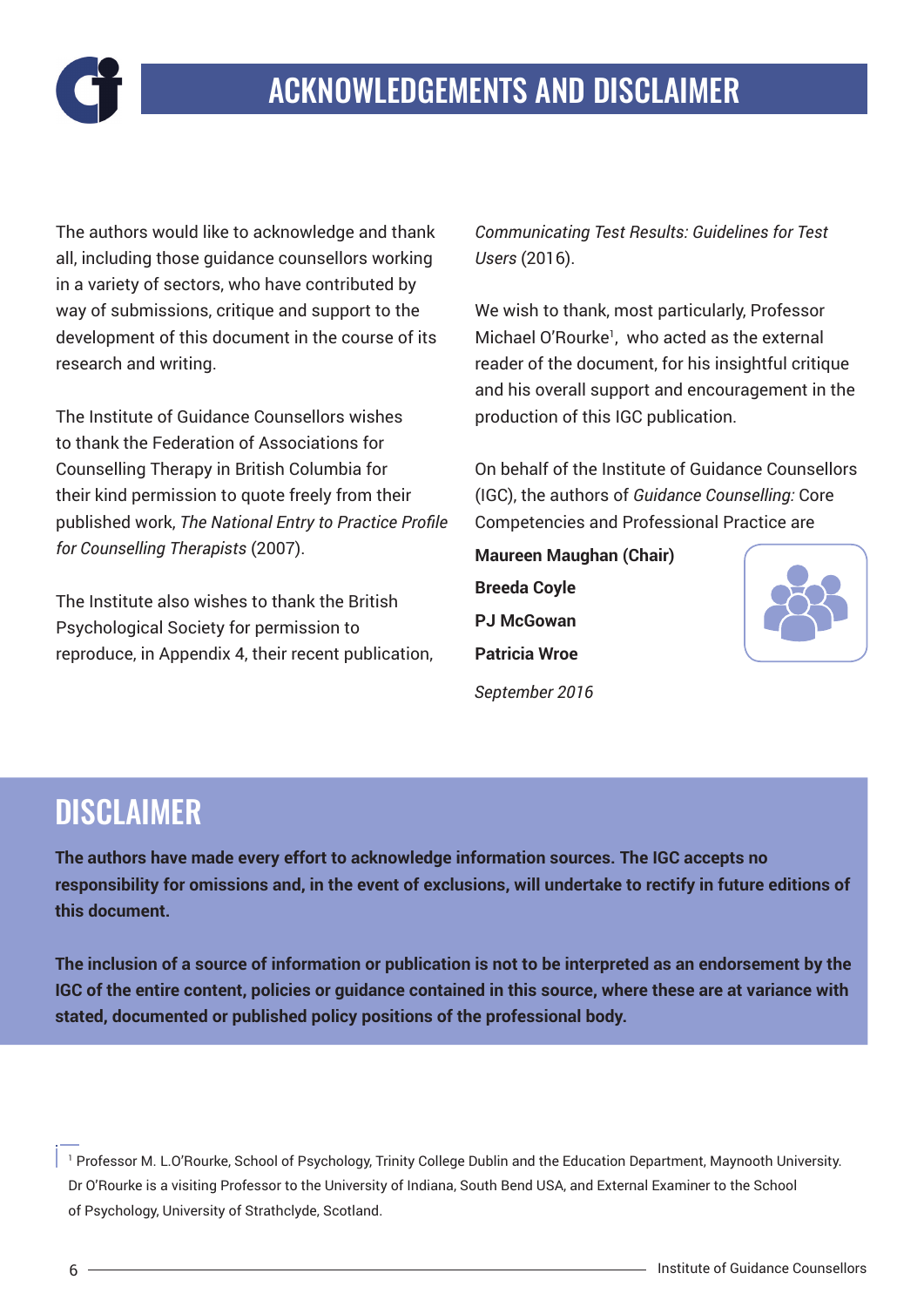#### **INTRODUCTION**



The Institute of Guidance Counsellors, in publishing this document, *Guidance Counselling: Core Competencies and Professional Practice*, is giving expression to two of the aims set out in its initial discussion document, *A Vision for the Future Practice of Guidance Counselling in Irelan*d (2013) namely,

- ✓ **the promotion of a holistic model of guidance counselling,**
- ✓ **the articulation of a generic professional competency framework**

The evidence for the guidance counsellor's contribution to fostering clients' critical self-knowledge, attitudes and life-building skills is growing. Guidance counsellors have an impact on educational, social and economic outcomes. This is a continuous process throughout the "client" lifespan from helping to reduce school dropout and increasing student academic achievement initially; to providing more motivated and intentional lifelong learners, at whatever stage of their lives and career development, thus enabling them to manage proactively career choices and transitions to become architects of their own futures.

Such individual skills are essential in today's knowledge economy. Uncertainty and constant change will challenge our citizens to possess the resilience to adapt positively, often in adverse conditions, across the lifespan.

A clear articulation of the need for a holistic model of guidance counselling, a model which tends to be a compromise between the best of American practice, emphasizing personal counselling, and that of some European countries which focus on the narrower concept of vocational guidance, has never been more imperative.

This document aims to give a clear analysis of the competencies underpinning the professional role and functions of the guidance counsellor. The authors reviewed the international literature on the core competencies required by guidance counsellors before arriving at those listed in this document. The competencies outlined are the foundational generic competencies required of the guidance counsellor, irrespective of the context or sector in which the guidance counselling professional works.

The acquisition of these competencies is a life-long task of personal and professional development underpinned by a willingness to engage constantly in reflexive practice in order to master the theoretical knowledge and skills base required.

This document is aimed primarily at the guidance counselling professional in whatever context they work, and equally importantly, at all interested stakeholders: policy makers, key partners, and also the wider public who would like to learn about the work, knowledge base, and core competencies of the guidance counselling professional.

Finally, in presenting this document, the Institute of Guidance Counsellors hopes to present a clear unambiguous picture of the knowledge, values and attitudes which constitute the basis for the competencies which guidance counsellors possess. This practice document is intended to imbue members with confidence in their competencies; to encourage them to continue the task of their maintenance and further development in order to help their clients to face the challenges ahead; and to increase the knowledge, understanding, and appreciation, of those in the wider guidance counselling community to the rich and valuable resource that is guidance counselling.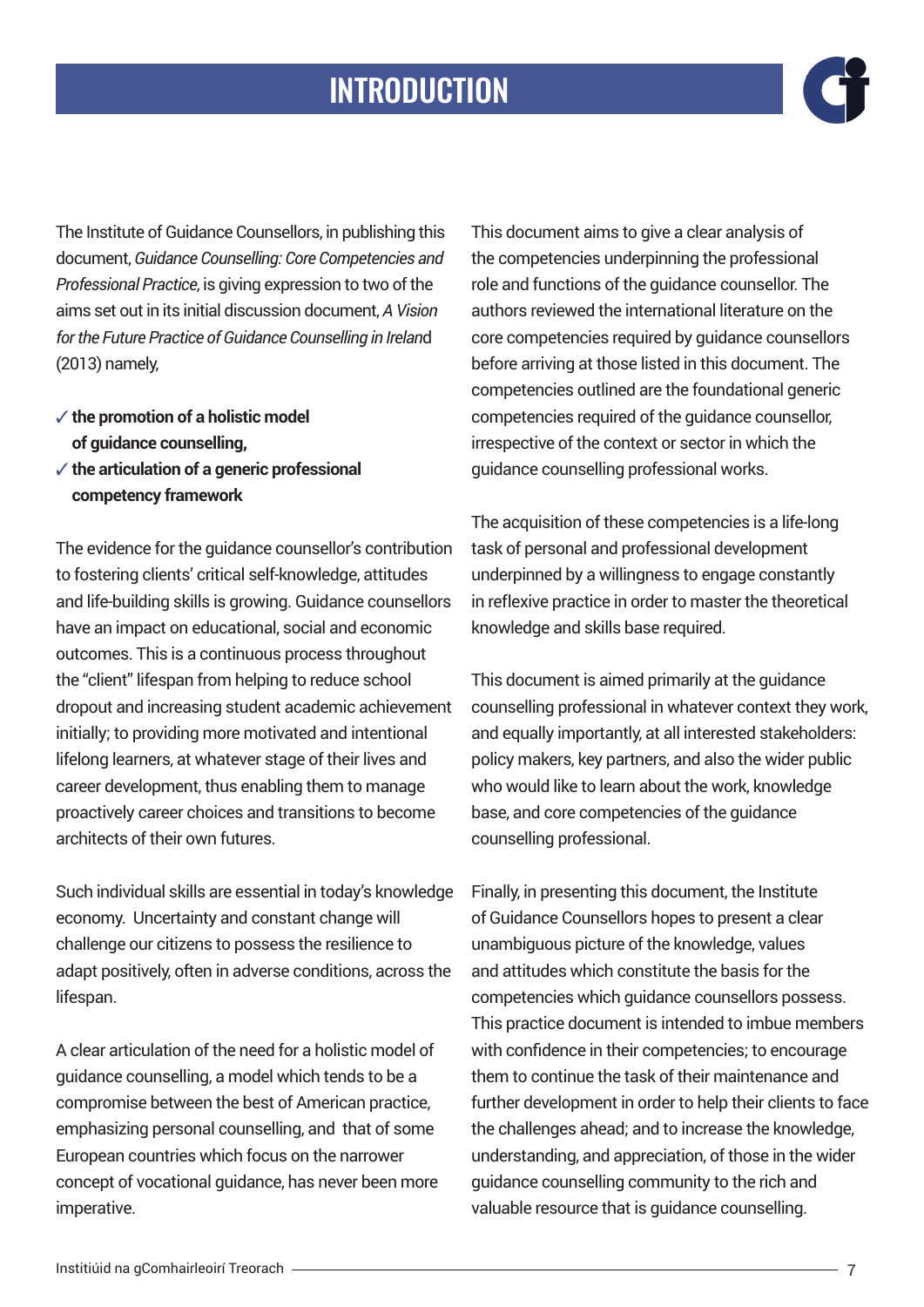# PART ONE

THE GUIDANCE COUNSELLING COMPETENCY & PRACTICE FRAMEWORK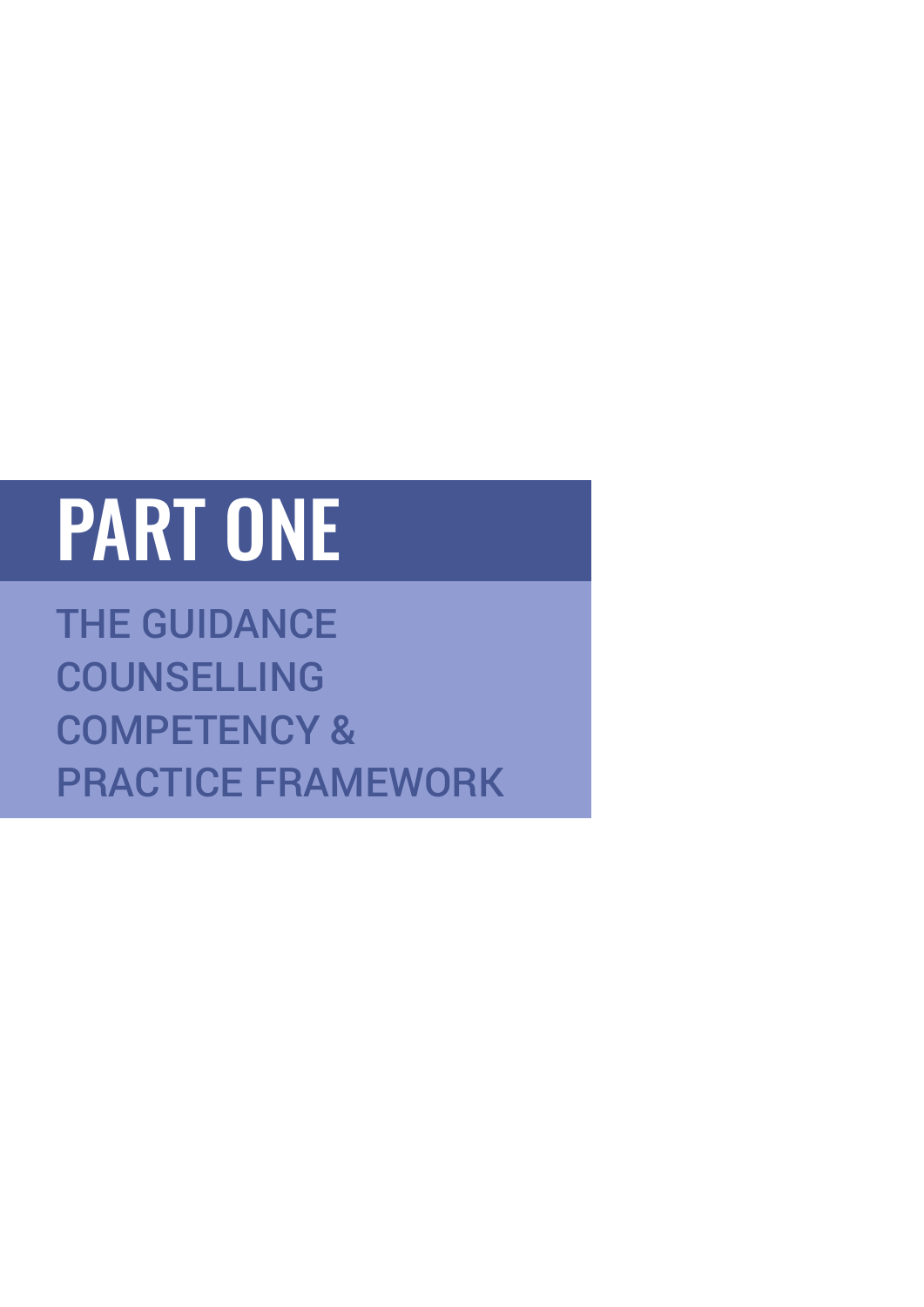

### Introduction – The Framework



#### **COMPETENCE**

Competence is the ability to *'identify requirements in complex situations and to solve complex tasks through the activation of specialist knowledge, skills, experiences, feelings, values, interests and motivations, and to act independently and purposefully according to the analysis of the situation. Competence further comprises the ability to (self) critically reflect and assess one's activities regarding the situation and results, in order to learn from future challenges' 2* 

The IGC competency framework describes a dynamic model which sees the self of the guidance counsellor as the central component in the practise of the core professional competencies of guidance counselling. While an essential element is the underpinning theoretical knowledge and the acquisition of the necessary skill base for the development of the core professional and practice competencies, the client – counsellor

relationship is central to the work of the guidance professional. The framework is best understood as a feedback loop system in which, following initial generic training and skill development, the professional is engaged in skills acquisition and competency development through CPD, supervision and advanced training in guidance counselling skills, appropriate to the service context.

2 OECD (2003) Definition and Selection of Key Competencies: Executive Summary. www.oecd.org/dataoecd/47/61/35070367.pdf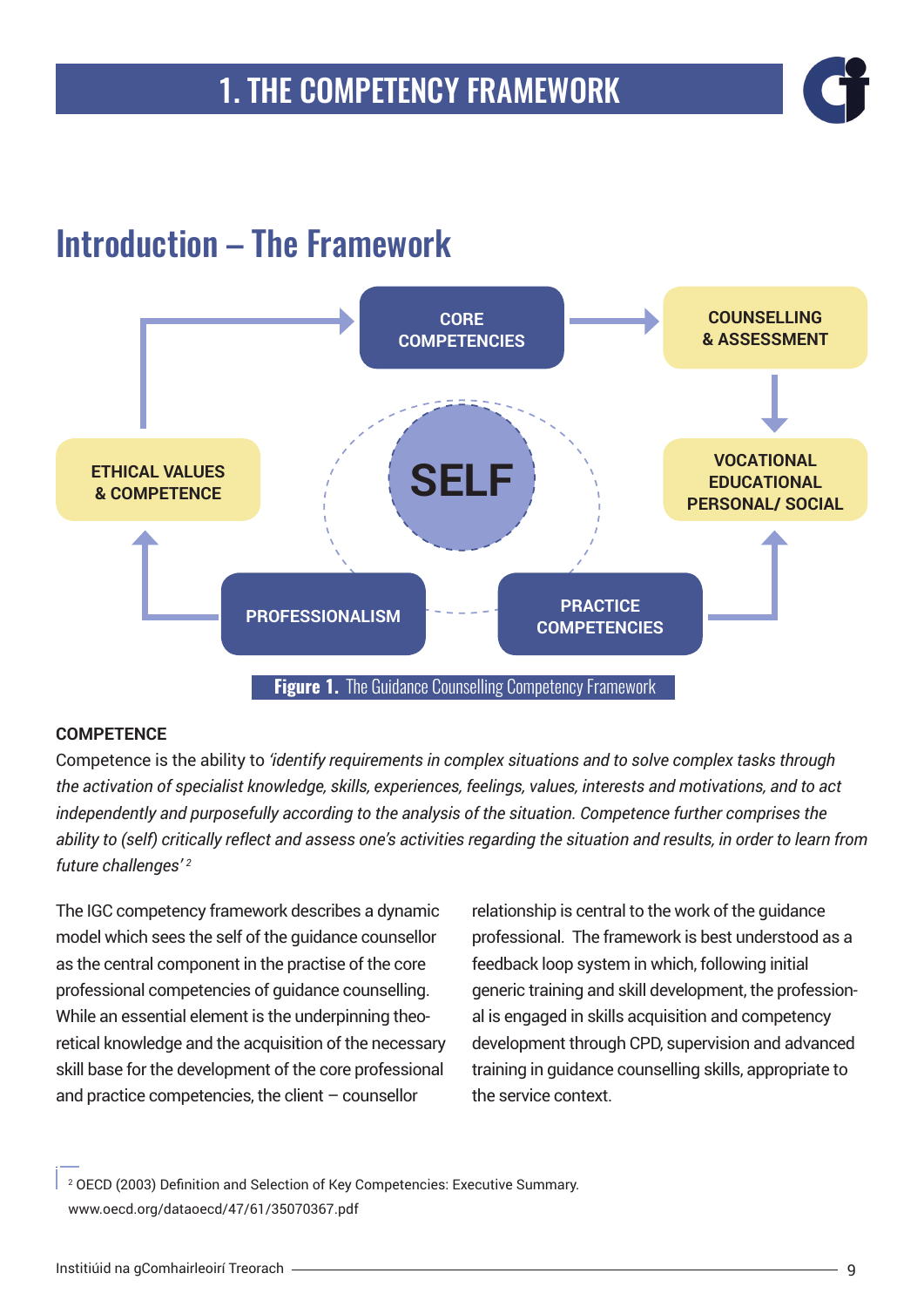

### The Guidance Counsellor

The basis for competent practice resides in the personal qualities, values and attitudes of the guidance counsellor. Personal and professional maturity is characterized by

- an openness to continuous reflexive exploration of self and practice
- $\bigcirc$  the willingness to commit to ongoing personal and professional development
- an openness to change, to alternative approaches
- $\bullet$  an appreciation of difference and diversity
- $\bullet$  the ability for independent judgment and responsibility for actions

The capacity to reflect on action, so as to engage in a process of continuous learning, is one of the defining characteristics of professional practice.3 'Thinking reflectively …includes reflection *in* and *on* practice' 'an awareness of self in relationship' which enables the guidance counsellor 'to monitor their own reactions to the person and to use this information to build a more effective helping relationship'.4 In addition, an awareness of the personal, social and cultural contexts in



#### **Figure 2. Professional Competence**

which we live and work, and an understanding of how these contexts impact on the ways we interpret our world are an essential basis for reflexivity.

Developing professional competence is a lifelong task, requiring ongoing commitment to the process of personal and professional development. The development of effective practice in guidance counselling depends on the presence of attitudes reflecting openness to alternative approaches, an appreciation of diversity, and a willingness to change.<sup>5</sup>

<sup>3</sup> Schon, Donald. (1983) cited in Atherton J.S. (2013) *Learning and Teaching; Reflection and Reflective Practice* [On-line: UK] retrieved 2 July 2015 from http://www.learningandteaching.info/learning/reflecti.htm <sup>4</sup>Mc Leod, J. (2007) cited in Committee of Directors of Studies in Guidance Counselling Competencies For Guidance Counselling Education Programme Interim Guidelines Dublin NCGE (2011) 5 See, Ibid, (2007)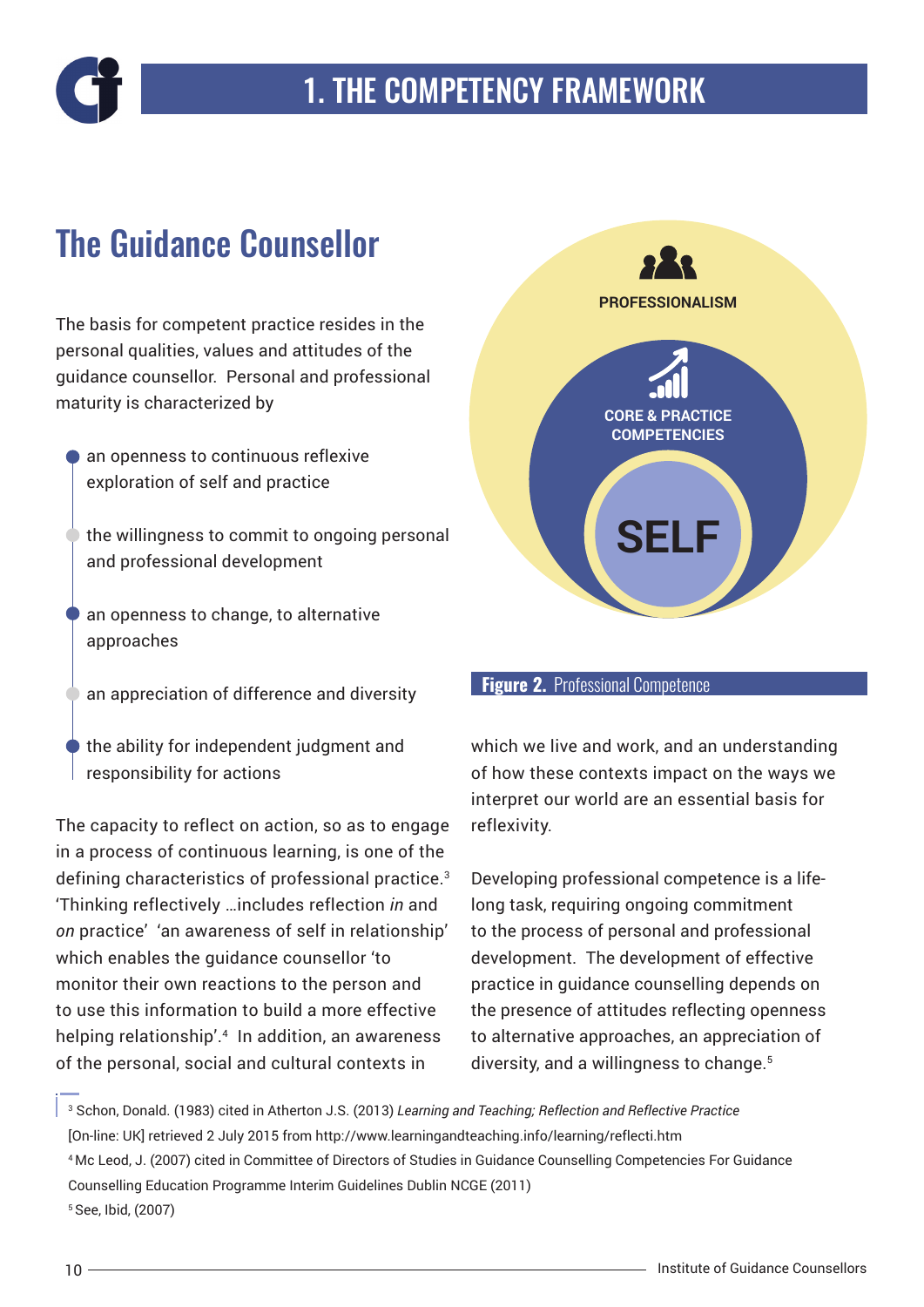

### Theoretical Knowledge and Skills

Added to the values, attitudes and personal maturity of the self, the underpinning theoretical knowledge and the skills base of the guidance counsellor are both essential components to the acquisition of the core professional and practice competencies in guidance counselling.

| <b>COUNSELLING</b>                                   | . Theories and Models of Counselling<br><b>• Counselling Skills, Reflexive Practice &amp; Process</b><br>. The Counselling Relationship                                                                                                                                                                                          |
|------------------------------------------------------|----------------------------------------------------------------------------------------------------------------------------------------------------------------------------------------------------------------------------------------------------------------------------------------------------------------------------------|
|                                                      | . An Understanding of the Nature of Groups and Group Work                                                                                                                                                                                                                                                                        |
| <b>PERSONAL</b><br>& SOCIAL<br><b>CONTEXTS</b>       | . The Psychology of Human Development<br>• Career Development Across the Lifespan<br>. Mental Health, Well Being & Spirituality<br>. Multiculturalism, Social Contexts, Diverse Populations and Work Contexts                                                                                                                    |
| <b>ASSESSMENT</b>                                    | · Psychometric Tests and Measurement - Principles & Practice<br>. Ability, Aptitude Tests<br>· Intelligence Variability: MI, EQ, Practical, Entrepreneurial<br><b>• Appropriate Behaviour Assessment Instruments</b><br>. Self - Report Tools - Interest, Personality, Values<br><b>• Qualitative Career Assessment Measures</b> |
| <b>EDUCATION</b>                                     | <b>· Knowledge of Education &amp; Training Pathways</b><br>· National & International Systems                                                                                                                                                                                                                                    |
| <b>CONTEXT</b><br><b>SPECIFIC</b><br><b>PRACTICE</b> | • Planning & Implementation<br>· Practice Management & Record Keeping<br><b>• Guidance Counselling Processes &amp; Approaches</b><br><b>. Guidance Counselling Interventions</b><br>• Pre & Post Guidance Counselling Evaluation<br>$\cdot$ ICT                                                                                  |
| <b>VOCATIONAL</b>                                    | . Theories of Career Development Across the Lifespan<br>. The Nature of Work<br>· Career Regeneration<br>· Global Perspectives<br>· Career & Labour Market Information<br><b>· Evaluation and Accountability</b>                                                                                                                 |
| <b>PROFESSIONALISM</b>                               | . An Understanding of, and Adherence to, Ethical Practice<br><b>• Further Education and Training</b><br><b>• Continuous Professional Development</b><br>. An Understanding of Professional Boundaries & Self Care<br><b>• Legislation Relevant to the Practice Context</b>                                                       |

**Figure 3.** Theoretical Knowledge and Skills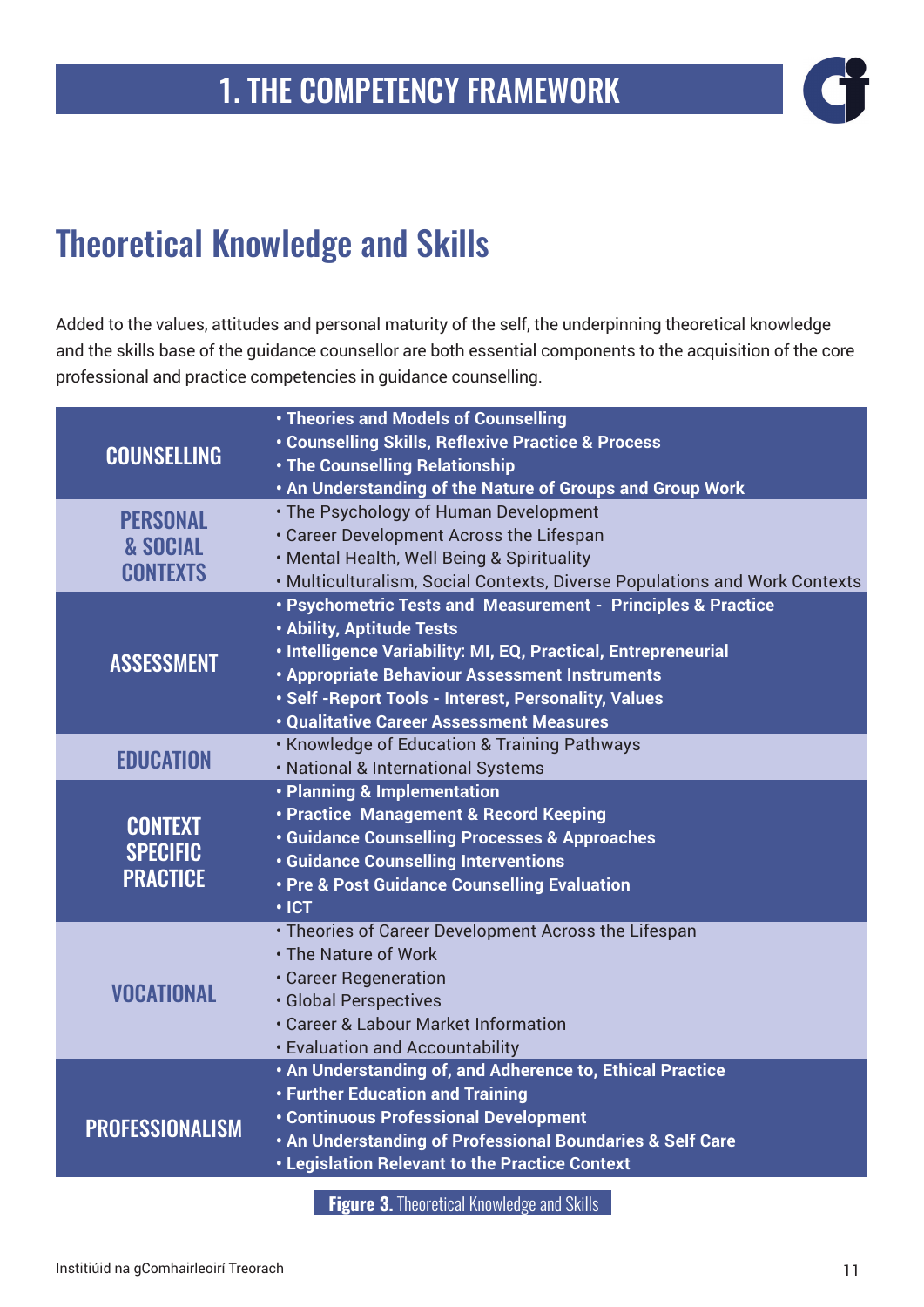

### Core Guidance Counselling Competencies

The guidance counsellor engages in a professional, collaborative and holistic way to facilitate clients in their unique identification of strengths, skills, possibilities, resources and options at key developmental milestones through their lifespan in areas relating to personal, social, educational and vocational concerns. Competencies are the core professional knowledge and skills the guidance counsellor brings to bear in his or her work with clients to facilitate the process of guidance counselling. The core professional competencies in guidance counselling are:

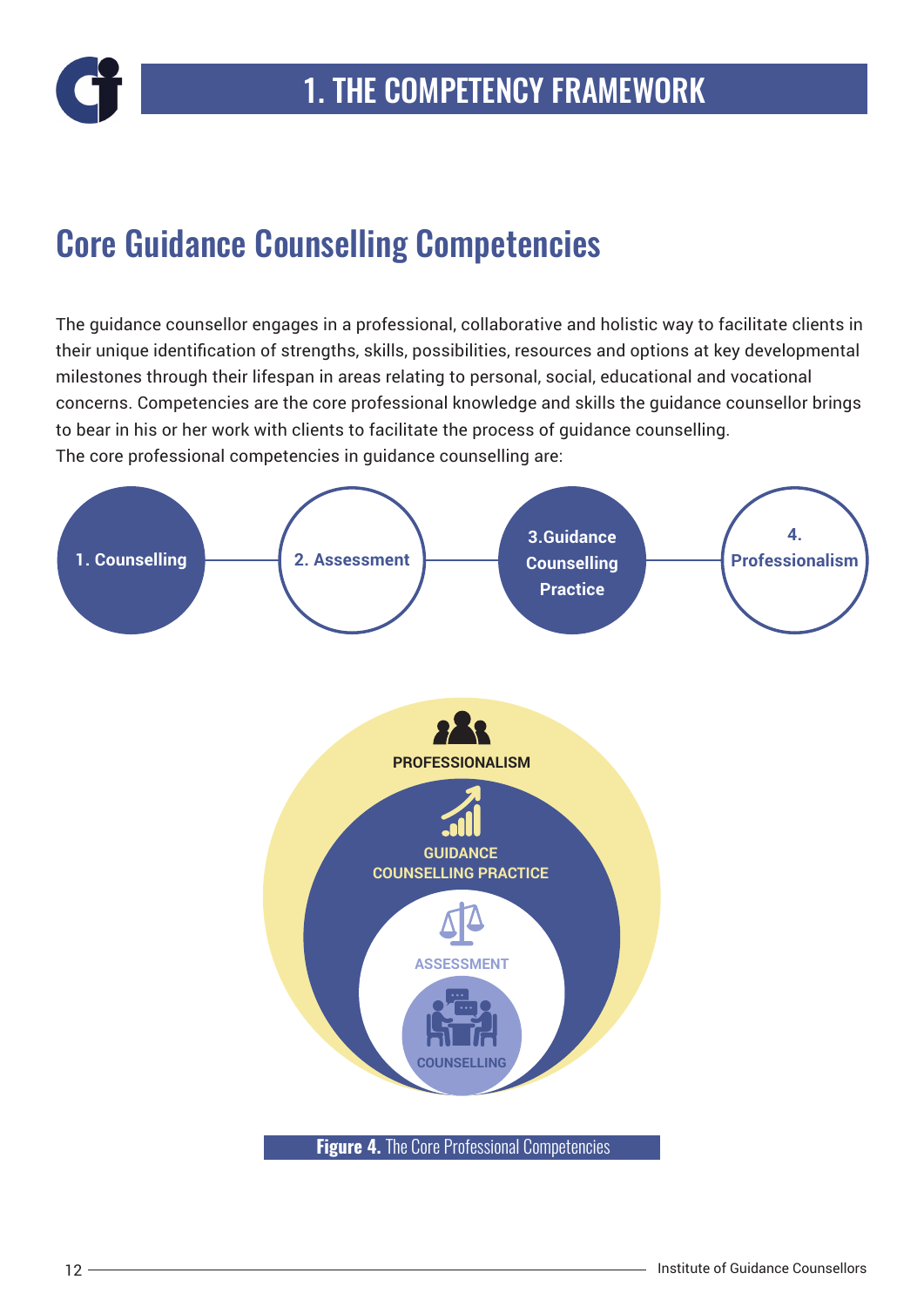

### Competency Framework Information Sources

- AIOSP. (September 2003) *International Competencies for Educacational and Vocational Guidance*  G) *Practitioners.* Bern.IAEVG. http://www.iaevg.org/crc/files/iaevg/Competencies-English.pdf
- Career Industry Council of Australia (2006) *Professional Standards for Australian Career Development Practitioners* Australia: CCIA, Cited in National Guidance Forum Report, 2007
- Committee of Directors of Studies in Guidance Counselling (CDSGC) (2011) *Counselling*  (i) *Competencies for Guidance Counselling Education Programmes: Interim Guidelines* Dublin: NCGE
- Herr, Edwin. and Cramer, Stanley. (1996) *Career Guidance and Counselling through the Lifespan,* (i) New York: Harper Collins
- Herr, Edwin. (1997) Career Counselling: A Process in Process. *British Journal of*  $(i)$ *Guidance and Counselling* (BJGC), 25 (1)
- Laws, Bill., et al. (2002) *New Perspectives on Career and Identity in*   $(i)$ *the Contemporary World.* BJGC, 30 (4)
- (i) McLeod, J. (2007) *Counselling Skills.* Maidenhead: Open University Press.
- OECD (2003) *Definition and Selection of Key Competencies: Executive Summary.* www.oecd.org/dataoecd/47/61/3507036
- Schon, Donald. (1983) cited in Atherton, J. S. (2013) *Learning and Teaching;*  (i) *Reflection and Reflective Practice* [On-line: UK] retrieved 2 July 2015 from http://www.learningandteaching.info/learning/reflecti.htm
- Super, Donald E. The Two Faces of Counselling: or is it Three? *Career Development*  (i) *Quarterly,* 42, 132-136. http://search.epnet.com 7th July, 2004
- Weber, P. (Ed).et al. (2012) *NICE Handbook for the Academic Training of Career Guidance and Counselling Professionals,* Heidelberg: Heidelberg University. www.oecd.org/dataoecd/47/61/35070367.pdf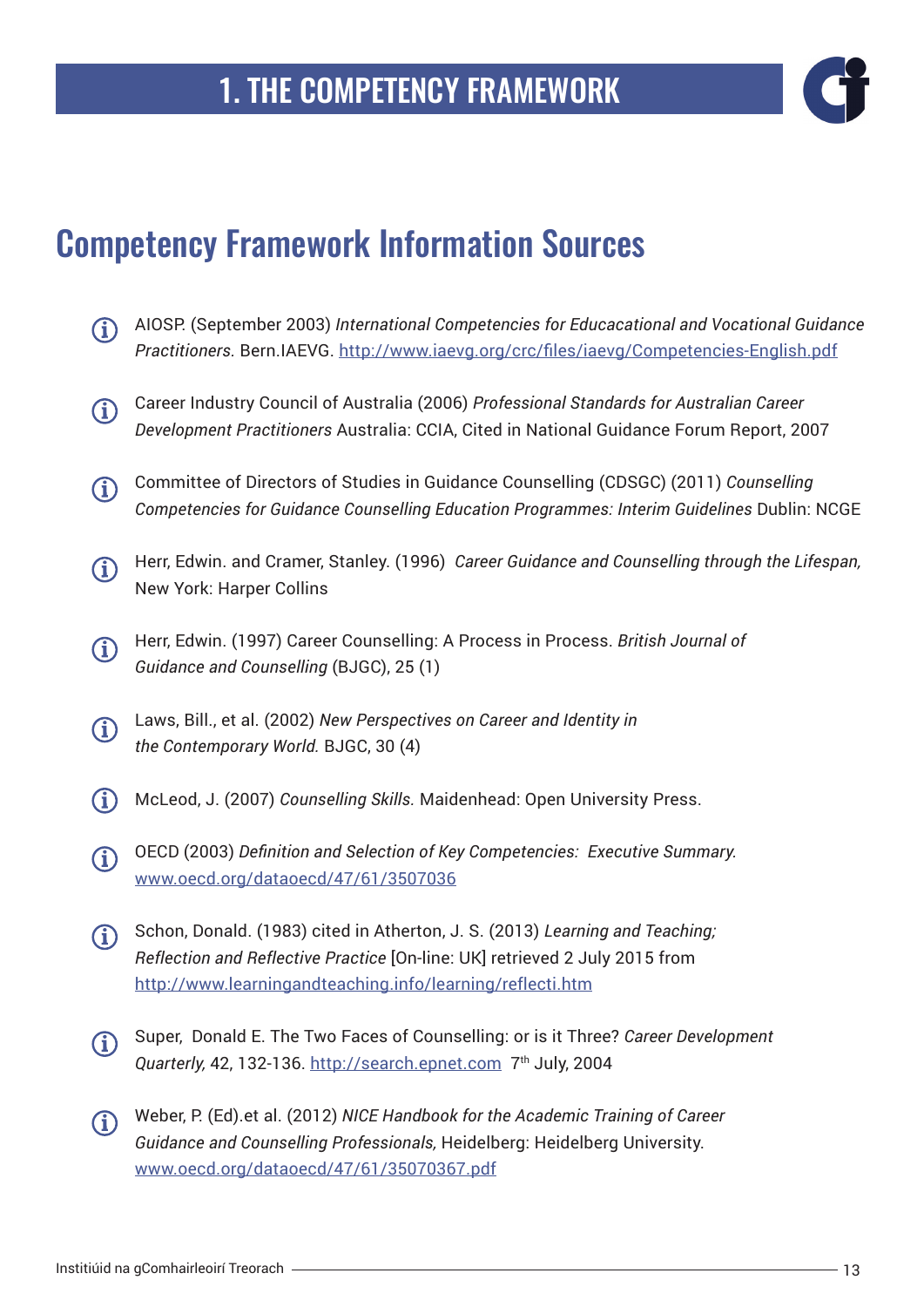

Guidance counselling involves a collaborative professional relationship to facilitate clients in their unique identification of strengths, skills, possibilities, resources and options at key developmental milestones through their lifespan in areas relating to personal, social, educational and vocational concerns.

The counselling process emphasises the establishment of a strong, empathic, trusting relationship between guidance counsellor and client. This is core to the counsellor's

effectiveness in the guidance counselling process. When accurate empathy is combined with genuineness and unconditional positive regard, it provides the ultimate in psychological safety. The choice of strategies used by a guidance counsellor will depend on professional judgement, the client, the presenting issue, the specific need and the client context. The counselling competency includes cognitive, affective and behavioural components<sup>6</sup>. Personal issues and vocational7/educational concerns can present

6 Ridley, Charles, R., Mollen, Debra., and Kelly, Shannon M. (2011) Beyond Microskills: Toward a Model of Counselling Competence. *The Counselling Psychologist, X*X(X) 1-40. Sage Publications, p.1.

 $^7$  In this document we employ the more encompassing term 'vocational'  $\,$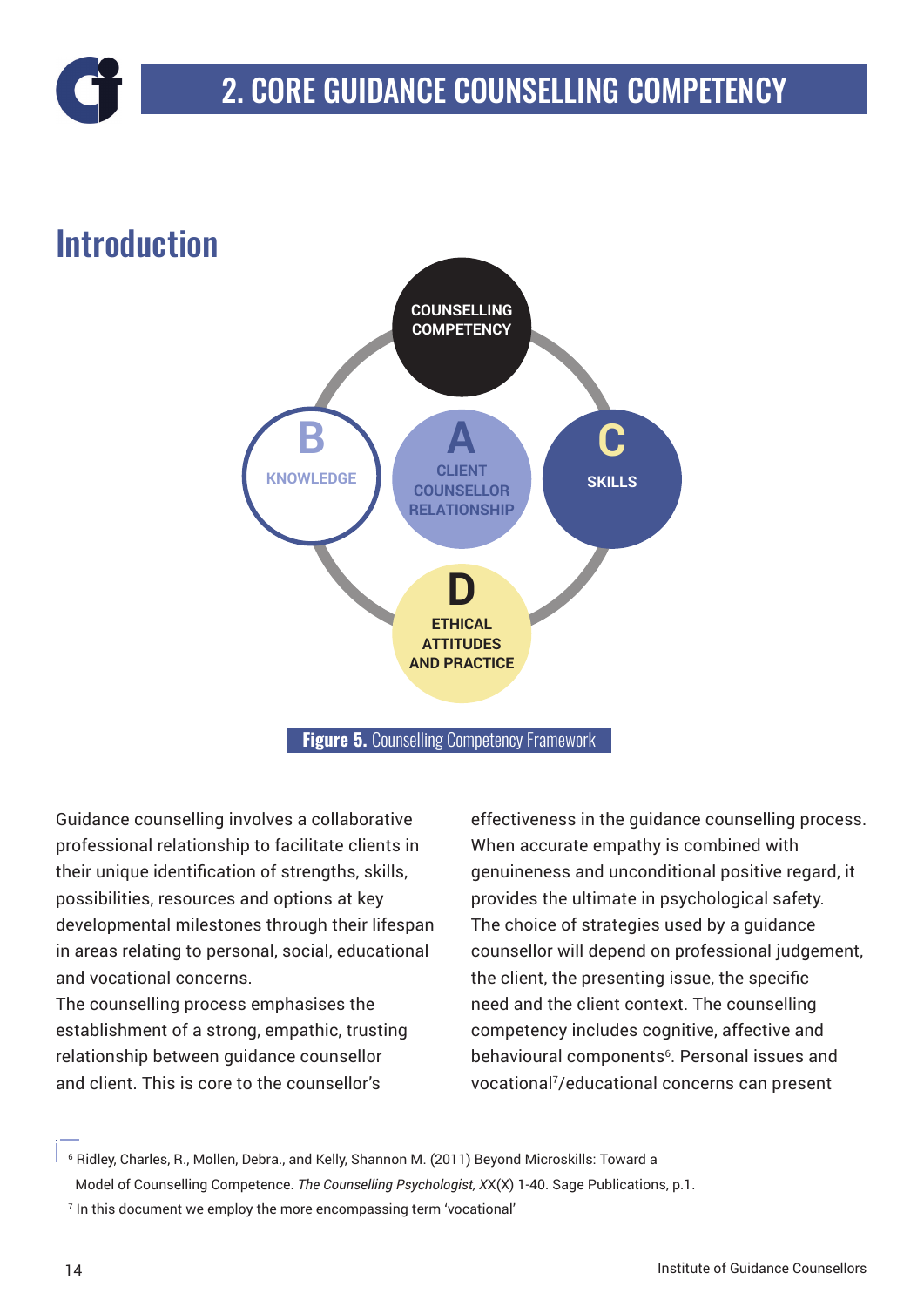

concurrently in counselling. It has been argued that it is impossible to separate so distinctly career and personal issues. It is the person and the context, as well as the process and content orientation collectively, that provide the most complete picture of career development.8

**'A competency-based approach to guidance counselling', as used in this professional practice outline, refers to standards achieved which can be evaluated. However, these standards must always be interpreted in contexts where guidance counsellors engage with the 'client's whole person and his or her well-being.'9** 

The counselling competences above at  $A - D$ include those identified in the Guidelines for Counselling Competencies drawn up by the Irish Directors of Studies in Guidance Counselling<sup>10</sup> many of which, in turn, were built on those identified in the report of the National Guidance Forum.11

The guidance counsellor possesses and demonstrates competence in the following four subsets as they relate to the core competence of Counselling: (a) The Counselling Relationship (b) Knowledge, (c) Counselling Skills and (d) Professional and Ethical Attitudes and Practice, with each area further subdivided into specific competences. No element of a competency, however, can be viewed in isolation: each competency qualifies each of the other competencies with each practitioner attempting to achieve a unique integration. These skills and attitudes, and this knowledge base, are considered prerequisites for competent work with clients on personal issues within a guidance counselling context.

Enabling clients to see the world as it is, and empowering them to make their lives richer and more fulfilling, are some of the important challenges of the professional role of the guidance counsellor. 'To make the world a better place for others, that is surely a powerful source of meaning<sup>'12</sup>

<sup>8</sup> Porfeli et al, (2005), *Theories of Career Development: Core Concepts and Propositions,* Connecticut: Information Age Publishing. Cited in Geary, T., and Liston, J., (1993) The Complexity of Implementing a Guidance Counsellor Education Programme University of Limerick, p.6.

<sup>9</sup> Committee of Directors of Studies in Guidance Counselling, (2011) *Counselling Competencies for Guidance Counselling Education Programmes: Interim Guidelines,* Dublin NCGE, p.4.

10 Committee of Directors of Studies, OP.CIT. (2011)

11 National Guidance Forum, (NGF), *Competencies Report, Guidance for Life,* 2007, pp.15-16.

12 Yalom, Irvin. (2008) *Staring at the Sun,* San Frarncisco: Jossey-Bass p.77.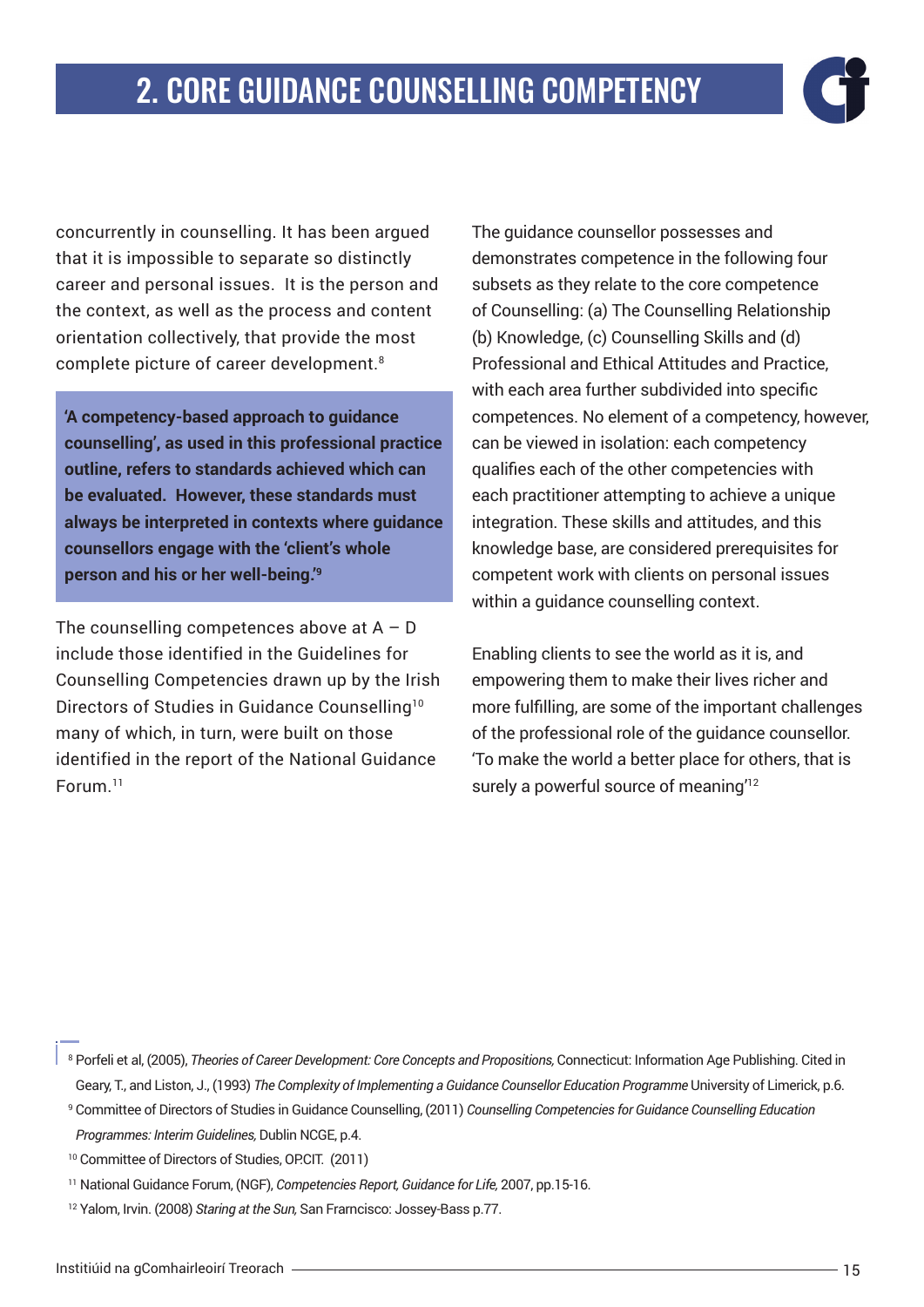## A. The Client Counsellor Relationship

#### *The Guidance Counsellor should seek to exercise the following competencies when working with clients:*

- *A.1* Practice in accordance with the Scope of Practice<sup>13</sup>
- A.2 Explain the scope of practice<sup>14</sup> and attend to client's expectations of counselling, including the responsibilities of both the guidance counsellor and client in the counselling relationship
- *A.3* Explain confidentiality and its limits, and obtain informed consent where required
- *A.4* Contract and set boundaries appropriately
- *A.5* Develop the ability and the confidence to establish and maintain a collaborative, congruent and effective relationship with the client, informed by a theoretical framework and world view
- *A.6* Demonstrate core conditions of the counselling relationship (empathy, trust, genuineness, unconditional positive regard, acceptance and empowerment)
- *A.7* Employ an eclectic and balanced approach to assisting clients while attending to one's own and client's sensations, feelings, thoughts and behaviours
- A.8 Use clear and concise oral communication<sup>15</sup>
- *A.9* Demonstrate a range of individual, group counselling and communication



skills. Identified as a minimum are the following counselling skills: active listening, clarifying, paraphrasing, setting boundaries, contracting, challenging, focusing, motivating, utilizing non-verbal communication, probing, questioning, reflecting feelings, immediacy, prioritising issues, structuring, summarising a session and reviewing progress $16$ 

*A.10* Pay attention to the significance of non-verbal communication and respond appropriately

15 Ibid. (2007) (2.1a)

<sup>16</sup> National Guidance Forum, (NGF) Competencies Report, Guidance for Life, 2007 p.15

<sup>&</sup>lt;sup>13</sup> The attention of members is drawn to the IGC Code of Ethics.

<sup>14</sup> See also, Task Group for Counsellor Regulation in British Columbia (2007). *'Scope of Practice'*, cited in National Entry To Practice Competency Profile For Counselling Therapists (3.2a)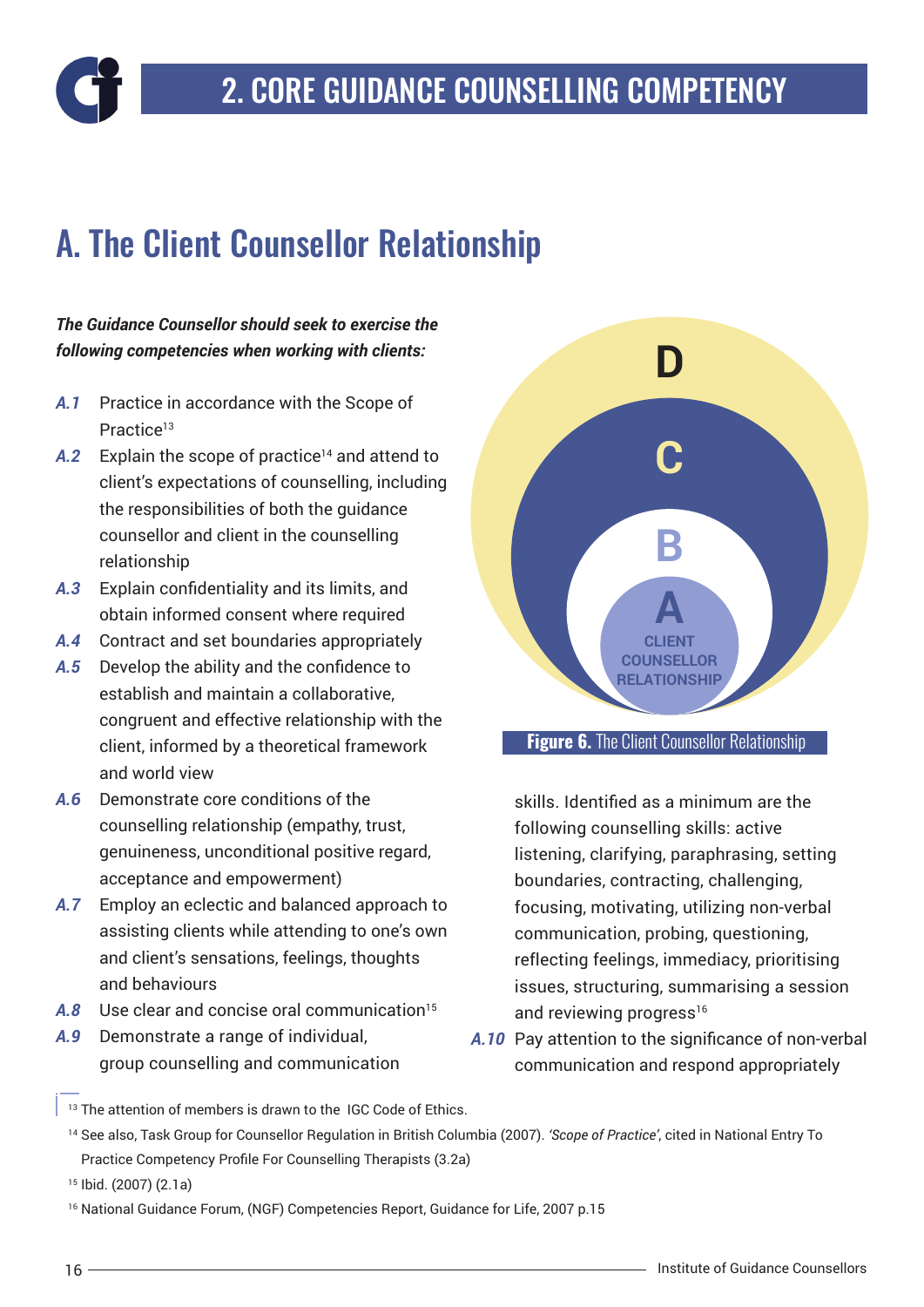*A.11* Help clients to change the focus of discourse working from

 **past to present** 

 **others to self**



#### **reflection to appropriate action**

 while remaining sensitive to their views regarding what constitutes appropriate change in their lives, enabling analysis and reconfiguration of their situation and then visualising and preparing for any potential difficulties/setbacks

- *A.12* Have the confidence to challenge clients when it is appropriate to do so, and to be challenged in turn
- *A.13* Recognise and manage conflict in the client-guidance counsellor relationship
- *A.14* Reflect on and monitor the quality of the client-guidance counsellor relationship on an ongoing basis
- *A.15* Be able to provide clients with accessible explanations about one's own approach and technique
- *A.16* Demonstrate an ability to appropriately support clients on a range of issues such

as bereavement, bullying, health issues, relationship issues, suicide and self-harm, transitional difficulties, stress, personal/ sexual identity and peer pressure<sup>17</sup>

- *A.17* Facilitate clients in envisioning their own potential, identifying options,18 making decisions, resolving difficulties and making a personal plan
- *A.18* Identify and respond to a client's narrative of vulnerabilities, strengths, resilience and resources in a flexible manner
- *A.19* Demonstrate an awareness of, and sensitivity, to the unique familial, social, cultural and economic circumstances of clients and their racial/ ethnic, gender, age, physical and learning differences
- *A.20* Be aware when losing ground and take appropriate action such as re-grounding, seeking supervision or referring the client to other professionals
- A.21 Develop and maintain a referral network<sup>19</sup>
- *A.22* Know when and how to use advocacy on behalf of clients
- *A.23* Recognise when to conclude counselling and facilitate effective closure process
- *A.24* Prepare clients for potential future setbacks and help identify possible follow-up options $20$



<sup>&</sup>lt;sup>17</sup> See also NGF (2007) for other possible presenting issues

<sup>18</sup> See also Network for Innovation in Career Guidance and Counselling in Europe, NICE (2015)

<sup>19</sup> Task Group for Counsellor Regulation in British Columbia. *National Entry To Practice Competency Profile For* 

*Counselling Therapists.* (2007) 4.8a. p.20

<sup>20</sup> See Ibid, Section 4.9. p.20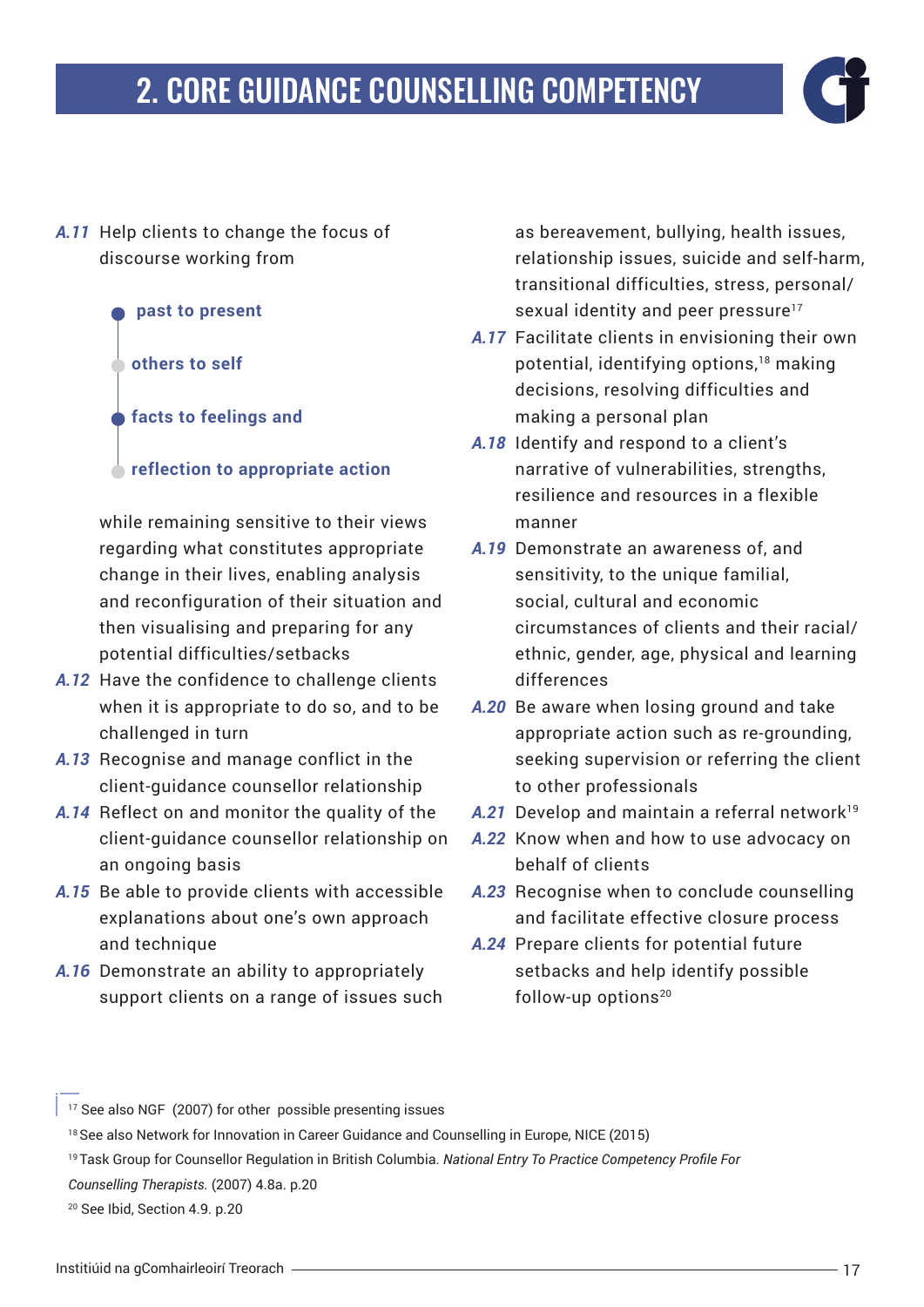

### B. Knowledge

#### *The Guidance Counsellor should seek to possess and integrate knowledge of:*

- *B.1* Major theories of counselling and psychotherapy
- *B.2* Major theories of the functioning and leadership of experiential groups
- *B.3* The theory/theories upon which guidance counselling practice is based<sup>21</sup>
- *B.4* Lifespan developmental psychology and its relationship to counselling
- *B.5* The main factors underlying personal development through the lifespan
- *B.6* Contextual and systemic factors that affect human functioning, including social, biological and family factors
- **B.7** Factors affecting wellbeing and distress<sup>22</sup>
- *B.8* The nature of human and cultural diversity with reference to such factors as gender, marital/civil status, family status, sexual orientation, religion, age, disability, race, ethnic origin, age, class, gender, ethnicity, levels of ability, language, spirituality, religious belief or lack of belief, educational achievement and sexuality<sup>23</sup>
- *B.9* Current professional developments relevant to practice settings



#### **Figure 7.** Knowledge of Counselling

- *B.10* Knowledge of research underlying effective practice in guidance counselling
- *B.11* Have the ability to choose the counselling approach that flows from the theoretical framework24

- 23 See Appendix 6, p.85.
- <sup>24</sup> Task Group for Counsellor Regulation in British Columbia (2007) *National Entry To Practice Competency Profile for Counselling Therapists*. (1.2f. p.8)

<sup>21</sup> See Ibid. section 1.2. p. 8

<sup>&</sup>lt;sup>22</sup> http://www.hse.ie/eng/services/list/4/Mental\_Health\_Services/NOSP/SuicidePreventionie/suicideselfharm/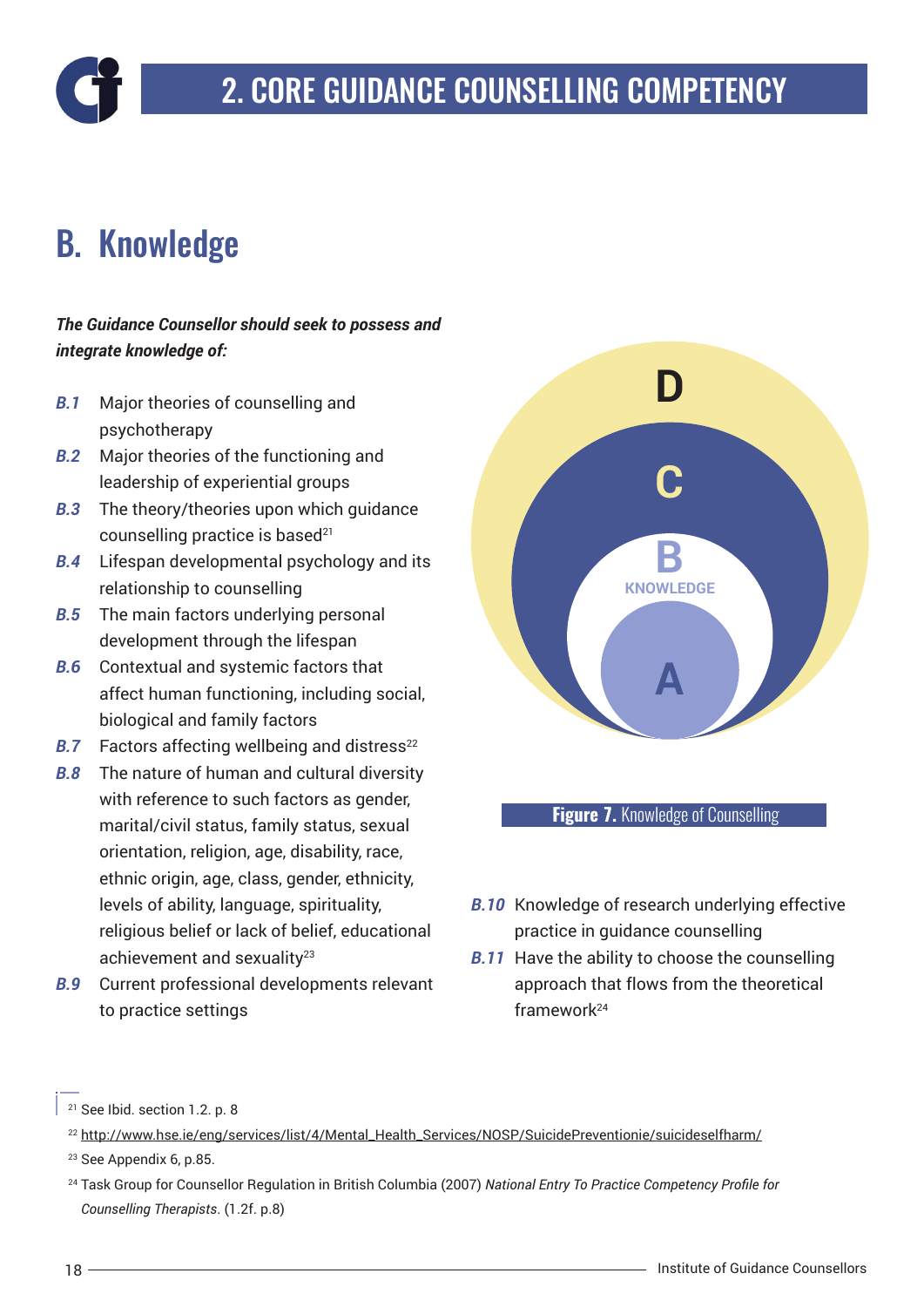### 2. CORE GUIDANCE COUNSELLING COMPETENCY

### C. Counselling Skills

*The Guidance Counsellor should seek to exercise the following competencies in the process of working with clients:* 

- *C.1* Employ a mode of counselling, with both individuals and groups, that is based on a framework of counselling theory and lifespan developmental psychology
- *C.2* Work within their level of skill and knowledge in addressing the concerns of clients
- *C.3* Be able to prioritise issues, structure and summarise a session and, review the process of counselling periodically with the client
- *C.4* Facilitate clients in identifying and expanding on existing coping strategies
- *C.5* Monitor progress toward goal
- *C.6* Assist clients to develop self-awareness of their personal values, attitudes, beliefs and self-worth
- *C.7* Enable clients to identify and expand on existing coping strategies
- *C.8* Help clients identify strategies for building self-esteem
- *C.9* Develop an ability to assist individuals and groups to deal with conflict
- *C.10* Take into consideration culturally relevant resources for use with clients
- *C.11* Identify community resources relevant to client needs
- *C.12* Be able to remain grounded in the presence of client distress, including, abuse, anger,



#### **Figure 8. Counselling Skills**

depression, fear, grief, shame, suicidal ideation, eating disorders, addiction and selfharm

- *C.13* Assist clients in understanding the impact of stress on emotional and social health and, facilitate them in developing skills for managing it
- *C.14* Evaluate overall outcomes for the client and the practitioner's role in that process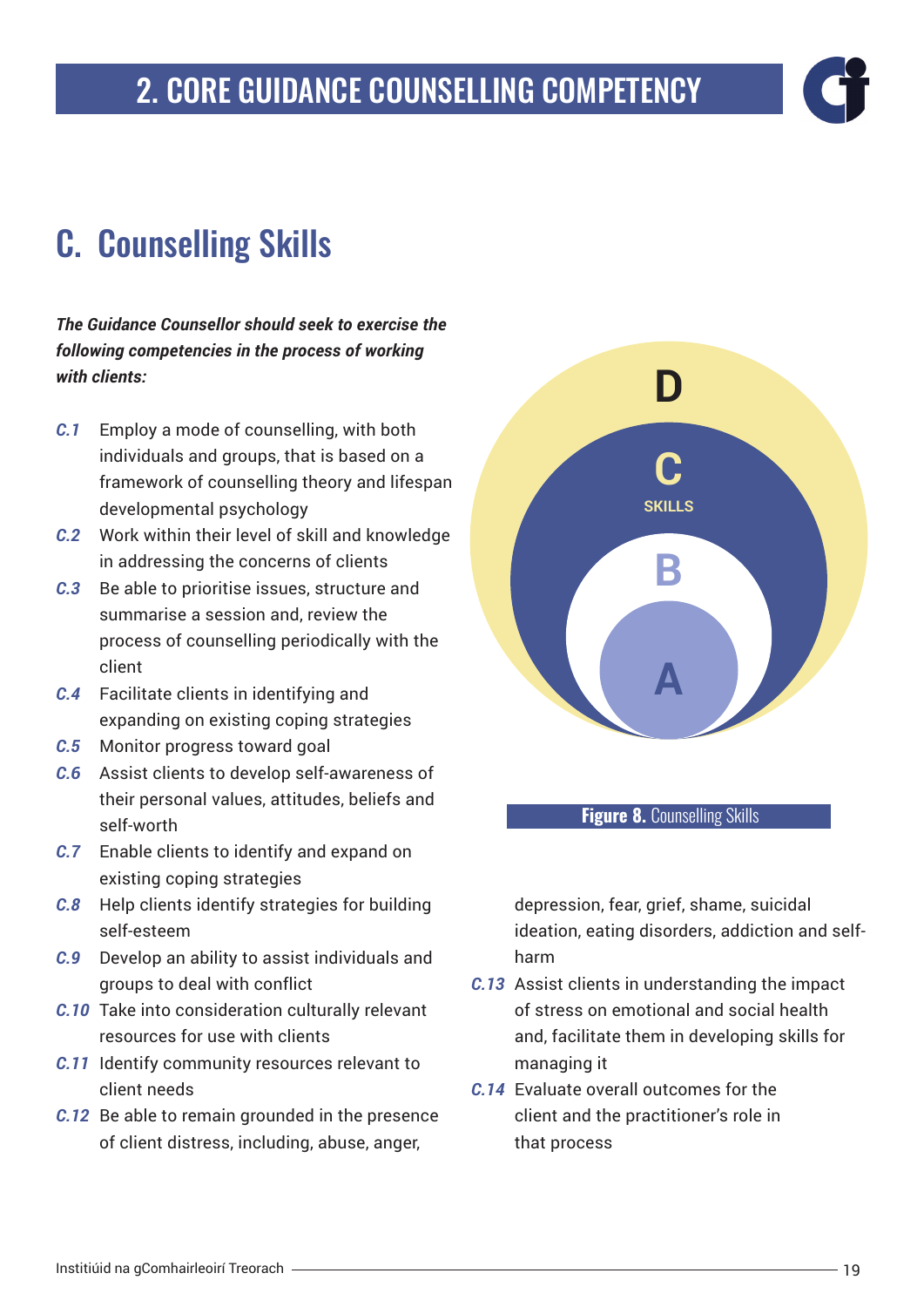## D. Professional, Ethical Attitude and Practice

#### *The guidance counsellor should seek to*

- *D.1* Adhere to the *Code of Ethics* of the Institute of Guidance Counsellors
- *D.2* Recognise the professional responsibility of the guidance counsellor to engage with ongoing supervision
- *D.3* Protect client rights and confidentiality in supervision
- *D.4* Demonstrate evidence of evaluating and enhancing one's own counselling practice by engaging in ongoing supervision
- *D.5* Develop a philosophy and implement methods to assess the overall effectiveness of their guidance counselling role
- *D.6* Be open to ongoing reflection and dialogue on their own life journey and its impact on the counselling relationship and have dealt with and, continue to deal with on an ongoing basis, major unresolved / vulnerable / distressing issues in their own lives through appropriate means e.g., counselling / psychotherapy / personal growth work
- *D.7* Take note of the philosophy / mission of the institution where they are working and develop a professional philosophy consistent with this setting
- *D.8* Demonstrate knowledge of the professional standards, policies and practices which govern practice in their work setting
- *D.9* Engage in appropriate continuing professional development on an ongoing basis
- *D.10* Recognise their own personal and professional limitations and act appropriately to seek supervision or professional support



#### **Figure 9. Ethical Attitude and Practice**

- *D.11* Maintain wellness to support professional performance
- *D.12* Recognise if they are not fit to see clients and desist from practice for an appropriate period
- *D.13* Differentiate the role of the guidance counsellor from that of other professionals while retaining the capacity to work collaboratively with others
- *D.14* Be aware when it is appropriate to refer to more specialised professionals and to do so when (a) the client is significantly disturbed and/or distressed, and/or (b) the counsellor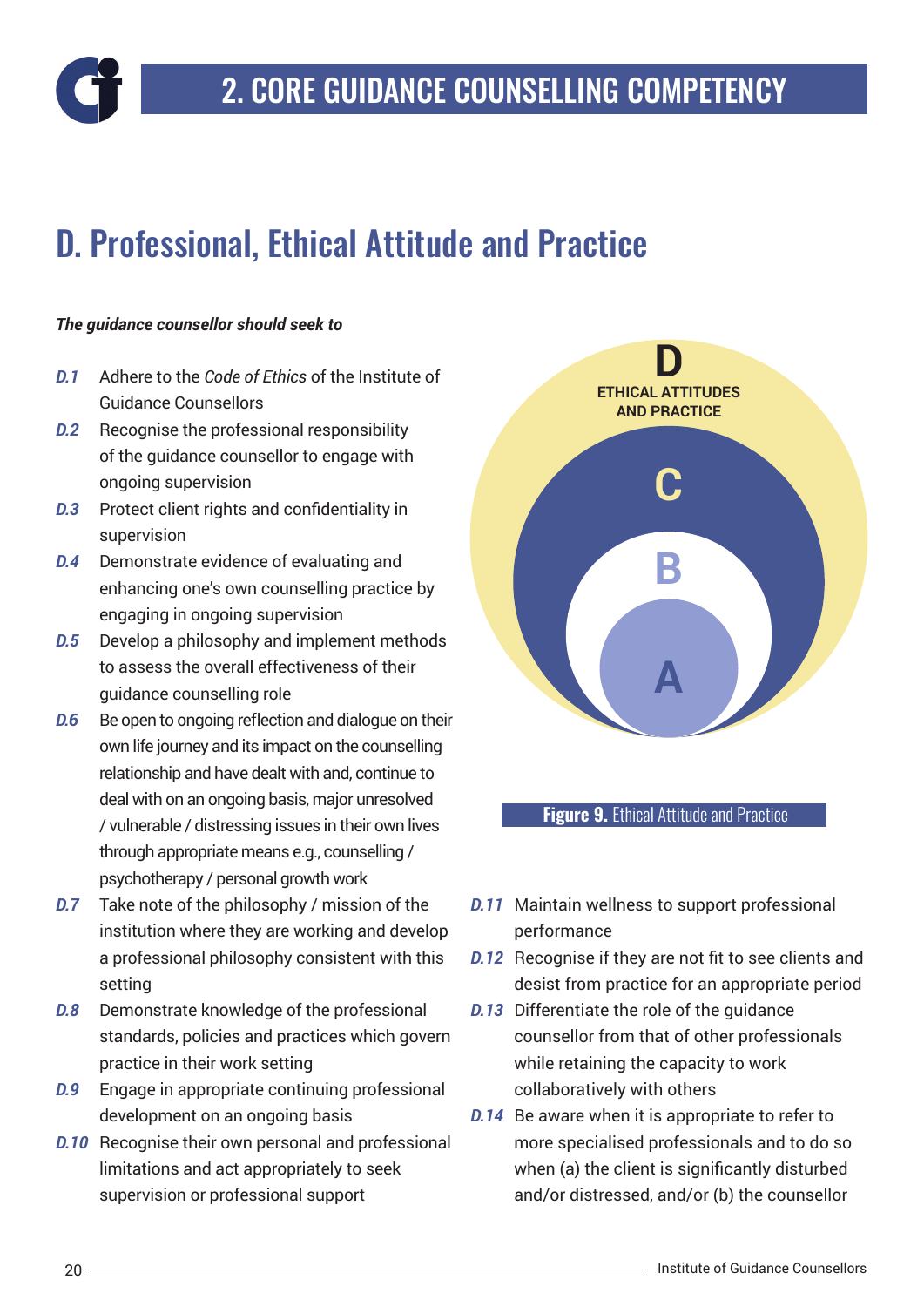

feels ungrounded or not competent to deal with presenting issues (for example, addiction, anorexia/bulimia, bullying, eating disorders, self-harm, sexual abuse, suicidal ideation, etc.)

- *D.15* Establish secure, effective and ethical systems for maintaining the confidentiality of client records
- *D.16* Follow best practice in note taking, differentiating fact from fiction, avoiding

jargon, recording all decisions taken and the basis on which they are made<sup>25</sup>

- *D.17* Establish procedures to deal effectively with client crisis and emergency situations
- *D.18* Resolve ethical dilemmas in a manner consistent with professional standards
- *D.19* Be cognisant of and comply with any legal requirements governing the practice of guidance counselling

### Counselling Competency Information Sources

- Canadian Standards and Guidelines for Career Development (2001) *Core Competencies,* Ottawa,  $(i)$ Ontario: National Steering Committee for Career Development Guidelines and Standards
- Career Industry Council of Australia CICA (2011) *Professional Standards for Australian Career Development Practitioners,* https://cica.org.au/wp-content/uploads/cica\_prof\_standards\_booklet.pdf
- Committee of Directors of Studies in Guidance Counselling, (2011) *Counselling Competencies for*  (i) *Guidance Counselling Education Programmes: Interim Guidelines* Dublin: NCGE
- Douglas, Fiona. (2009) *Anyone Can Do Guidance….Losing and Finding Professional Identity in a*  G *Complex Chain of Services.* Dunedin, New Zealand: Otago University,. https://jyx.jyu.fi/dspace/bitstream/handle/123456789/22908/douglas.pdf?sequence=1
- Geary, T. and Liston, J. (1993) *The Complexity of Implementing a Guidance Counsellor*  G) *Education Programme,* Limerick: University of Limerick.
- Hiebert, Bryan., et al. (2001) *Canadian Standards for Career Development Practitioners: Focus*  G *on Implementation.* Canada. In Suzin H (ed.) *Natcon Papers 2001.* Toronto, ON: Career Centre, University of Toronto. Available at: http://www.contactpoint.ca/html/natcon-conat.html

<sup>25</sup> See also, *'Record Keeping and Access to Records'* in Part Two, 'Professional Practice Guidelines' of this Document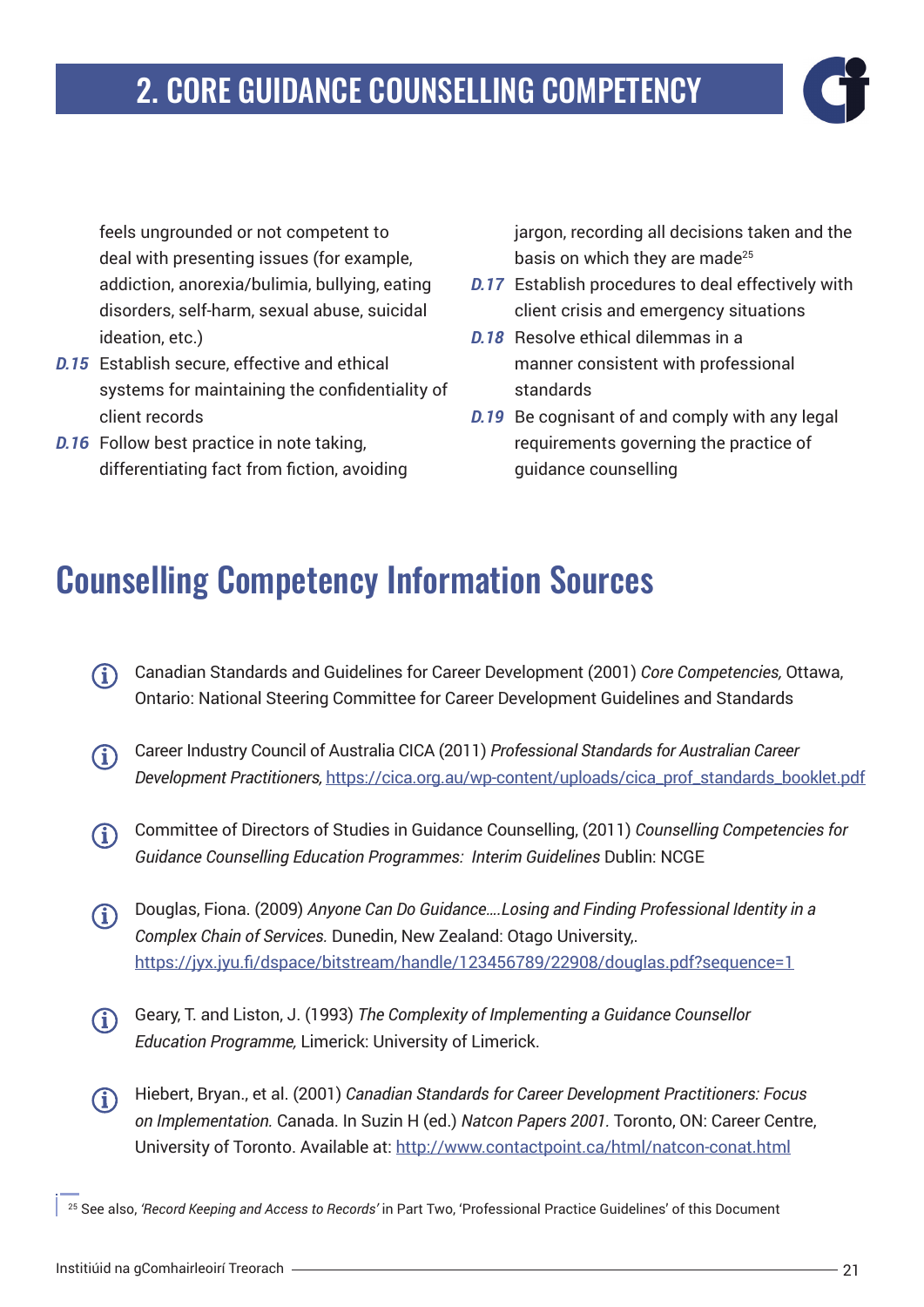

- Hill, Andy. (2010) *The Competences Required to Deliver Effective Counselling for Depression.*  U.K: British Association for Counselling and Psychotherapy www.ucl.ac.uk/CORE.
- Inskipp, Francesca. (1996) *Skills Training for Counselling,* London: Cassell.  $(i)$
- McMahon, Mary. (1997) for CICA, *Moving Forward Shaping a Career Development Culture; Quality Standards, Quality Practice, Quality Outcomes,* National Standards & Accreditation of Career Practitioners Project (NSACPP) Australia, Department of Education, Science and Training http://files.eric.ed.gov/fulltext/ED536208.pdf
- National Guidance Forum (2007) *A Competency Framework for Guidance Practitioners.* Dublin: NGF G)
- National Guidance Forum (2007) *Guidance for Life: an integrated framework for lifelong guidance in Ireland.* Dublin: NGF
- National Guidance Forum for Education, Career and Employment, Universitat Heidelberg (2012)  $(i)$ *Quality and Professionalism in Career Guidance and Counselling - The Open Process of Coordination for Quality Development in Career Guidance in Germany* (2009-2012) Berlin/Heidelberg: Sponsored by the Federal Ministry of Education and Research.
- Porfeli, et al. (2005) Cited in Geary, T., and Liston, J. (1993) *The Complexity of Implementing a Guidance Counsellor Education Programme,* University of Limerick
- (i) Ridley, Charles, R. Mollen, Debra. and Kelly, Shannon M. (2011) Beyond Microskills: Toward a Model of Counselling Competence. *The Counselling Psychologist,* XX(X) 1-40. Sage Publications
- Sultana, Ronald G. (2009) Competence and Competence Frameworks in Career Guidance: Complex and Contested Concepts. *International Journal of Educational Vocational Guidance* https://www.um.edu.mt/\_\_data/assets/pdf\_file/0015/60414/Competence\_IJEVG.pdf
- Task Group for Counsellor Regulation in British Columbia (2007) *National Entry-To-Practice*  G) *Competency Profile For Counselling Therapists,* British Columbia, Canada
- Transparent Competencies in Europe TRACE (2005) *Overview of European*   $(i)$ *Competency Frameworks,* Leonardo da Vinci Project
- Yalom, Irvin. (2008) *Staring at the Sun,* San Francisco: Jossey-Bass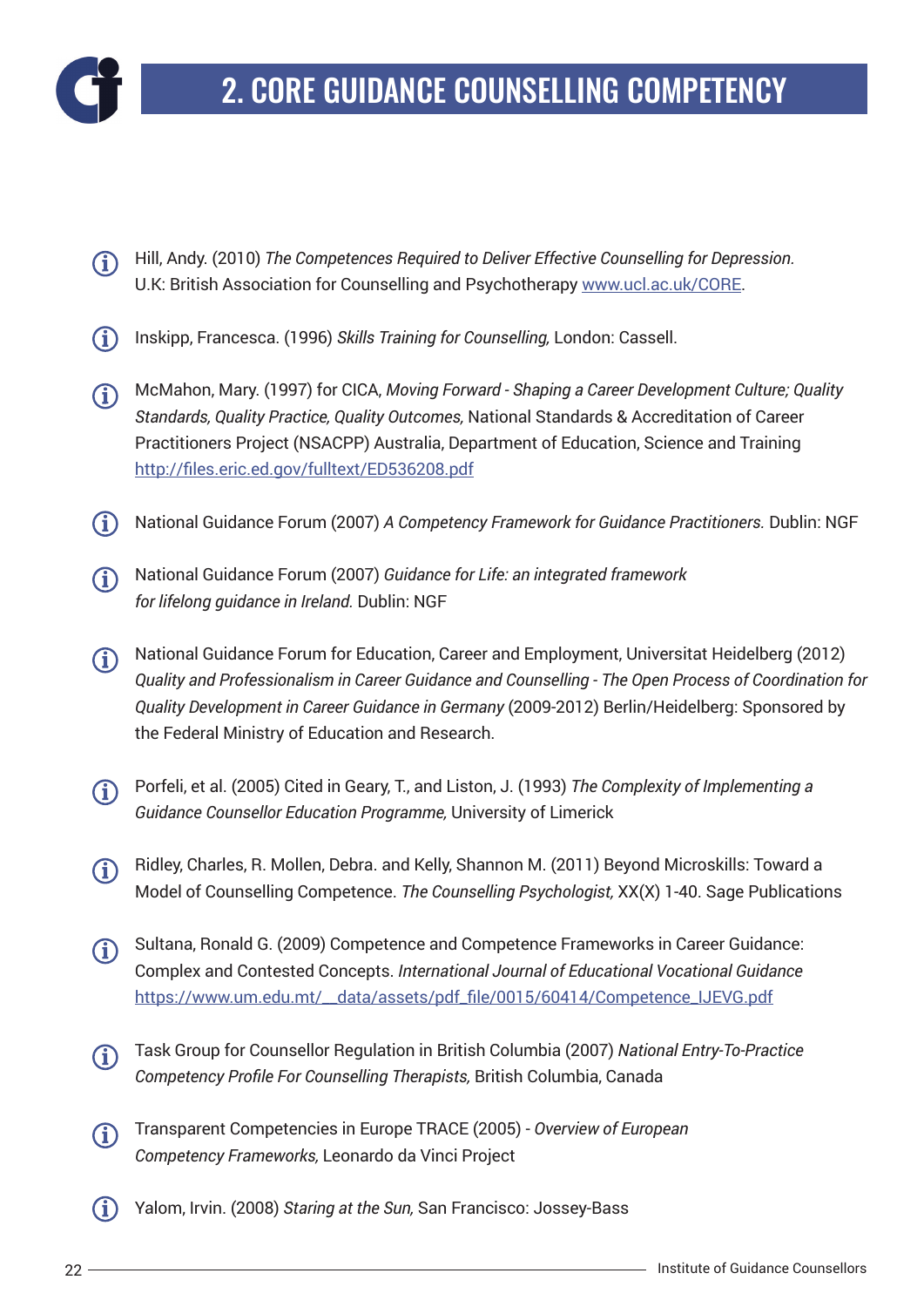

### Introduction

Assessment is central to the role of the guidance counsellor in supporting the client in his or her identification and integration of personal characteristics, current values, strengths and skills in the exploration of personal, educational or occupational goals. Testing, as an assessment tool in guidance counselling, has as its primary goal the acquisition of relevant information and the reporting of that information, with appropriate interpretations, to assist the client in making important career decisions.

Testing refers to any '…evaluative device or procedure in which a sample of examinee's behaviour in a specified domain is obtained and subsequently evaluated and scored using a standardised process'.26

Counsellor insight and the integration of all sources of data and information, supports the client in self exploration and the decision making process. Many interventions are possible in discerning client characteristics, some of which are illustrated below. It is recommended that guidance counsellors employ a variety of tools in the assessment of an individual's characteristics to ensure reliability of evidence. Tests are, therefore, used alongside other sources of information to support the guidance counselling process.

Practice contexts and the guidance counsellor's judgment of client need, will influence the choice of both the instrument and the assessment procedure. These may include formal and/or informal instruments and tests to

**help support the assessment process by providing objective client data which can be verified against other valid sources of information and biographical input from the client**

**support client insight which might not otherwise come to light and alert the guidance counsellor to relevant information of which the client may not currently be aware**

**provide a more accurate and rounded picture of the individual client where data is derived from multiple sources**

<sup>26</sup> American Educational Research Association, American Psychological Association & National Council on Measurement in Education, *Standards*, (1999) p.3. For the most recent updates in *Standards* (2014) see http://www.apa.org/science/programs/testing/index.aspx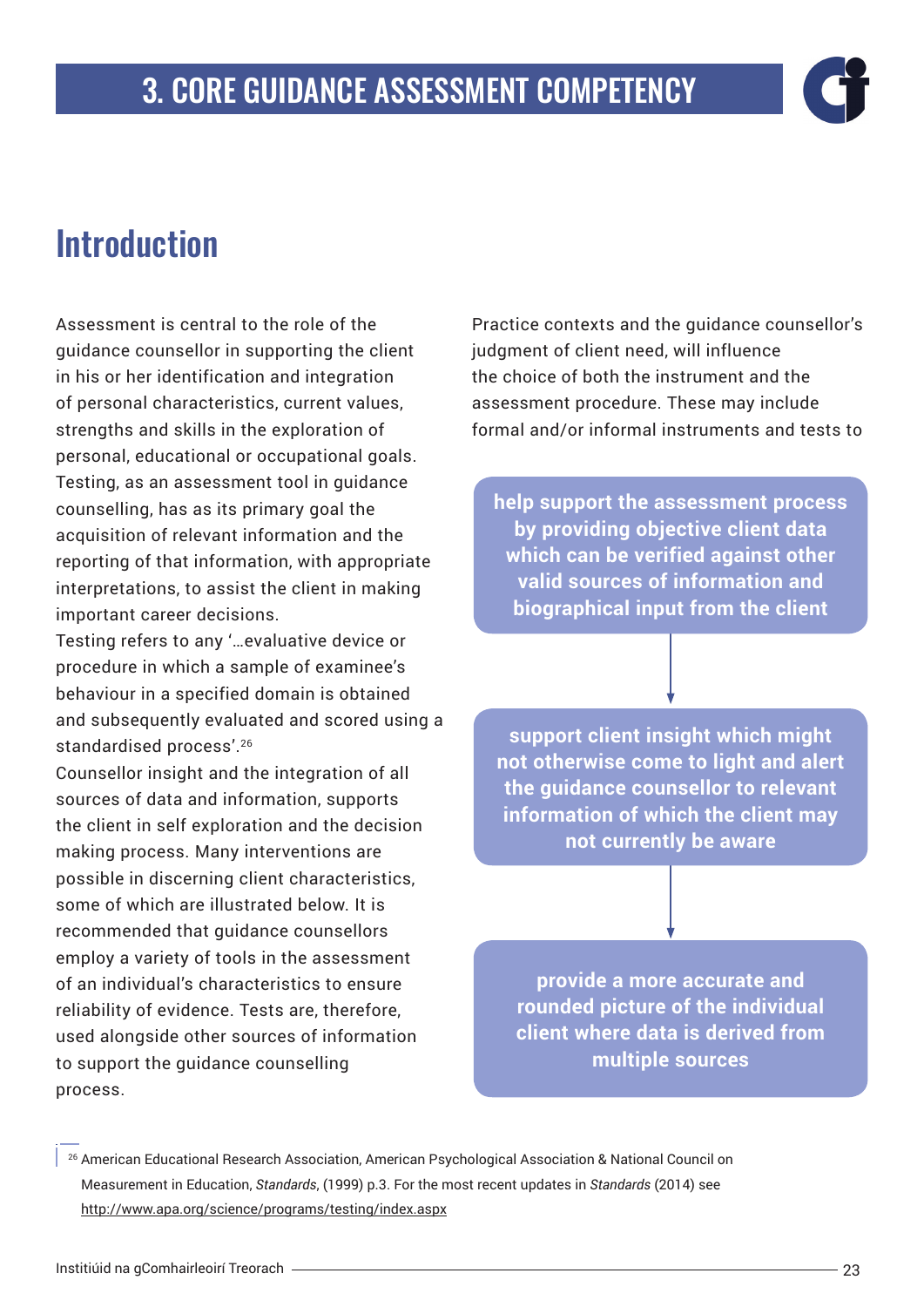

The use of tests as a tool in the assessment process in guidance counselling requires an appreciation of their limitations, an understanding that 'the validity and reliability of any test is less than perfect'27. Guidance counsellors are required to maintain their assessment competencies through training and regular CPD. They adhere to the registered qualified test user guidelines of the psychometric accrediting body and to the Code of Ethics of the Institute of Guidance Counsellors. Test interpretation is always a challenge and expertise develops with knowledge and experience. The more familiar a guidance counsellor becomes with a particular test, the better he or she will be with regard to the provision of important data. It is important to accentuate as many positives as possible.

Careful interpretation involves a consideration of all of the sub-test results, how the client participated in the test process, as well as other factors such as the health of the client, cultural background, motivation and enthusiasm. In institutional settings, test interpretation should take place on an individual basis, with the guidance counsellor drawing on their counselling skills training, e.g., establishing empathy, doing a 'positive assets search' in relation to abilities, aptitudes and interests, if at all possible. A discussion of the notion of multiple intelligences

and emotional intelligence can be revelatory. With the adolescent client it is a good idea to ask a student to explain to the guidance counsellor his/ her interpretation of the test results in order to ascertain that the information presented has been understood.

**With regard to report writing it is important that these are short and succinct. At times, the guidance counsellor may be asked to write a report for the courts or the HSE. It is imperative to avoid jargon, to place the test results in context and take care not to draw conclusions which may be outside one's area of competence. Suggested headings for report writing include: Name and Address; Date of Birth; Date of Testing; Reason for Testing; Results; Background Information; Conclusions and Recommendations.**

Guidance counsellors are responsible for the security of testing instruments and the safeguarding of derived client information. It is recommended that guidance counsellors, particularly those who work in educational and other institutional settings, take responsibility for formulating a policy document in relation to the proper and appropriate use of psychometric instruments within the institution in the context of their professional work as guidance counsellors<sup>28</sup>.

<sup>&</sup>lt;sup>27</sup> Tyler, Leona E. and Walsh, W. Bruce. (1979) *Tests and Measurements* 3<sup>rd</sup> Ed. New Jersey, Prentice Hall, p.120

<sup>28</sup> See Appendix 2, p.77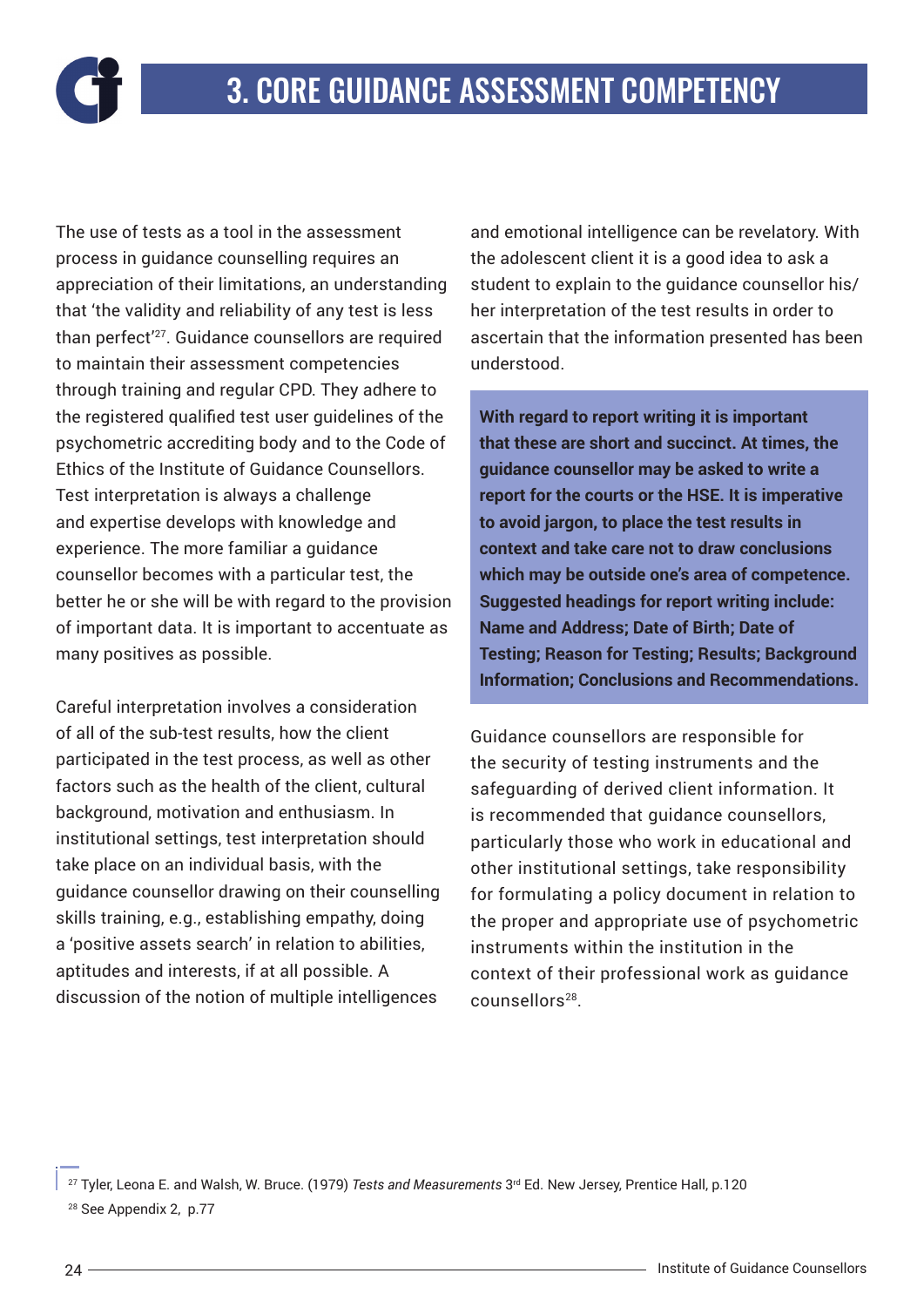

#### Assessment Interventions



#### **Figure 10.** Assessment competencies, knowledge and skills

#### **2. I FORMAL AND INFORMAL ASSESSMENT**

- **Formal assessment<sup>29</sup>** is concerned with measuring individual differences and makes use of two broad categories of instrument: **psychometric & self report measures**
- **Psychometric tests** of individual difference, such as ability, aim to measure client potential in specific areas, such as verbal, numerical and abstract reasoning
- **Self report measures** assess personal qualities or traits such as personality, interests and

motivation. Self reports are intended to help develop the client's self awareness

Both ability and self-report instruments aim to measure systematically individual differences so reasonable inferences can be made about likely future behaviour.

**• Informal Assessment** techniques are subjective and qualitative and present the client with space to uncover personal, educational and life themes.

<sup>29</sup> See Appendix 2, p.68, for sources of information in relation to testing and a list of suppliers of 'Psychometric' Tests, 'Self Report Measures' and other instruments.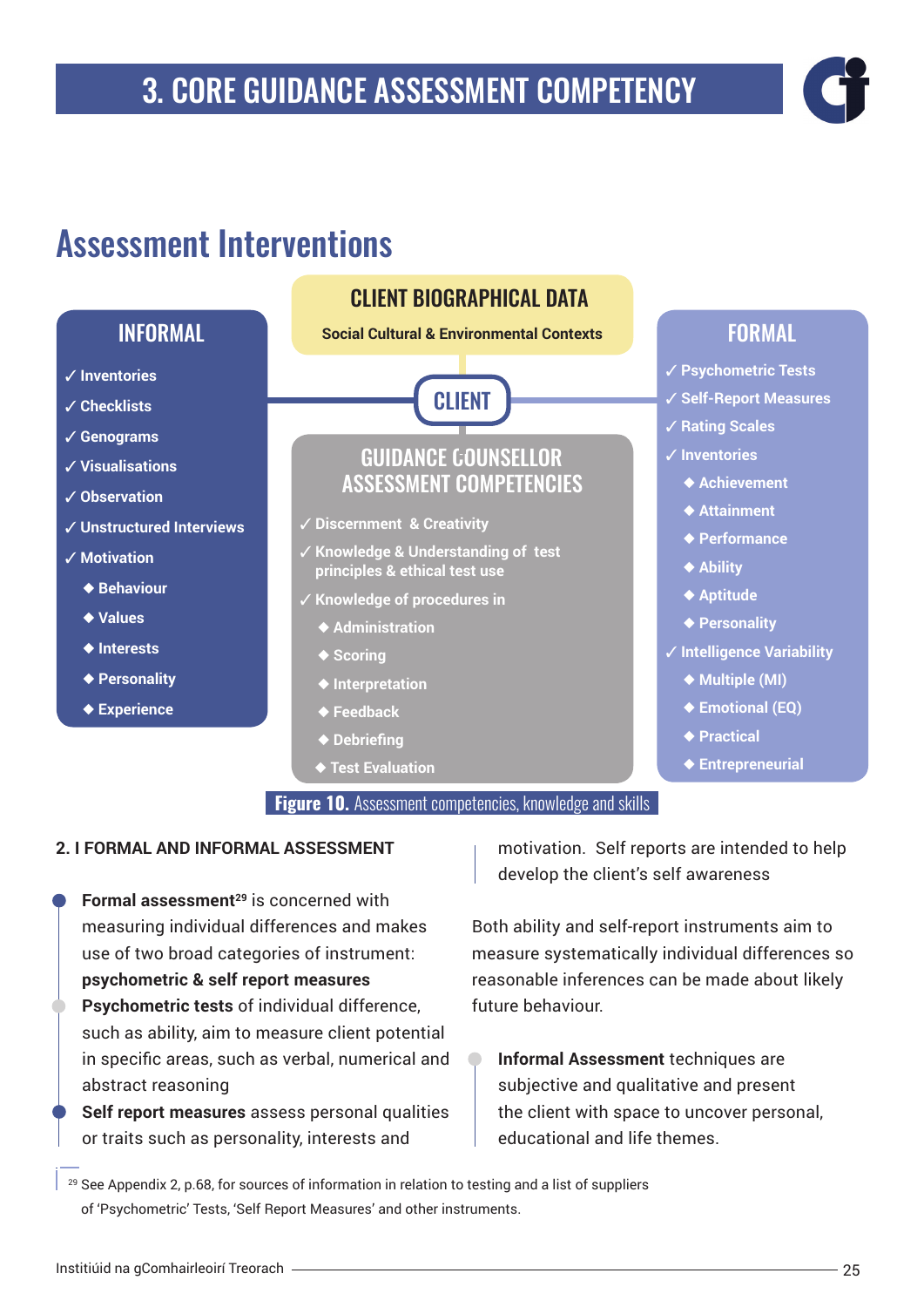

• Data derived from the personal patterns and meanings which clients attach to their experience aims to assist the construction of personal, educational and vocational decisions.

Equal concern for client welfare is called for in employing *informal* assessment. The International Test Commission (ITC) states that the guidelines *'...will apply also to other assessment procedures that lie outside the domain of 'tests'. They may be relevant for any assessment procedure that is used in situations where the assessment of people has a serious and meaningful intent and which, if misused, may result in personal loss or psychological distress.'*

#### **2. II COUNSELLOR ASSESSMENT COMPETENCIES**

Guidance counsellors use formal and informal assessment instruments, mindful at all times of the needs of the client, and assess the advantages and disadvantages of using tests compared with other sources of information. In establishing appropriate assessment procedures to meet client needs, guidance counsellors adhere to the IGC Code of Ethics and practice in accordance with the registered qualified test user guidelines of the accrediting body. The International Test Commission (ITC) Guidelines for Test Use describe a competent

test user as one who will *'use tests appropriately, professionally and, in an ethical manner, paying due regard to the rights of those involved in the testing process, the reasons for the testing and, the broader context in which the testing takes place. This outcome will be achieved by ensuring that the test user has the necessary competencies to carry out the testing process, and the knowledge and understanding of tests and test use that inform and underpin this process.'30*



**Figure 11.** Guidance Counselling Assessment Competencies

30 International Test Commission (2001) *International Guidelines for Test* Use, International Journal of Testing, 1(2), pp. 93-94.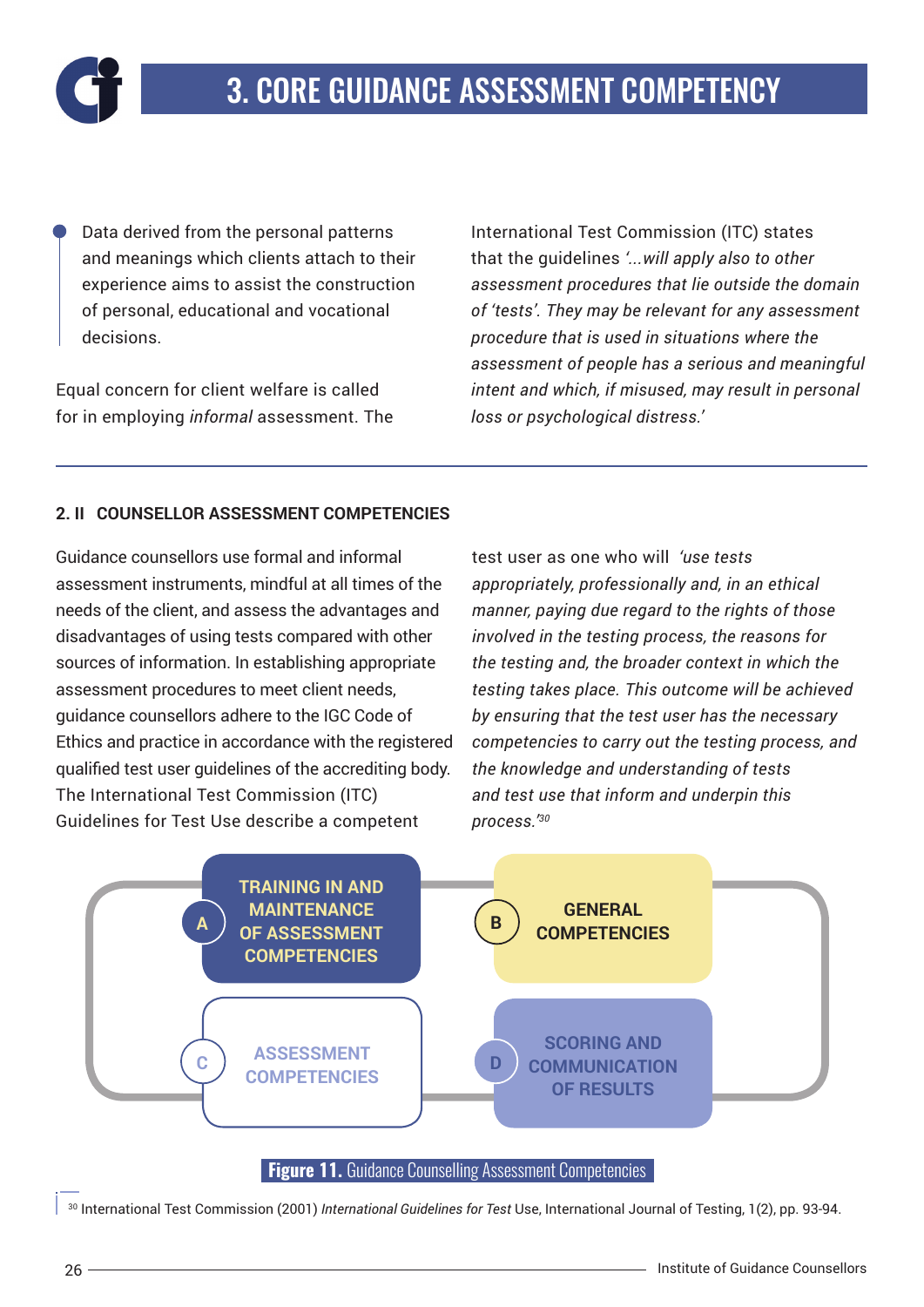

#### **2. III TESTING COMPETENCY GUIDELINES**

The following outline guidelines are sourced from the British Psychological Society, the American Psychological Association, the Psychological Society of Ireland and the International Test Commission (ITC) Guidelines. Guidance counsellors are encouraged to regularly review the ITC website, along with their own psychometric accrediting professional body's information and IGC guidelines in relation to professional practice.

#### A. Training In and Maintenance of Competence

- *A.1* Guidance counsellors ensure that they meet all standards of competence for the relevant qualification in test use as defined by the accrediting body, the Psychological Society of Ireland (PSI) and/or the British Psychological Society (BPS)
- *A.2* Ensure that they have undertaken the mandatory training and that they have the knowledge, understanding, skills and technical requirements to engage in testing
- *A.3* Use only those psychometric instruments which lie within the limits of their competence

### B. General Competencies

- *B.1* Guidance counsellors accept responsibility for maintaining the integrity of tests by ensuring secure storage and control of access to testing materials, respecting copyrights laws, not transmitting tests electronically or to unqualified third parties, and by not coaching individuals on test materials
- *B.2* Accept responsibility for appropriate confidentiality in relation to disclosure of information about test performance to

and have obtained the appropriate training for each of the instruments they use

- *A.4* Maintain and develop their competence through regular CPD, including information about developments in testing instruments and changes in legislation and policy impacting on testing and test use
- *A.5* Implement an explicit policy on test use, to include information relevant to Data Protection, relevant to the contexts in which they practice

third parties, mindful of other personal, environmental, psychosocial factors which may impact on performance

- *B.3* Accept responsibility for, and ensure the interpretation of, test results according to best practice
- *B.4* Consult with other professionals, as appropriate, who are involved with clients who have a specific disability, regarding the appropriateness of instruments and procedures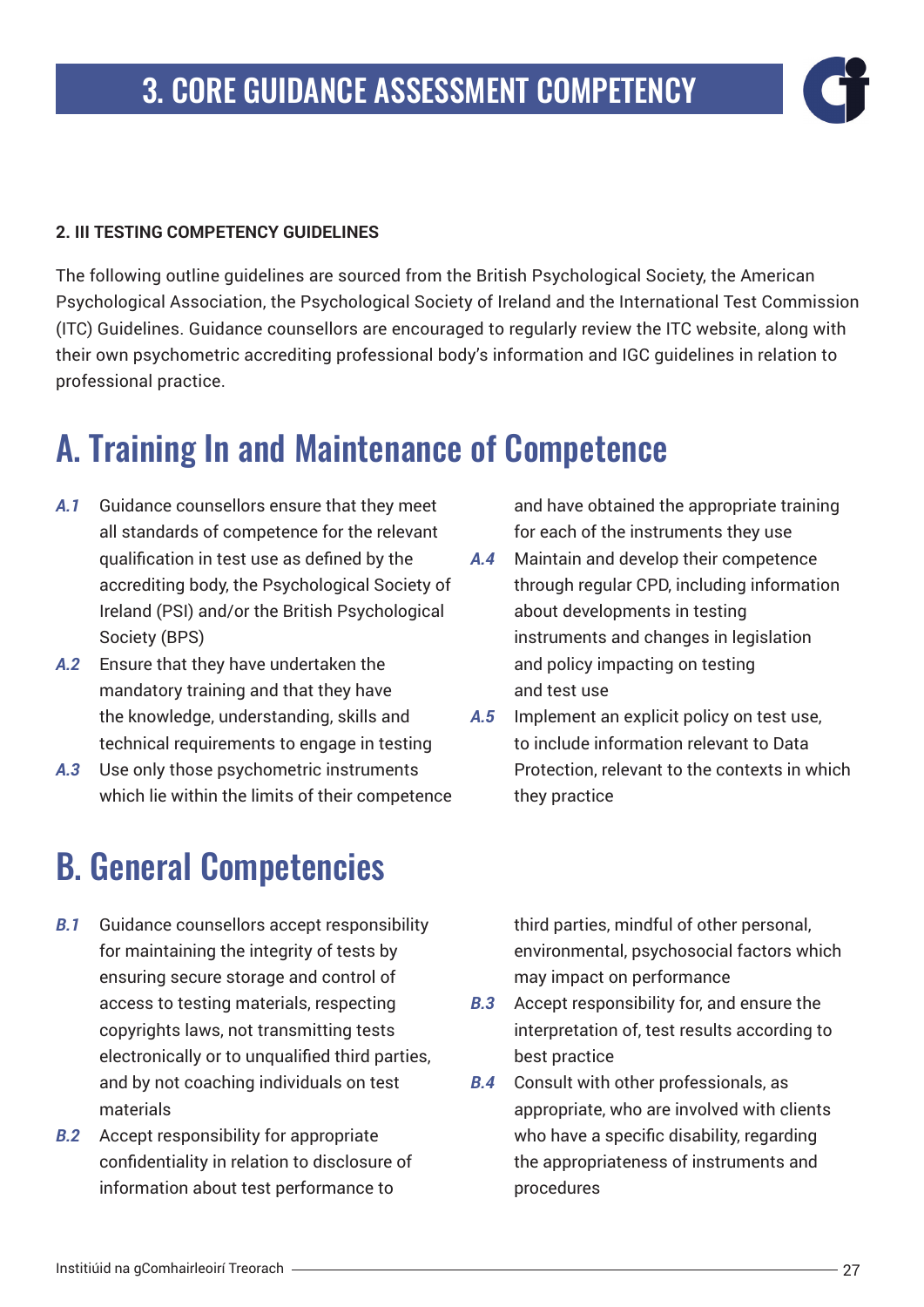

### C. Assessment Administration Competencies

- *C.1* Guidance counsellors inform test takers about the purpose of the test, the limits relating to access of results by third parties, and where applicable, obtain informed consent from the client or the client's parents/guardians.
- *C.2* Establish that the assessment instruments or techniques are appropriate to assess the knowledge, skills, abilities, aptitudes, behaviours or other characteristics intended to meet client needs
- *C.3* In deciding appropriate assessment strategies, accept responsibility for the choice of test, instrument or technique and

## D. Scoring and Communication of Results

- *D.1* Guidance counsellors follow standardized procedures for scoring, with due care to accuracy of norms
- *D.2* Best ethical practice requires, regardless of time constraints, that initial feedback be one to one, in private, or with a third party where appropriate, in a constructive and supportive manner, mindful of other psycho-educational,

#### **2. IV SECURITY OF TEST MATERIAL**

It is imperative that all Guidance Counsellors, and particularly those who work collaboratively with others, observe complete security of test material. Colleagues not qualified in psychometric testing may find it difficult to understand why sight of test materials, documentation and test results is restricted. The following from the American Psychological

evaluate critically each type of instrument for validity evidence, reliability and appropriate population norms.

- *C.4* Take responsibility for all necessary practical arrangements in relation to a satisfactory testing venue, a quiet and safe testing environment, sufficient testing materials, and thorough advance preparation of materials and instructions
- *C.5* Administer tests with regard to the welfare and satisfactory participation of the test taker
- *C.6* Adhere strictly to the directions and instructions contained in the test manual

social and personal factors which may affect performance

*D.3* Communicate results clearly and accurately in the form of an oral or a written report, appropriate to the context, for client or relevant interested parties with client consent, with due attention to an appropriate language register<sup>31</sup>

Association on the disclosure of test data throws light on this issue:

*'Availability of test items to an unqualified person can not only render the test invalid for any future use with that individual, but also jeopardises the security and integrity of the test for other persons who may be exposed to test items and* 

<sup>31</sup> Please see Appendix 4, p.71, for BPS information on Communicating Test Results - Guidelines for Test User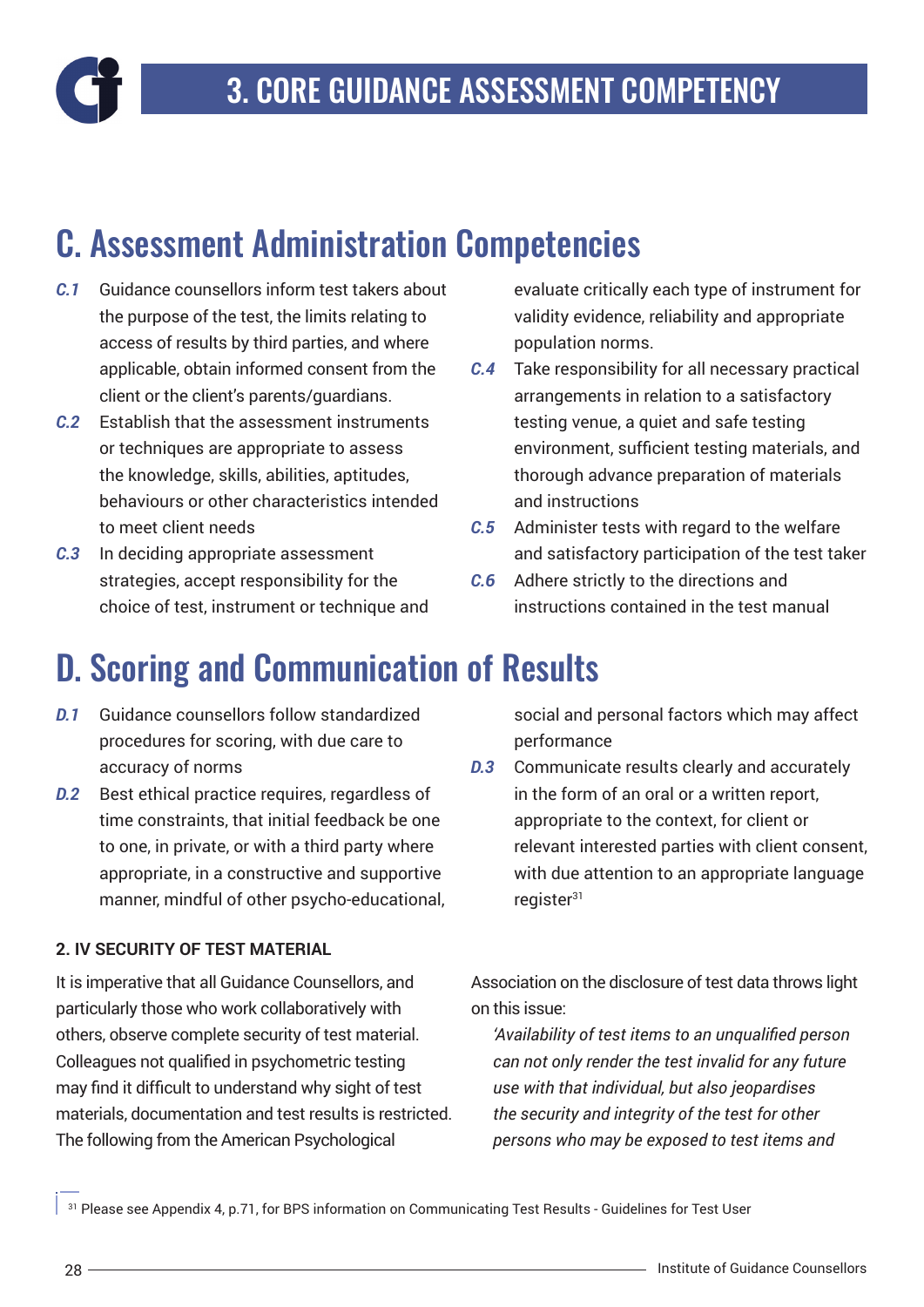

*responses. Such release imposes very concrete harm to the general public – loss of effective assessment tools. The existence of limited number of standardized psychological tests appropriate for a given purpose (in some instances only a single instrument), means they cannot easily be replaced or substituted if an individual obtains prior knowledge of item content or the security of the test is otherwise compromised. Development and refinement of items and norms for individual intelligence tests, personality assessment techniques, and achievement tests often require many years of research and considerable effort and expense. Improper disclosure of test items or other test materials also may result in damage to those parties which have developed or have ownership of the test and result in breach of contract claims* 

*against …' guidance counsellors 'who violate the terms of their test purchase or lease agreements.'32*

Guidance counsellors must also adhere to such standards in the rare event that they are called upon to give written or oral statements or opinion to a court. 'The general nature of a given test may be explained to the courts without disclosing specific details of test content which compromise its subsequent use.'33

In an organisational setting where test results have traditionally been included in a file/open storage system containing other information about a person, whether a minor or not, and where such file and storage system is on open access to fellow colleagues not trained in test use, policy needs to include a rationale for this restricted access.

### Assessment Section Information Sources

- American Psychological Association, (1996) *Statement on the Disclosure of Test Data: Release of*   $(i)$ *Data and Test Security.* American Psychological Association Committee on Psychological Tests and Assessment, p.4.
- American Psychological Association (1985/1999) *Standards for Educational and Psychological Testing*  (i) (pp.55-58) Washington, DC: American Psychological Association. For the most recent updates in *Standards* (2014) see http://www.apa.org/science/programs/testing/index.aspx
- American School Counselor Association. 21<sup>st</sup> September (1998) & Association for Assessment in G) Counselling, 10th September, (1998) *Competencies in Assessment and Evaluation for School Counselors.* British Psychological Society, Psychological Testing Centre (2007) *Statement on the Conduct of Psychologists Providing Expert Psychometric Evidence to Courts and Lawyers* British Association for Counselling & Psychotherapy (BACP)

<sup>&</sup>lt;sup>32</sup> Statement on the Disclosure of Test Data: Release of Data and Test Security. American Psychological Association Committee on Psychological Tests and Assessment, (1996), p.4 para.V.,

<sup>33</sup> *Statement on the Conduct of Psychologists providing Expert Psychometric Evidence to Courts and Lawyers,*  Psychological Testing Centre, British Psychological Society, (2007), p.3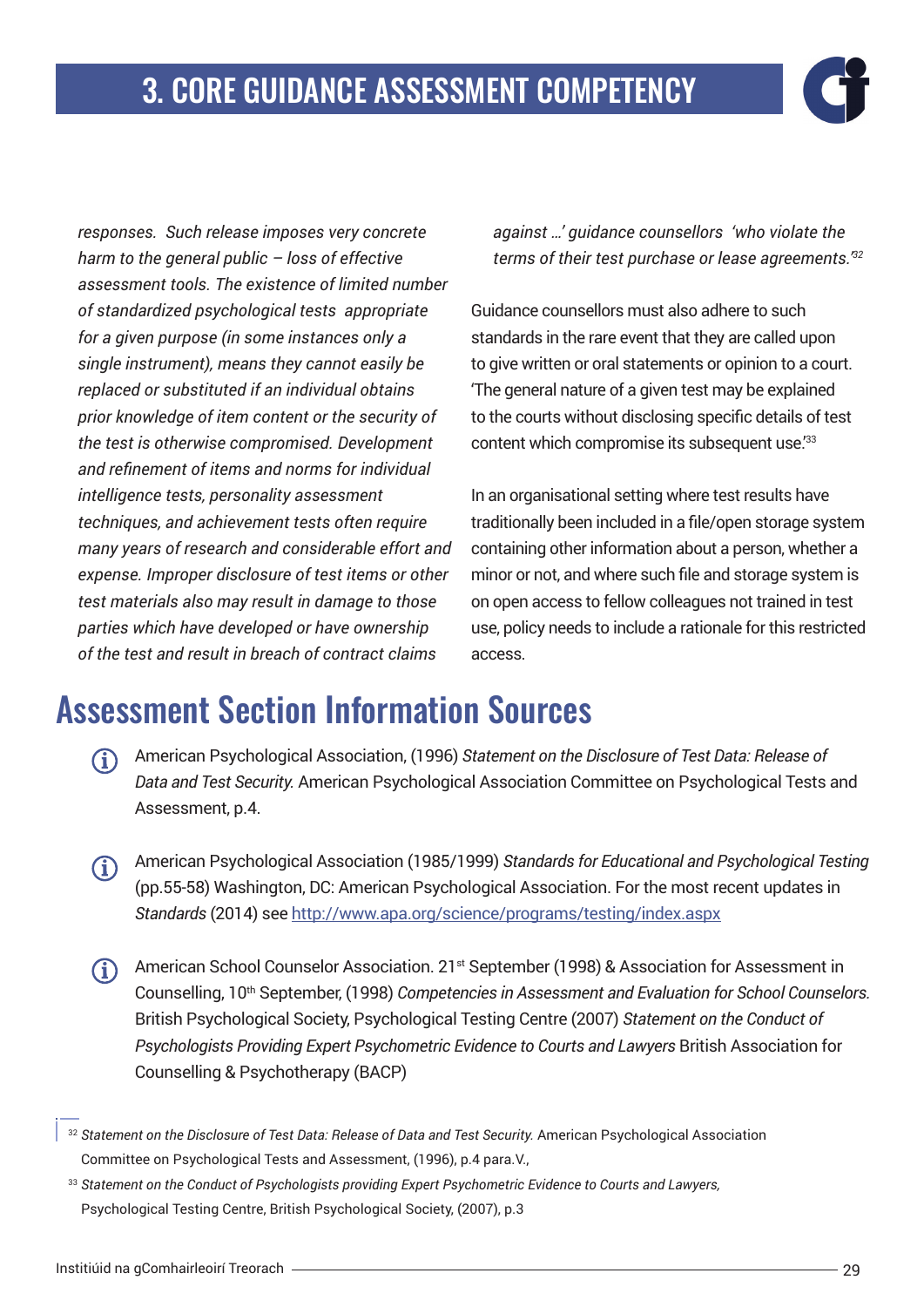

- British Psychological Society, Committee on Tests Standards, (2010) *Code of Good Practice for*  (i) *Psychological Testing.* Approved by the BPS Membership Standards Board
- British Psychological Society, *Code of Good Practice for Psychological Testing* (2016) (Updated) G) https://ptc.bps.org.uk/ptc/guidelines-and-information
- (i) British Psychological Society, Psychological Testing Centre. www.psychtesting.org.uk
- British Psychological Society, Psychological Testing Centre. *Psychological Testing: A User's Guide.*  (i) www.psychtesting.org.uk Information on different types of tests for the test user.
- British Psychological Society, PTC Psychological Testing: A Test Takers Guide https://ptc.bps.org.uk/ptc/ (i) guidelines-and-information Information on the testing process for the test taker.
- British Psychological Society, (2016) *Communicating Test Results: Guidance for Test Users* G https://ptc.bps.org.uk/blog/new-guidelines-test-users
- Data Protection Act, 1988, amended 2003  $(i)$ http://www.dataprotection.ie/docs/LAW-ON-DATA-PROTECTION/795.htm
- Fitzgerald, Declan. & Farrell, Ciara. *Best Practice, Ethical and Legal Considerations in Psychometric*  G) *Testing for Guidance Counsellors.* School Guidance Handbook, p.7 Dublin: NCGE http://schoolguidancehandbook.ncge.ie/document-detail/Best-Practice-Ethical-and-Legal Considerations-in-Psychometric-Testing-for-Guidance-Counsellors/39
- Hearne, Dr Lucy. (2013). *Ethical Research in Guidance Counselling.* Dublin: NCGE (i) http://schoolguidancehandbook.ncge.ie/document-detail/Ethical-Research-in-Guidance-Counselling/4
- (i) International Test Commission (ITC) *Guidelines on Test Use* http://www.intestcom.org/Guidelines/Test+Use.php
- $(i)$ Savikas, M. L. (1996) *Career Construction Theory* http://www.vocopher.com/pdfs/careerconstruction.pdf
- Savickas, M. L., et al. (2009) Life designing: A paradigm for career construction in the 21st century. *Journal*  G *of Vocational Behavior,* doi:10.1016/j.jvb.2009.04.004 http://scholar.google.com/scholar\_url?url=http:// xa.yimg.com/kq/groups/70983503/2046355320/name/Life%25252520designing%28ENG%29. pdf&hl=en&sa=X&scisig=AAGBfm0VO3g8m3cBViXnw9wxAiYYpNhpBg&nossl=1&oi=scholarr
- Tyler, Leona E., and Walsh, W.Bruce. (1979) *Tests and Measurements,* 3rd Ed., New Jersey: Prentice Hall $(i)$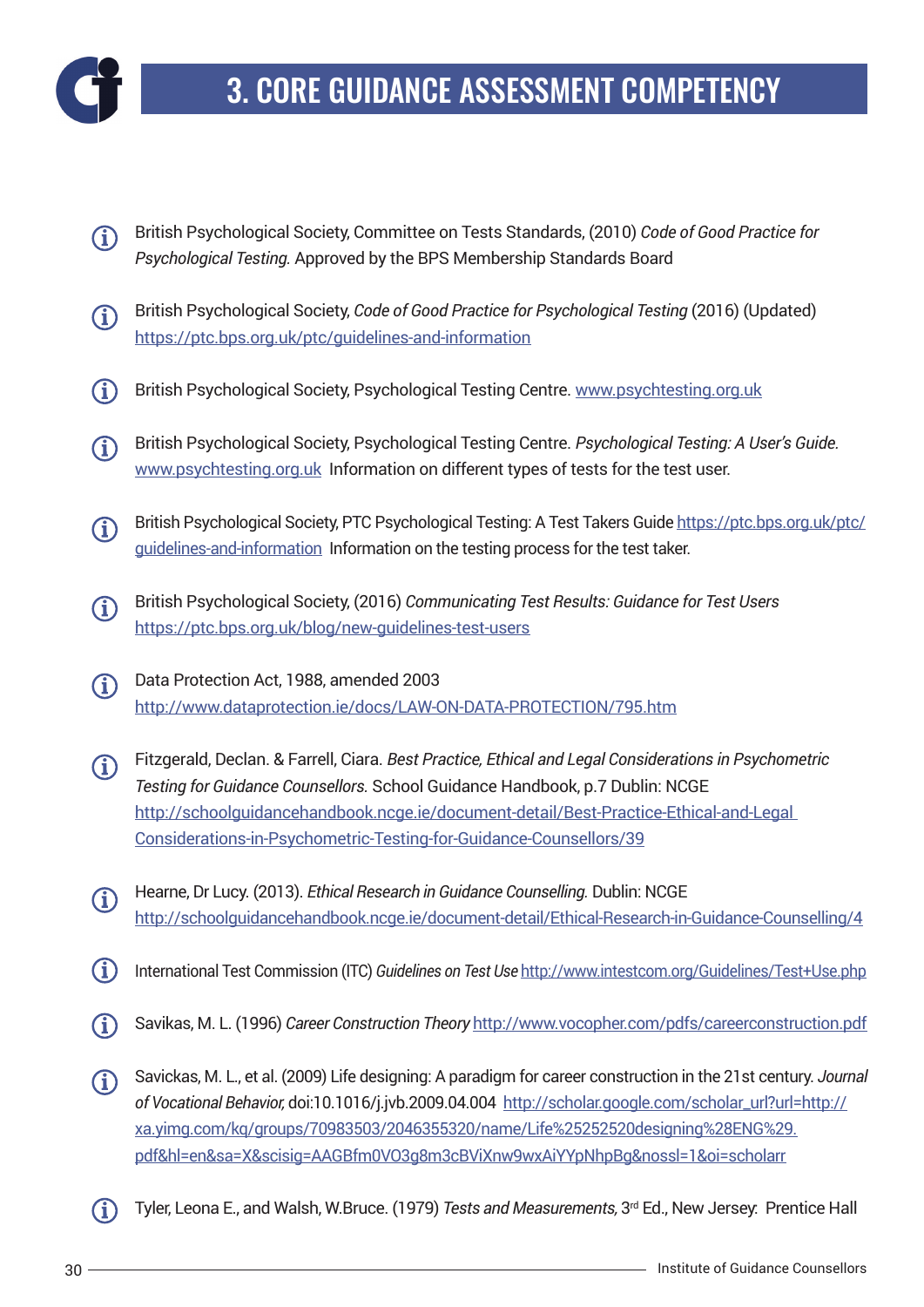

### Introduction



**Figure 12.** Guidance Counselling Practice: Personal/Social, Educational, Vocational

This section addresses the delivery and practice of a holistic model of guidance counselling and integrates the core competencies of counselling and assessment, underpinning the guidance counsellor's role in the practice of personal, social, educational and vocational<sup>34</sup> quidance counselling.

Whilst the central aspect of early vocational guidance was to provide and support career decisions,35 contemporary guidance counselling practice in some jurisdictions now embodies the three distinct, but overlapping areas of personal/ social, educational and vocational counselling.<sup>36</sup> When the presenting issue is one of choosing an educational course or a vocational path, the

approach taken by the practitioner encompasses the personal and social as well as the educational/ vocational needs of the person.

Good educational and/or vocational decisions, integrates the client's personal values, attitudes and beliefs, as well as relevant external, environmental and social factors. Where clients are unaware of their own values, attitudes and beliefs, guidance counsellors assist clients in becoming aware of and addressing these as a precursor to making valid choices. Guidance counsellors facilitate clients in addressing personal and emotional blocks, which may hinder the process of vocational and educational development and decision making.

<sup>&</sup>lt;sup>34</sup> In this document we have adopted the term'vocational' as opposed to the narrower term 'career'.

<sup>35</sup> Savickas, Mark L. (2008) Cited in *Handbook of Career Development: International Perspectives,* Arulmani, Gideon., Bakshi, Anuradha J., Leong. Frederick. T.L., and Watts, Anthony. (Eds.) New York: Springer, 2014.

<sup>36</sup> Hearne, L. and Galvin, J. (2014) The role of the regular teacher in a whole school approach to guidance counselling in Ireland, *British Journal of Guidance and Counselling,* (BJGC) Volume 43 (2). Routledge Taylor and Francis.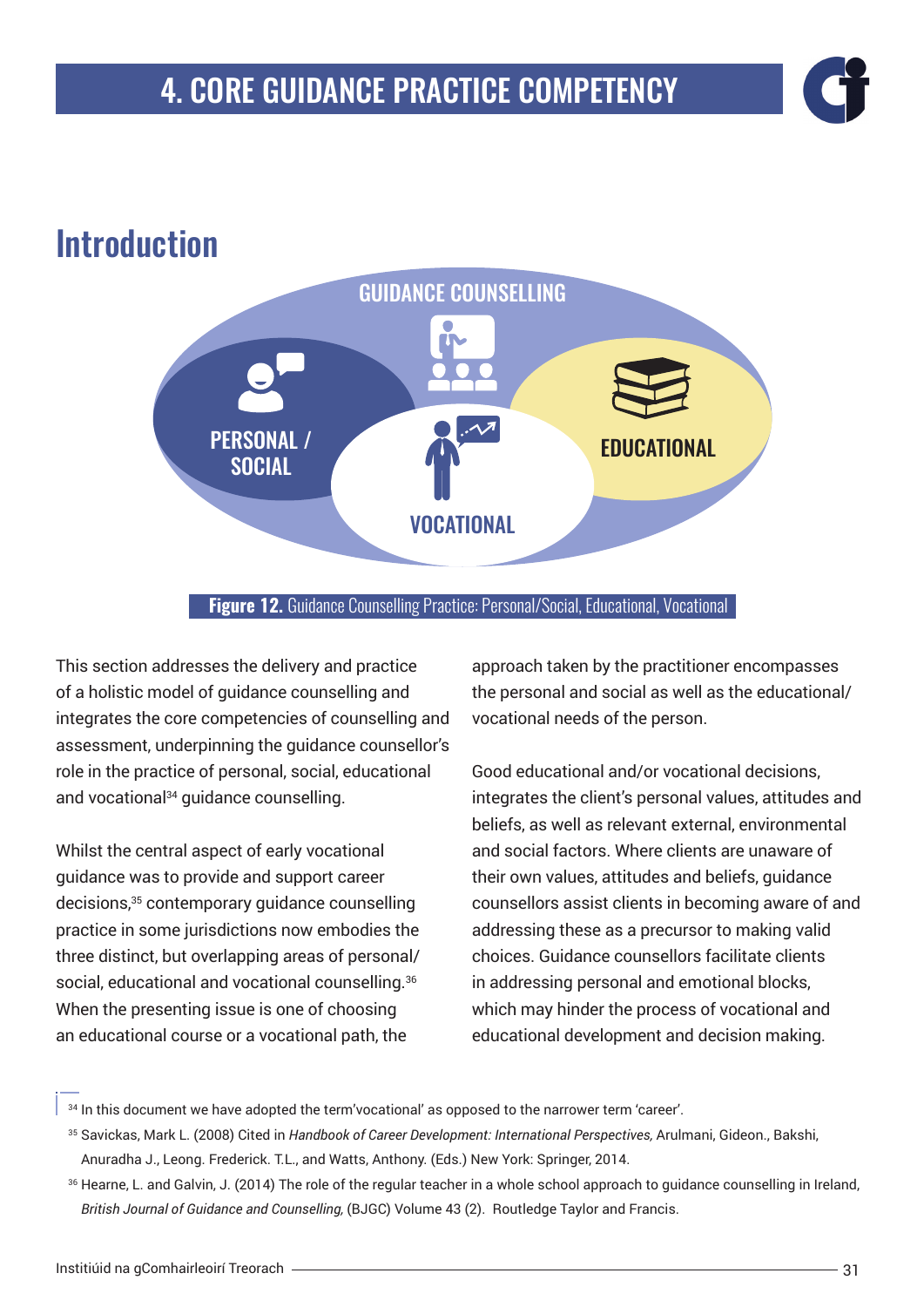The practice of guidance counselling recognises that development occurs throughout the life span and that each period is characterised by its own developmental tasks, values, needs and interests<sup>'37</sup>

*There are significant individual differences in an individual pupil's capacity to identify, source and interpret information concerning themselves and future learning and work opportunities, family and societal expectations, and to make choices. There are also significant differences in the pace of development of young people's intellectual, emotional, social and career decision-making maturity in both childhood and teen-age years. The majority of them need some lifelong guidance support over the course of their schooling; a significant minority needs a lot of support with learning and work choices.38*

It is clear that vocational development is linked to identity formation. The picture we have of ourselves, or, our self-concept, plays a major role in career choice and changes with time and experience, making choice and adjustment a continuous process.39 Practice also takes account of the relational, spiritual, ecological and moral issues that underpin our life choices; the guidance counsellor remains open to questioning the underlying economic, political and social assumptions to help create a more inclusive world view.40

Career is thus a continual developmental process of compromise and synthesis within which the self- concept operates. The notion of career as a process with multiple decision points is key to Super's understanding of career development which he sees 'enmeshed in a complexity of life roles and transitions'. Personal redefinitions occur again and again; there are shifting paradigms and shifting emphases throughout the lifespan, what Super termed as 'series of mini-cycles encompassed in maxi-cycles'.41 Life then is a series of new and different transitions and knowing when one transition ends and a new one begins will be an important intrapersonal skill in this current career and work paradigm.42

**The 'shelf life' of work skills is getting shorter and shorter; learning and regeneration must surely be seen as the new work.43**

Jung likened the lifecycle to the arc of the sun on the horizon during the course of the day. He considered that each season of life has its own particular character, value and developmental task. The first two quarters of life are essentially biographical and social, and those of the third and final quarters, middle adulthood and old age, essentially cultural and spiritual.44 Jung and Super did much to offer a holistic view of development from the cradle to the grave.

 $43$  Ibid.

44 Jung, C.G. (1963) *Memories, Dreams and Reflections'* London: Routledge pp.78-80

<sup>37</sup> See, O Rourke, Dr Michael L., (2015) Life-Span Development and Career Interventions,. *Guideline* 45 (1) Oct

<sup>38</sup> European Lifelong Guidance Policy Network ELGPN (2015) Tools No 6. *Guidelines for Policies and Systems Development for*  Lifelong Guidance: A Reference Framework for the E.U. and for the Commission. University of Jyvaskyla, Finland, p30

<sup>39</sup> O Rourke, Dr. Michael L., (2015) Life-Span Development and Career Interventions, *Guideline,* 45 (1) Oct.

 $40$  Ibid.

<sup>41</sup> Quoted in O'Rourke, 2015

 $42$  Ibid.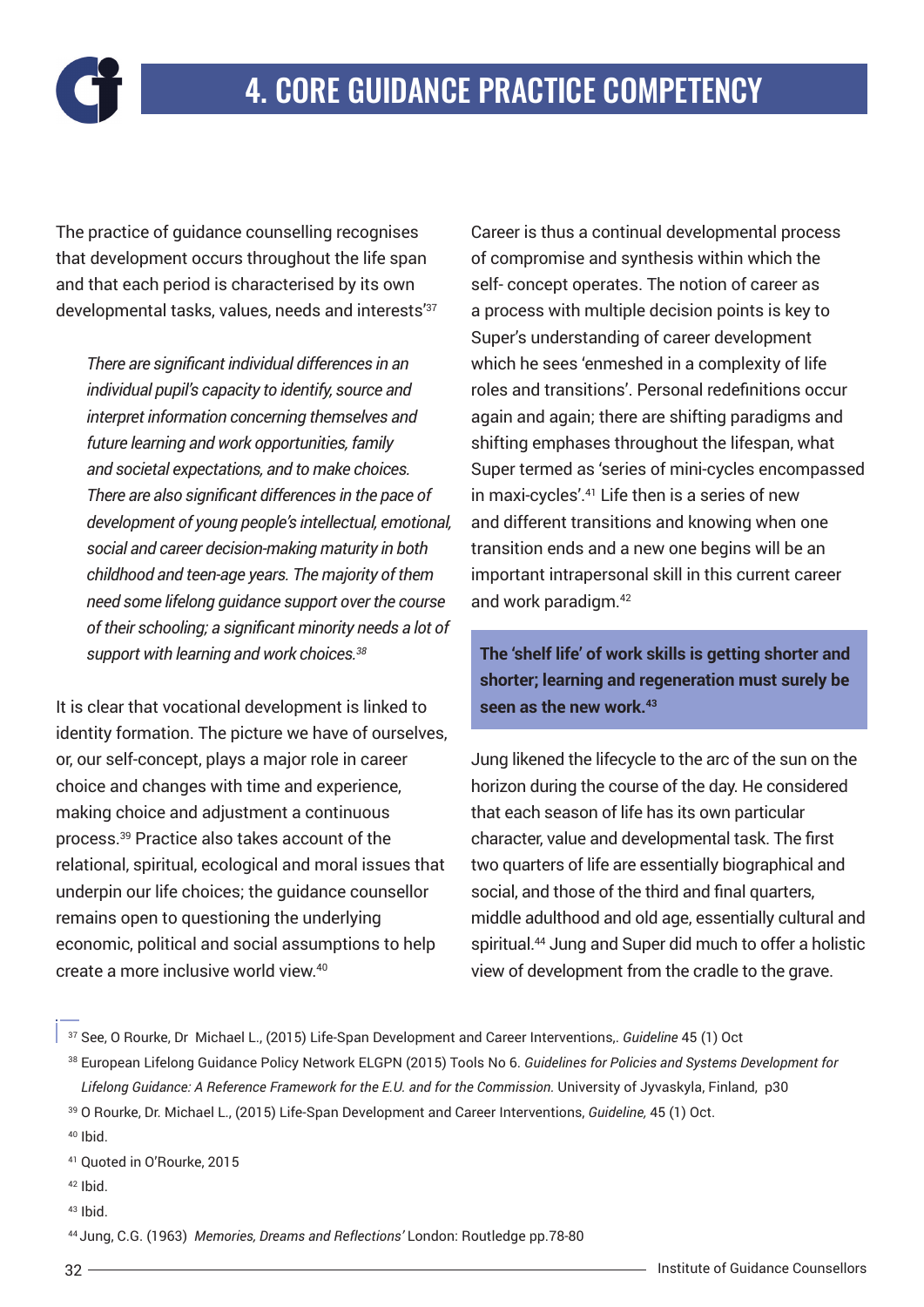### Vocational Guidance Counselling



*'There is a paradigm shift in the conceptualisation of career. In the labour market a career is not chosen, it is constructed through a series of choices we make throughout our lives'45*

Future directions for the practice of guidance counselling in Ireland are arising from current policy shifts and work transformations. Four trends, in particular, at the time of writing, are shaping the contemporary world of work: automation, 4647 globalisation, casualisation and collaborative work practices. These trends present opportunities and challenges for career options.48 As well as leading to more creative, independent and meaningful work, they

<sup>45</sup> Vuorinen, Raimo, (2015) *Navigating the Horizon,* Dublin, NCGE

<sup>46</sup> https://www.technologyreview.com/s/515926/how-technology-is-destroying-jobs/

<sup>47</sup> http://www.economist.com/news/briefing/21594264-previous-technological-innovation-has-always-delivered-more-long-runemployment-not-less

<sup>48</sup> IGC (2013) *Current Trends and Future Directions for the Practice of Guidance Counselling- Vision for the Future of Guidance Counselling in Ireland* pp. 4-5, p.12.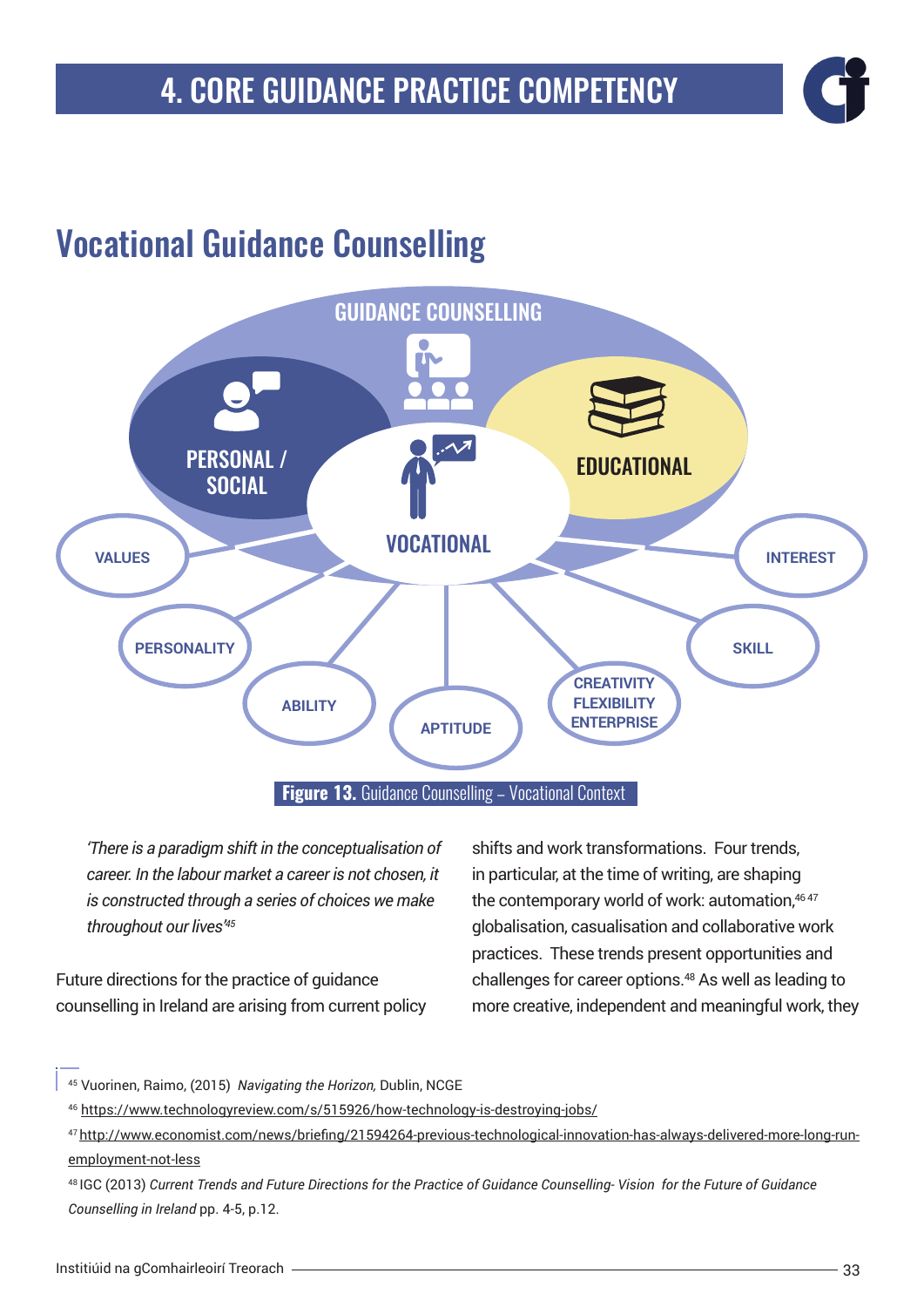

also present risks leading to unemployment, inequality and job insecurity in traditional employment sectors.<sup>49</sup> A key finding regarding the future of employment will be the necessity for flexibility, resilience, collaboration, enterprise and creativity as core attitudes and skills.<sup>50</sup> An occupation for the entire working life is increasingly being replaced by a sequence of complex choices over a longer lifetime of learning and work<sup>51</sup> involving flexibility, current skills reassessment and retraining, as well as an increase in work based learning and intensive skills training programmes.<sup>52</sup>

Contemporary paradigm shifts in the understanding of vocational development, understands career as not chosen, but rather created through a series of choices throughout the lifespan.53 Vocational development is a life-long process with multiple decision points interwoven with personal development, 'enmeshed in a complexity of life roles and transitions.'54 Career development is an effective way to help clients to become lifelong learners and successful employees. It includes

*'…the experiential learning, supports, information and instruction students need to develop life–building* 

*skills and resilience, to be intentional learners, to proactively manage career choices and transitions and to be architects of their preferred futures'.55*

In vocational guidance, guidance counsellors employ the core competencies of counselling and assessment to assist clients identify strengths, interests, aptitudes, values, abilities, skills and personality factors which influence career decision making.

#### *Key interventions include assisting clients to*

- recognise transferrable skills and identify present skills deficit • source and use occupational information • develop career decision-making and career management skills<sup>56</sup> • author and review a specific career plan source current opportunities and vocational and educational training pathways identify when one transition ends and a new
	- one begins
- 49 Foundation for Young Australians (FYA) (2015) *The New Work Order Ensuring young Australians have skills and expertise for the jobs of the future not the past* - Prepared by AlphaBeta, p.17.
- 50 UK Commission for Employment and Skills (2014) *Future of Work: Jobs and Skills in 2030* Evidence Report 84. U.K: University of South Wales. p.37
- 51 National *Guidance Forum (2007) Guidance for Life: An Integrated Framework for Lifelong Guidance in Ireland,* p12.
- 52 Ibid, p. 47.
- <sup>53</sup>O'Rourke, Dr, Michael L., (2015) *Lifespan Development and Career Interventions,* Guideline 45 (1) Oct. 54 Ibid.
- 55 Council Of Atlantic Ministers of Education and Training, *Future in Focus, Atlantic Career Development Framework for Public Education,* 2015-2020 Council Of Atlantic Ministers of Education and Training.
- 56 NICE: Network for Innovation in Career Guidance and Counselling. (2012) *Handbook for the Academic Training of Career Guidance and Counselling Professionals,* Heidelberg: Heidelberg University, p.66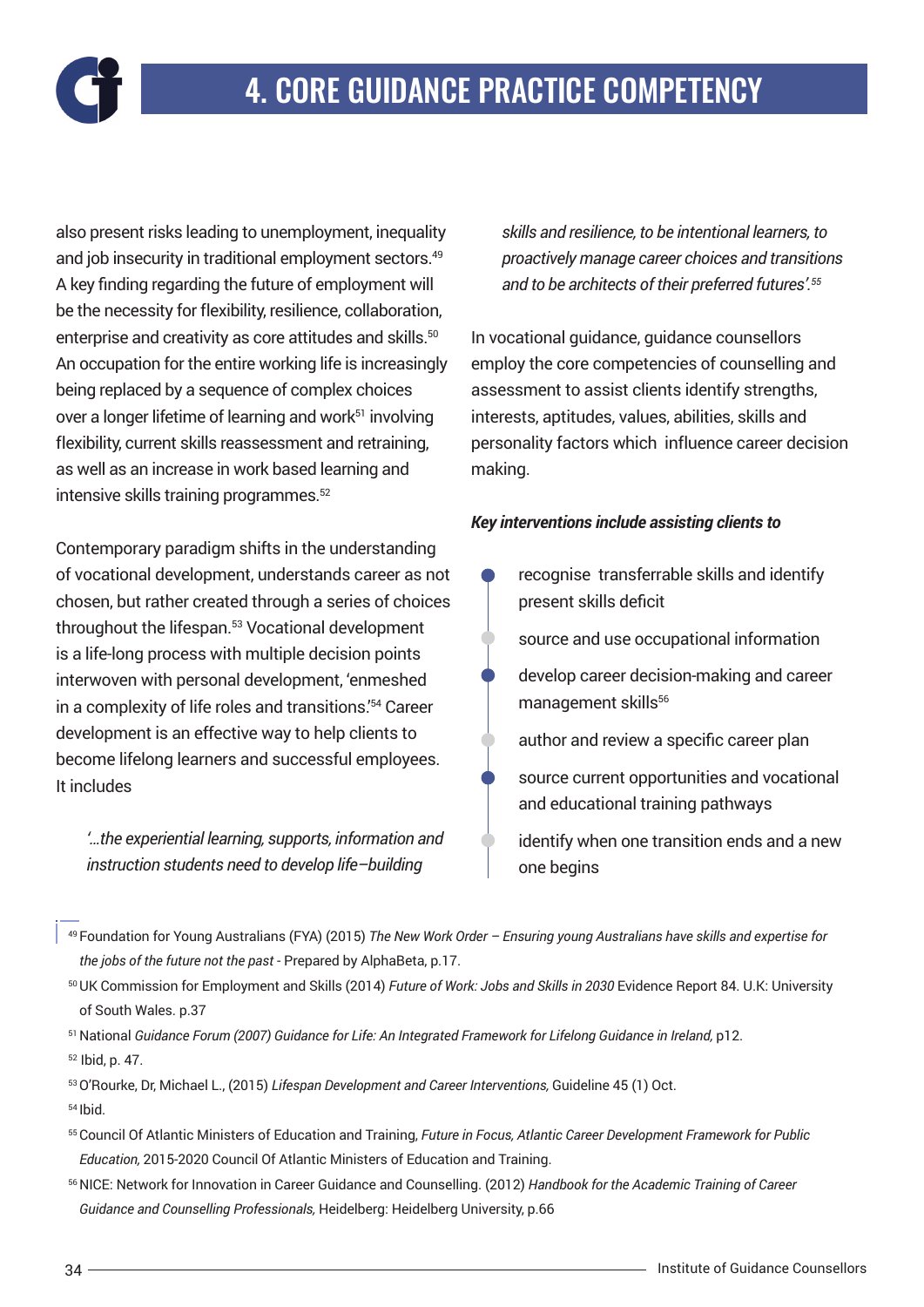

### Knowledge

- *1.1* Policy, research and professional guidelines related to vocational guidance, including lifelong transversal quidance policy quidelines<sup>57</sup>
- *1.2* Theories of vocational/career development across the lifespan and the application of the theories in career life planning<sup>58</sup>
- *1.3* The range and purpose of psychometric tests used to support career planning<sup>59</sup>
- *1.4* Career developmental issues and the dynamics of vocational behaviour<sup>60</sup>
- *1.5* Client engagement techniques from eclectic sources
- *1.6* Relevant regulation, legislation and cultural norms in relation to vocational guidance interventions, whether on behalf of oneself or the client
- *1.7* National and local referral services and agencies assisting the job-search process
- *1.8* Occupations and professions, to include work tasks and functions; skills requirements and pathways to entry
- *1.9* Career planning materials and computer/internet-based career information systems and other online resources to assist career planning<sup>61</sup>
- *1.10* Employment trends and labour market information<sup>62</sup>
- *1.11* Skills transferability and mobility pathways
- *1.12* Opportunities and challenges of global citizenship
- *1.13* Career Management Skills (CMS) in a range of competencies, (knowledge, skills and attitudes) which provide structured ways for individuals and groups at any stage of development to collect, analyse, sythesise and interpret information on oneself, on learning and work pathways and on occupations, as well as the skills to make and interpret decisions and transitions arising from this  $information<sup>63</sup>$

- 62 EGFSN Expert Group on Future Skills Needs www.skillsireland.ie
- <sup>63</sup> ELGPN (2015) The European Lifelong Guidance Policy Network *Designing and Implementing Policies related to Career Management Skills,* p.21

<sup>57</sup> European Lifelong Guidance Policy Network (ELGPN) (2007-2015) *Guidelines for Policies and Systems Development for Lifelong Guidance,* ELGPN Tools, No 6 (2015)

http://www.elgpn.eu/publications/browse-by-language/english/elgpn-tools-no-6-guidelines-for-policies-and-systemsdevelopment-for-lifelong-guidance

<sup>58</sup> National Guidance Forum (2007) *Guidance for Life. An Integrated Framework for Lifelong Guidance in Ireland.* 59 Ibid. (2007)

<sup>60</sup> Ibid. (2007)

<sup>&</sup>lt;sup>61</sup> ELGPN Tools, No 6, Guideline 9: *Information and Communications Technology in Lifelong Guidance, pp.26-28*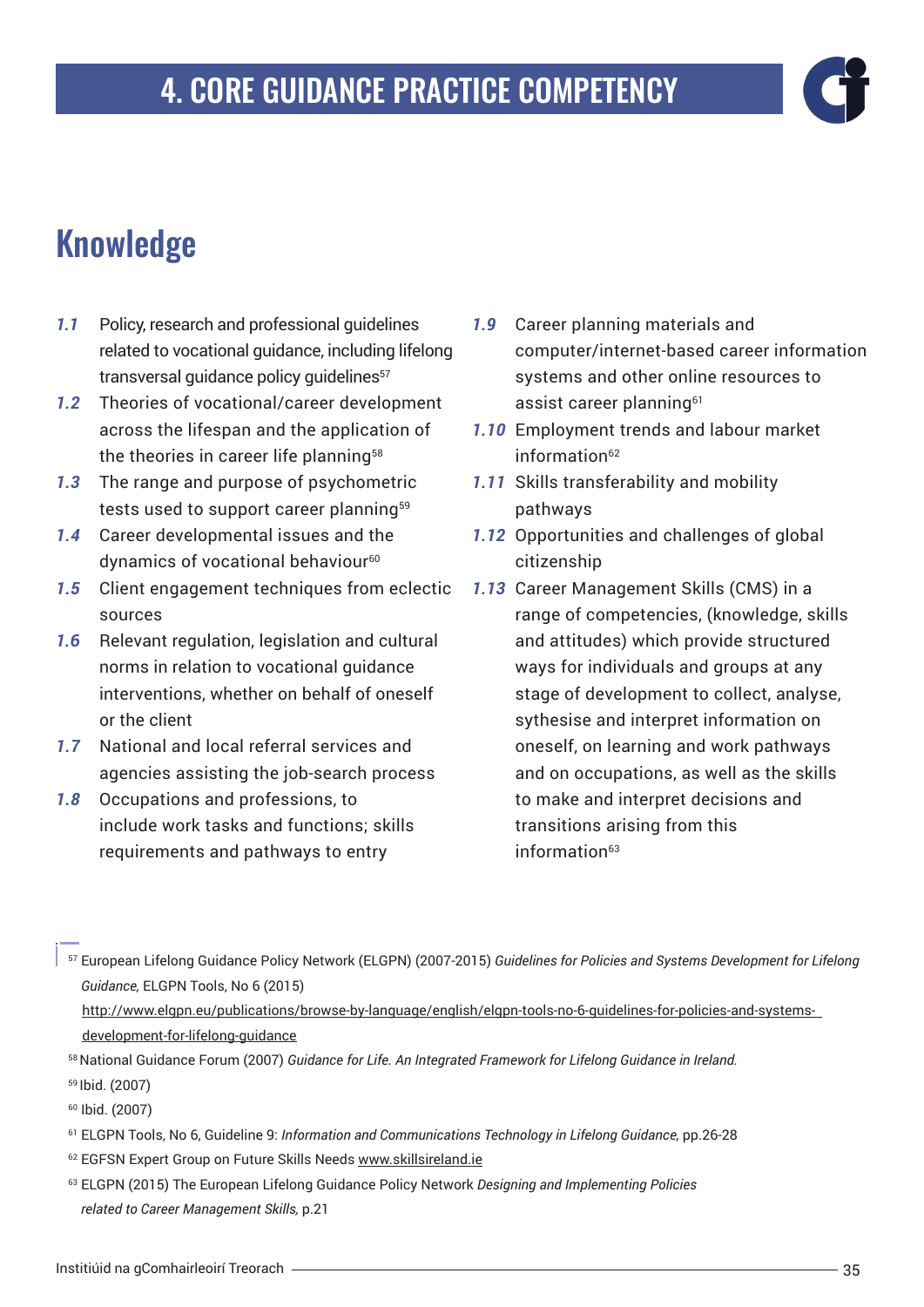

### **Practice**

- *1.14* Assist in identifying the influencing factors (e.g. values, attributes, skills, family, friends, educational, financial, socio-economic factors and biased attitudes that stereotype others by gender, race, age, and culture) which influence vocational decision-making
- *1.15* Fostering attitudes, beliefs, and competencies that facilitate the client's mastery of vocational development tasks: adapt, acquire new skills, the ability to plan, set goals and identify strategies to make work role transitions over the life span
- *1.16* Facilitate the client in understanding career transitions and working through the multiple stressors of transition that may be encountered at different stages through the lifespan
- *1.17* Support and challenge clients to examine life work roles<sup>64</sup>, including life-work balance
- *1.18* Select assessment strategies appropriate to training and to one's practice and context
- *1.19* Willingness to challenge 'one's own biases' and practice in the dissemination of career information with clients from differing ethnic, cultural, gender, age backgrounds<sup>65</sup>
- *1.20* Ability to source, adapt and design career resources to meet the needs of specific populations
- *1.21* Support clients in developing their career management skills and ability to source opportunities
- *1.22* Use 'advocacy', where appropriate, with colleagues and other professionals, to further 'the advancement of clients learning and career development'66

<sup>64</sup> National Career Development Association, USA (1997) *Career Counselling Competencies,* p.4.

<sup>65</sup> NICE, (2012) Network for Innovation in Career Guidance and Counselling, *Academic Training Manual,* Heidelberg University, p.69 <sup>66</sup> International Association for Educational and Vocational Guidance Practitioners, IAEVG (2003) *International Competencies* C2 , p.1. www.iaevg.org/crc/files/CQS-Final%20Report-draft%208111.do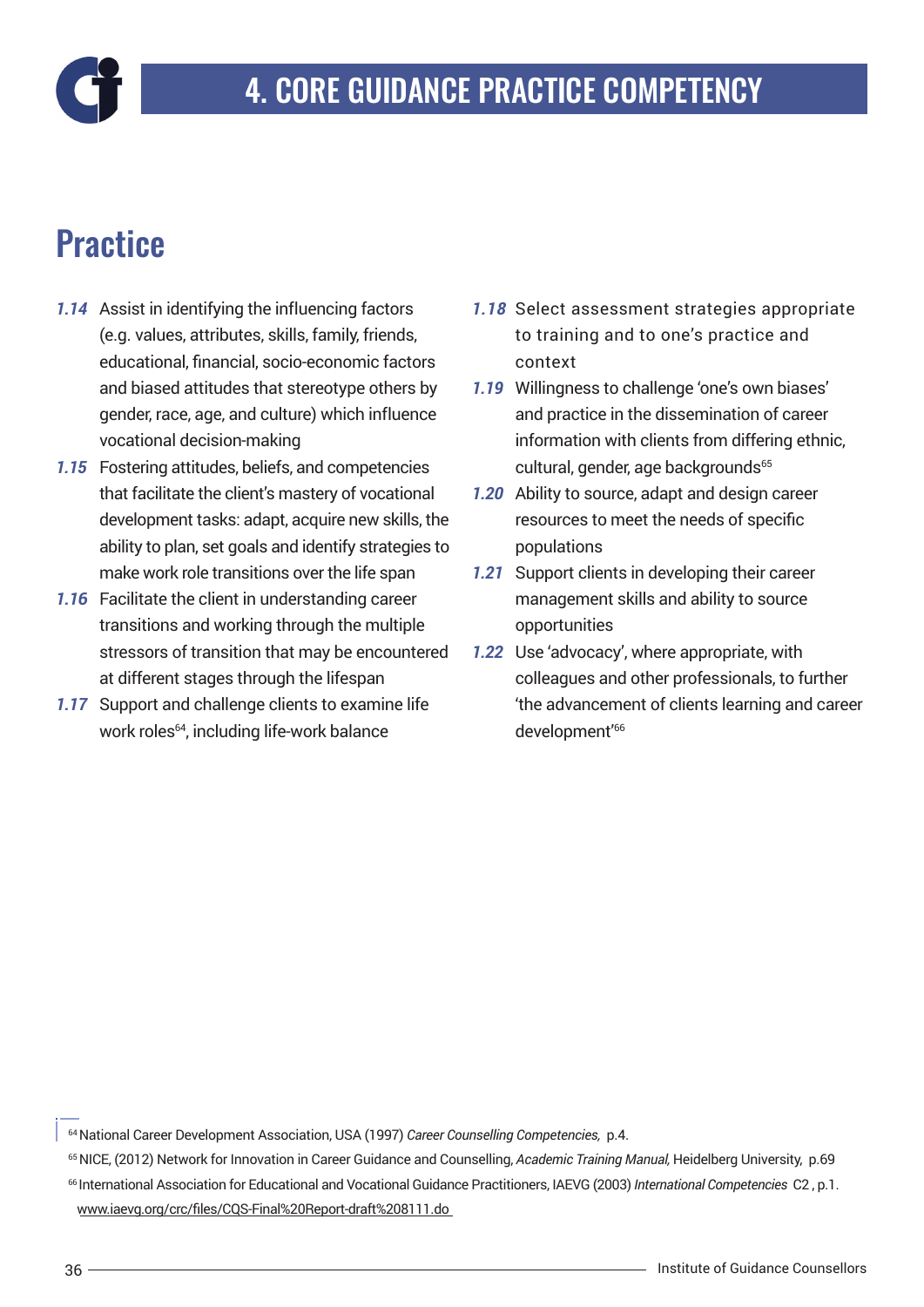#### 4. CORE GUIDANCE PRACTICE COMPETENCY



- *1.23* 'Help clients to source, interpret and apply labour market information at local, national and international level to achieve their career objectives'67
- *1.24* Be aware of and establish links 'with other specialist services and refer clients to these services when appropriate'<sup>68</sup>
- *1.25* Facilitate clients in job finding, and accessing

training opportunities<sup>69</sup>

- *1.26* Facilitate client's engagement in community based or experiential learning
- *1.27* Uses information technology to support practice and to develop, maintain and review information management strategies in order to provide up to date vocational, personal/ social and educational information<sup>70</sup>

*"ICT applications range from career and labour market information files and telephone support to sophisticated online web-assisted guidance systems, resources and tools, to apps, 3D multiuser virtual environments, and distance services, and to social media sites that facilitate interaction between citizens and guidance practitioners and between the users themselves. These latter include: peer to peer coaching, online career support communities, job seeker and employer connections, and user driven real time mentoring. Experiencing career options through gaming and apps (e.g. job search and job networking), can provide instant signposting to next step researching/information discovery. ICT applications also include national portals71 linking the lifelong guidance work of several ministries which share this policy responsibility.72"*

67 National Guidance Forum (2007) *Guidance for life: An Integrated Framework for Lifelong Guidance in Ireland.* 68 National Guidance Forum (2007) Ibid.

- 69 NICE (2015), Network for Innovation in Career Guidance and Counselling *The European Competencies Standards for Career Professionals and Career Advisors,* (Final Draft).
- 70 National Guidance Forum (2007) *Guidance for Life. An Integrated Framework for Lifelong Guidance in Ireland.*

71 www.careersportal.ie/www.qualifax.ie/

<sup>72</sup> ELGPN (2015) Tools No 6 ( Guideline 9) *Information and Communications Technology in Lifelong Guidance* University of Lyvaskyla Finland, p. 26.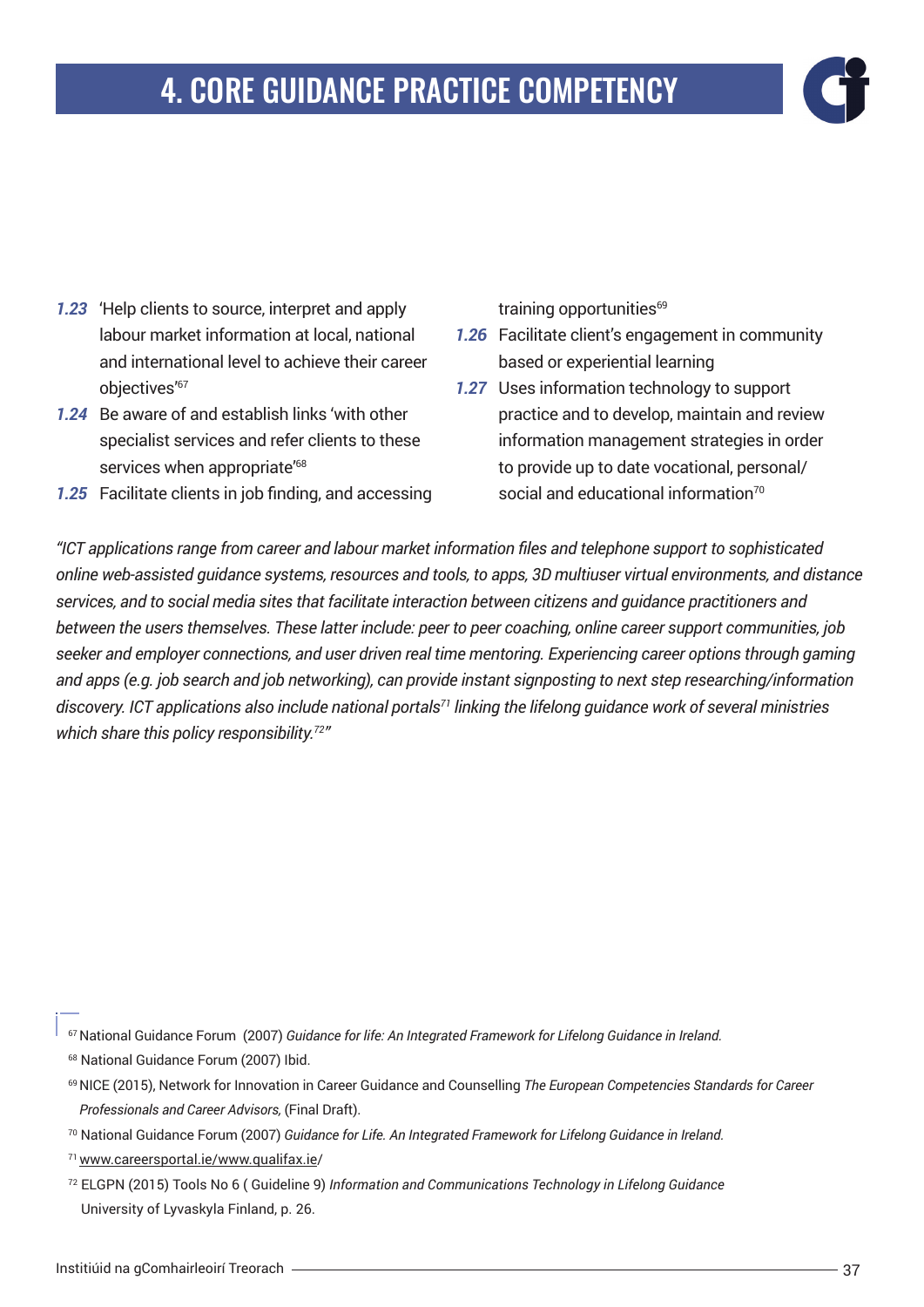

# PERSONAL/SOCIAL GUIDANCE COUNSELLING



The design and delivery of guidance counselling services are not value free and practitioners bring a set of personal values to their work. Much of what we learn is through contexts that include cultural beliefs, values, and our world views.<sup>73</sup> As both the

client and the guidance counsellor bring their own contextual and cultural background and personal values to bear in the professional relationship, guidance counsellors need to develop high levels of personal reflectiveness.<sup>74</sup>

<sup>73</sup> NICE: Network for Innovation in Career Guidance and Counselling in Europe. (2012) *Handbook for the Academic Training of Career Guidance and Counselling Professionals,* Heidelberg: Heidelberg University. http://www.nice-network.eu/welcome/publications

<sup>74</sup> CEDEFOP European Centre for the Development of Vocational Training, (2009), Annual Report. European Communities/ Commission. p71.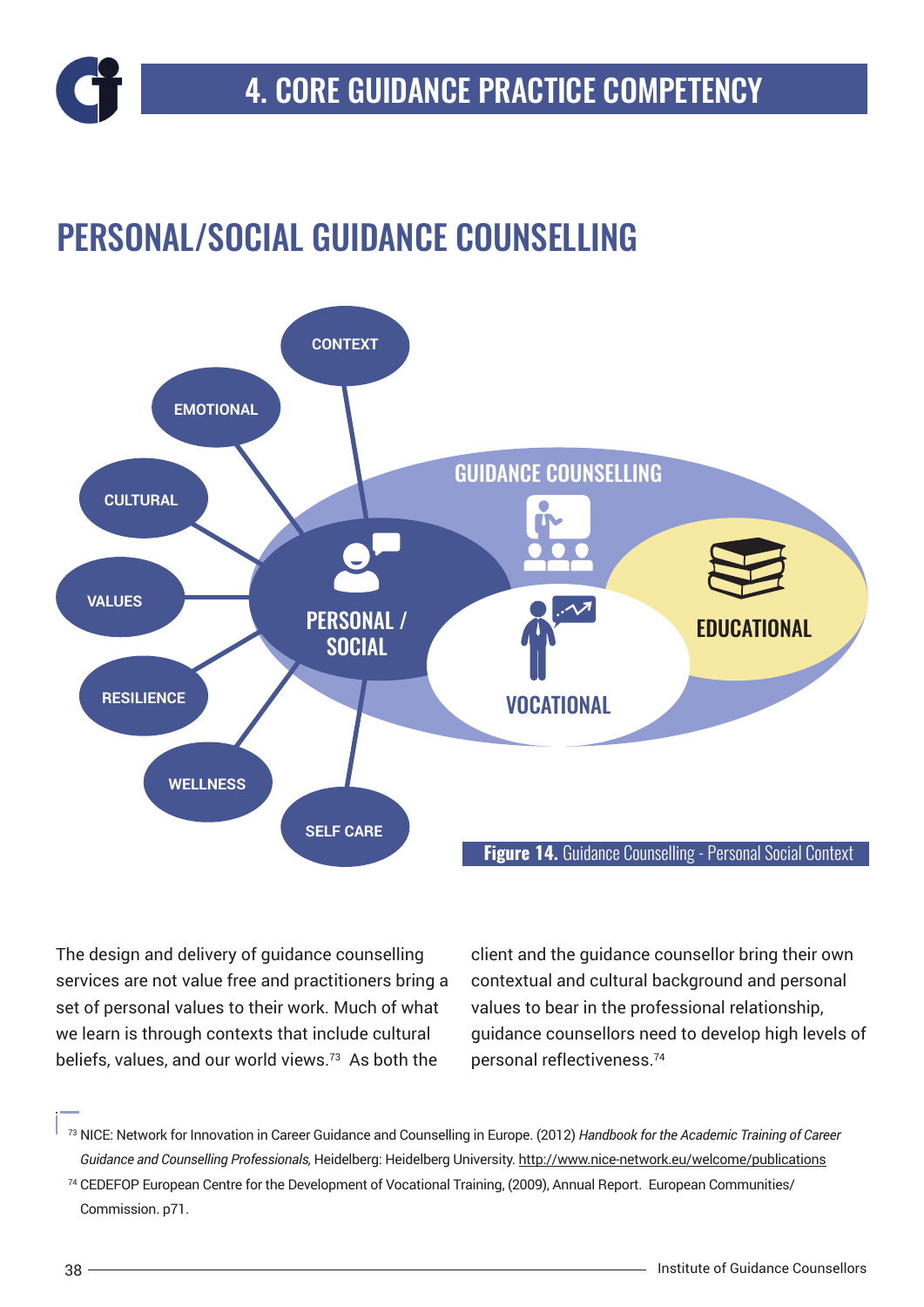#### 4. CORE GUIDANCE PRACTICE COMPETENCY



Personal problems cannot be separated from career concerns and both are inextricably linked.75 Guidance counsellors facilitate a process which may enable clients to make sense of the current situation they are experiencing, work through issues, towards solutions to realize personal change.76

Personal and social counselling assists clients in addressing personal, social development, and academic matters. It helps them to learn to cope with life's current demands. Personal/ social counselling facilitates the prevention, and healing of emotional pain and injury. In addition, it promotes and seeks to assist clients in conducting lifestyles that are emotionally and socially healthy.

**Issues addressed in personal/social counselling include, but are not limited to, grief/loss, suicide,77, 78 self-harm79, family issues, relationship issues, harassment, loneliness, sadness, assertiveness, financial problems, lack of employment80, health concerns, school difficulties, stress and anger management, anxiety and substance abuse, and developmental or mental health issues**

Responsive services, including individual and group counselling, relevant seminars and workshops, internal and external referral procedures, shortterm counselling or crisis intervention focused on mental health or situational (e.g. grief, difficult transitions), accompany personal/social counselling with the intent of helping the client return to normal functioning and removing barriers to moving forward.

75 Ibid.

- 76 NICE: Network for Innovation in Career Guidance and Counselling. (2012) *Handbook for the Academic Training of Career Guidance and Counselling Professionals,* Heidelberg: Heidelberg University.
- <sup>77</sup> http://www.hse.ie/eng/services/list/4/Mental\_Health\_Services/NOSP/SuicidePreventionie/suicideselfharm
- <sup>78</sup> http://ec.europa.eu/eurostat/tgm/refreshTableAction.do?tab=table&plugin=12014&pcode=tps00122&language=en
- <sup>79</sup> With regard to self-harm in Ireland, data from 122,743 self-harm presentations to hospital in Ireland from 2003 to 2013 held by the National Registry of Deliberate Self-Harm (NRDSH) showed that the rate of use of lethal methods of self-harm has increased significantly since 2004, with the greatest increase among those aged 15-29 years.

http://nsrf.ie/wp-content/uploads/reports/NSRF%20Registry%20Web.pdf

<sup>80</sup> https://bmcpsychiatry.biomedcentral.com/articles/10.1186/1471-244X-13-144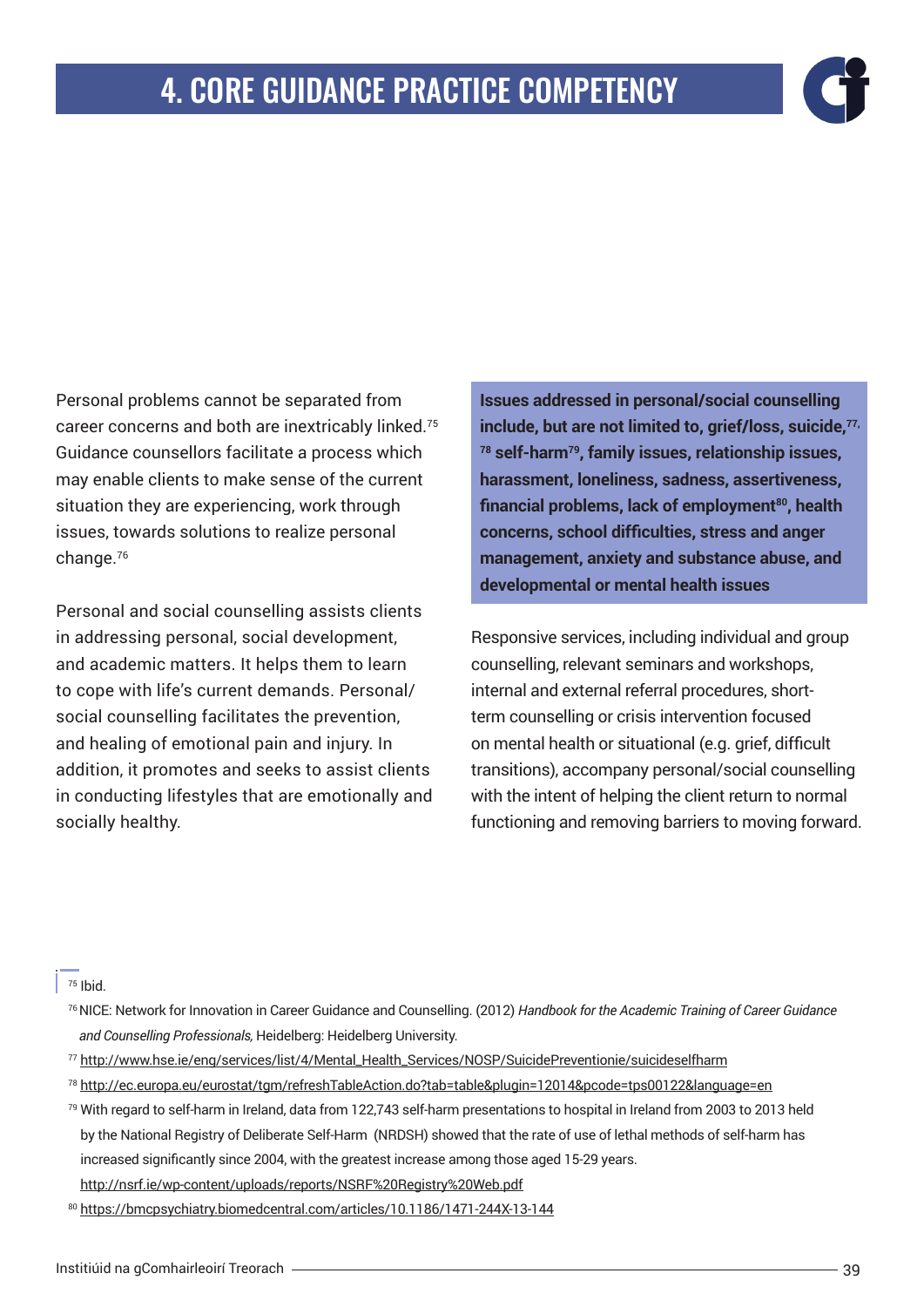

# Knowledge

- *2.1* Counselling skills, at the heart of which are the core competencies of empathy, genuineness, warmth, acceptance, empowerment, trust and unconditional positive regard
- *2.2* Theories of counselling and of group facilitation, group leadership, group membership and how groups function
- *2.3* Factors related to the personal development of individuals and the dynamics of their behaviour
- *2.4* Factors affecting emotional, social, cultural and cognitive development<sup>81</sup>
- *2.5* The counselling process, including the ability to develop and sustain a counselling relationship with the client
- *2.6* How to engage in reflective practice, self-care, supervision and CPD to support professional practice<sup>82</sup>
- *2.7* Programmes that promote client safety and wellbeing
- *2.8* Knowledge of personal factors, including interest, aptitudes, skills, values, goals, expectations, personal characteristics, physical/health conditions, individual self-awareness, personal effectiveness, past and current experiences, hobbies, vision of the ideal lifestyle, learning experiences and life achievement,<sup>83</sup> which inform the work of the guidance counsellor with the client
- *2.9* Develop strategies to overcome personal, role and value conflicts, while working with a client with a background different to that of the counsellor, in alignment with professional and ethical standards for career quidance and counselling.<sup>84</sup>
- *2.10* An understanding of the framework for lifelong quidance<sup>85</sup>
- *2.11* An understanding of multicultural values and issues which relate to career decision-making and how these cross-cultural matters impact on the working relationships with clients

- <sup>81</sup> Department of Education & Skills, (March 2015) *Consultative Document on Proposed Criteria for Providers of Initial Education Programmes in Guidance Counselling*
- 82 Institute of Guidance Counsellors (March 2012) *IGC Code of Ethics* http://www.igc.ie/About-Us/Our Constitution/Code-of-Ethics
- 83 Korkut-Owen, Fidan., et al. (2015), *Career Sailboat Model as a tool for the guidance counsellor* School Guidance Handbook, Dublin: NCGE. http://schoolguidancehandbook.ncge.ie/document-detail/Career-Sailboat-Model-as-a-tool-for-the-Guidance-Counsellor/50
- 84 NICE: Network for Innovation in Career Guidance and Counselling in Europe (2015) *European Competence Standards for Academic Training of Career Professionals* Heidelberg: Heidelberg University

85 National Guidance Forum: (2007) *Guidance for life: An Integrated Framework for Lifelong Guidance in Ireland.*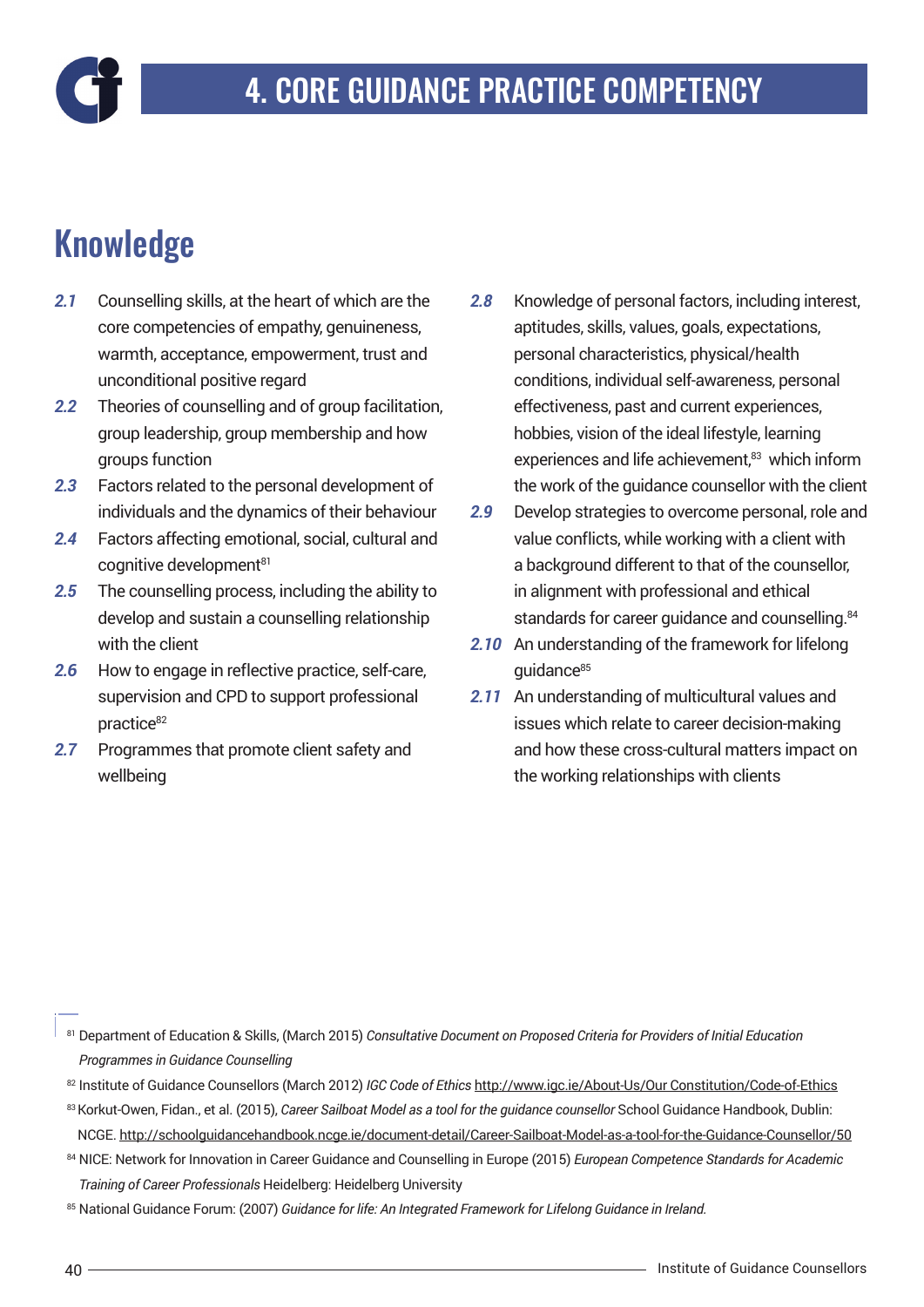

# **Practice**

- *2.12* Plan, design, implement and evaluate lifelong personal and social development programmes and interventions for clients<sup>86</sup>
- *2.13* Assist clients to develop self-awareness of their personal values, attitudes, beliefs and those of others and provide space for creative reflection
- *2.14* Help clients identify strategies for building selfesteem
- *2.15* Facilitate individuals in identifying and expanding existing coping strategies
- *2.16* Assist clients to understand the importance of emotional expression and how to develop ways to express these appropriately, incorporating selfregulation and self soothing strategies
- *2.17* Facilitate clients to formulate and review a personal development plan within their current social, educational or employment contexts
- *2.18* Assist clients to develop communication skills and collaborative relationships for achieving their goals
- *2.19* Help clients in understanding the importance of positive thinking and developing the ability to use this life skill effectively
- *2.20* Assist clients in understanding the impact of stress on emotional and social health, and developing personal skills for managing stress
- *2.21* Promote effective negotiation in managing conflict
- *2.22* Assist clients to be autonomous, independent and to act responsibly in life/work decisionmaking
- *2.23* Help clients to develop assertiveness and resilience in their lives
- *2.24* Assist in the creation and delivery of appropriate programmes of 'well-being' relevant to the context or practice setting
- *2.25* Advocacy on behalf of clients, where appropriate, to improve personal or social difficulties
- *2.26* Consult with client's family, where appropriate, and liaise with referral agencies

86 See also National Guidance Forum (2007) *Guidance for Life: An Integrated Framework for Lifelong Guidance,* Dublin: NGF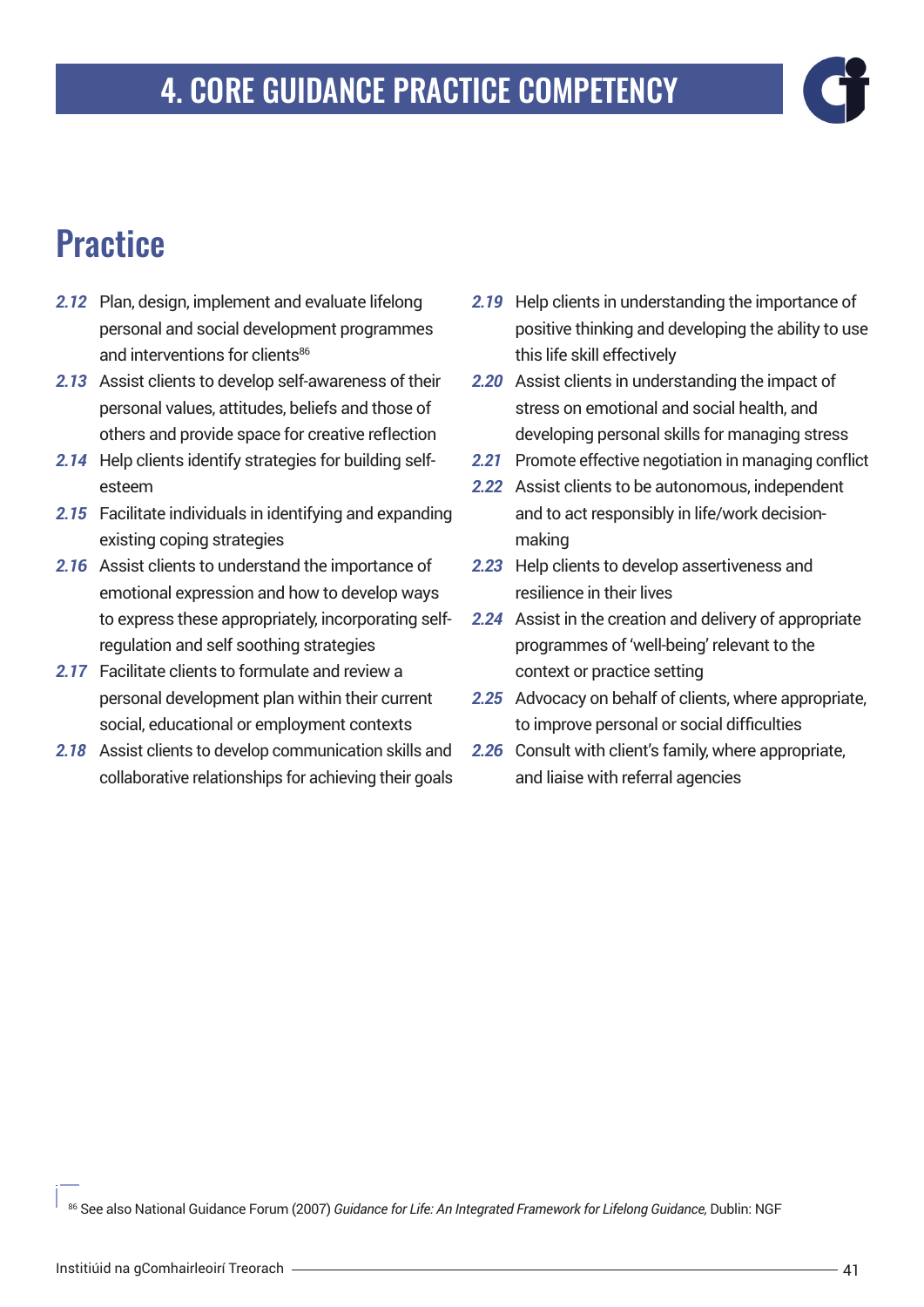

# Educational Guidance Counselling



The educational guidance counselling process through the lifespan includes:

- understanding the client's current goals and assisting the client in the identification of training or educational requirements to pursue them
	- proposing possible entry pathways for consideration
- clarifying for the client current information and alerting to gaps in information
- establishing the feasibility and appropriateness of the pending decision for the client
- proposing sources of information for further research
- helping the client to set targets for the next step in the decision process

The process of educational guidance counselling involves the guidance counsellor supporting the development of client self-efficacy, self activation and responsibility, by progressively encouraging in the client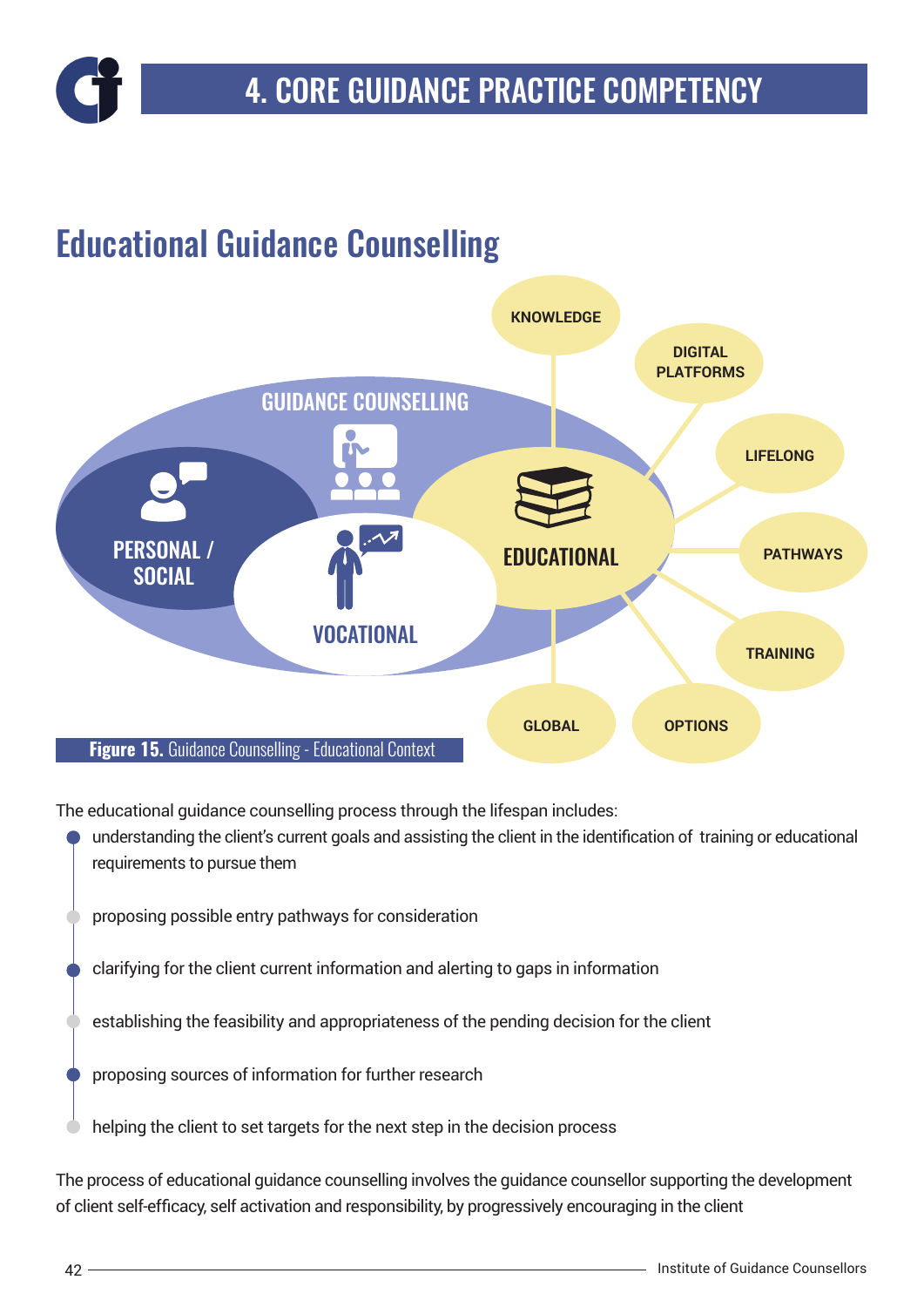#### 4. CORE GUIDANCE PRACTICE COMPETENCY



the responsibility for the decision making process. Information sourcing and gathering encourages client career management skills, while helping the client to negotiate progression pathways. The guidance counsellor's role in the relationship is listening, seeking clarification, summarising, giving feedback, giving additional information, answering questions, challenging misconceptions and promoting client self awareness.

As the client considers and negotiates progression pathway options, the guidance counsellor assists the client in developing educational or training plans appropriate to the current life stage and transitional needs. Educational components might include for example:

- subject options at second or third level, appropriate to ability and current interests
- active and problem based approaches to learning
- creating opportunities for the development of career management skills
- awareness of the range of alternative educational entry and progression routes
- identifying, for the client, access to sources of information in relation to specific occupational skills a precursor to researching training requirements
- training requirements in relation to transitions within or between employments
- opportunities for professional development, retraining and re-skilling

Increasing access to global work contexts, including the expansion of employment across digital platforms, is now matched with developing and diversifying education and training systems, as well as targeting and attracting interest in education and training options beyond national borders. Added to this, is the accelerating pace of the changing nature of work, contributing to the need to reconstruct careers through multiple progression pathways across the lifespan, and the need for lifelong learning and retraining.

These transformations, while providing opportunities, increase the complexity of choice and the difficulty

of the decision making process for the client.<sup>87</sup> They also emphasise the importance of acquiring core transferable soft skills and work competencies, including personal qualities of flexibility and resilience. In addition, these transformations require the educative component of the guidance counselling process to place an increasing emphasis on the development of problem solving abilities in the learner/client as a core learning and life competency.

Educational guidance counselling supports the client in identifying possibilities, and, when changing life or work contexts, to rethink themselves and their role in society.

<sup>87</sup>OECD (2010) Learning for Jobs, p.77. *Policy Reviews of Vocational Education and Training* (VET) OECD: Corrigenda Publications, Paris. www.oecd.org/publishihg/corrigenda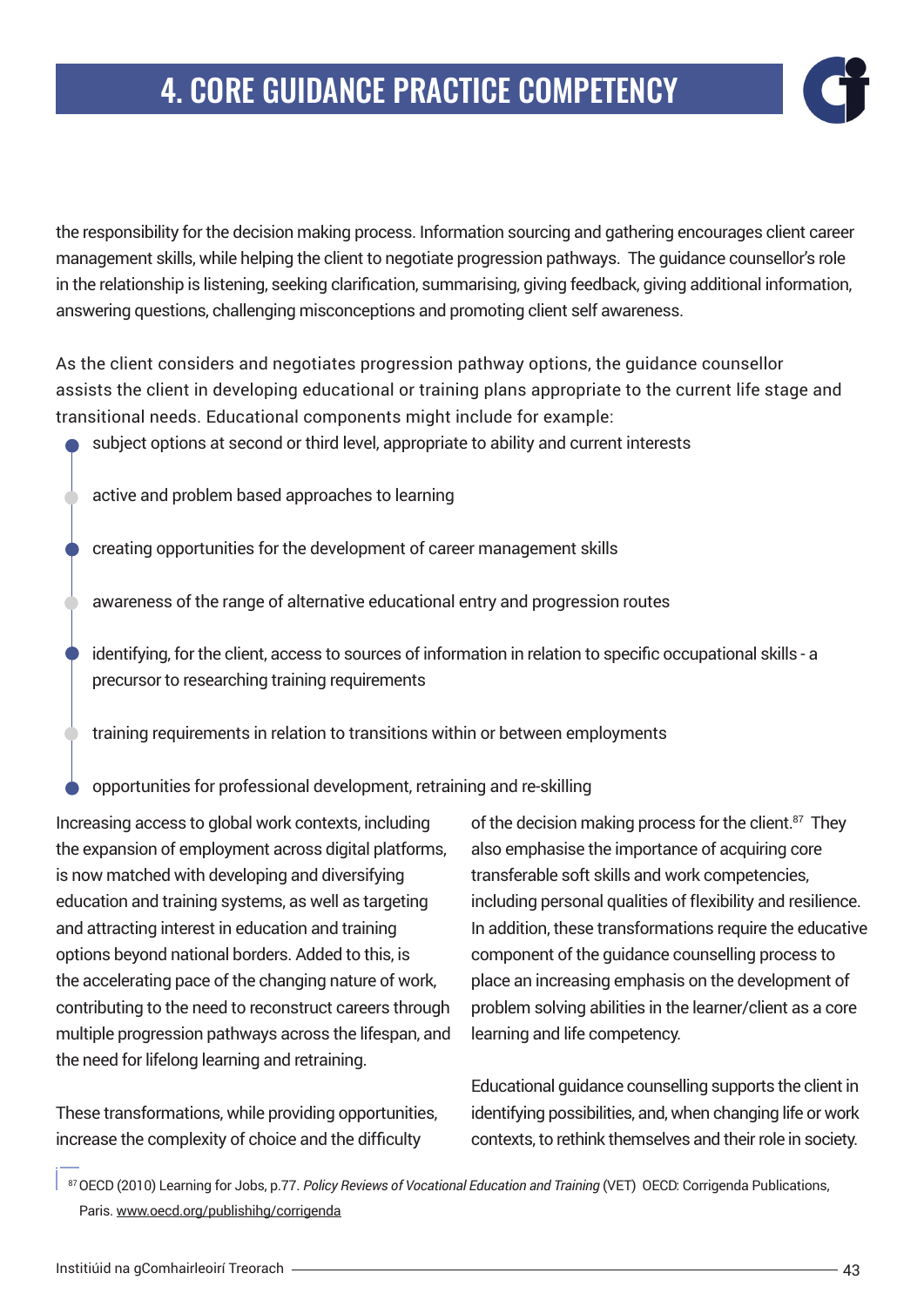

# Knowledge

- *3.1* Ability to foster an appreciation of, and commitment, to lifelong learning
- *3.2* Help plan, design, implement educational development programmes and interventions<sup>88</sup>
- *3.3* Knowledge of national and international qualification systems<sup>89</sup> and all routes to further and higher education and training
- *3.4* Knowledge and ability to source international academic qualifications, their equivalences and pathways
- *3.5* Awareness of, and ability to employ, motivational strategies to help clients appreciate their talents, aptitudes and skills in order to reach their full potential
- *3.6* Ability to source, simplify and reduce the complexity of information in order 'to confront informational problems such as information overflow, stereotypes, disinformation and lack of information, taking into consideration the needs and capacity of clients'90
- *3.7* Ability to assess course content and differentiate emphases across courses and assist clients in so doing
- *3.8* Keeping up-to-date with the latest research findings in educational guidance counselling
- *3.9* Stay informed aboout global work contexts including digital work platforms

88 National Guidance Forum (2007) *Guidance for Life. An Integrated Framework for Lifelong Guidance in Ireland*, p.12. 89 See www.cedefop.europa.eu/files/4116\_en.pdf for information on international qualifications for education and training systems; www.qqi.ie for national systems and recognition of international qualifications; www.qualifax.ie, for access to education and training information both national and international.

<sup>90</sup> NICE Network for Innovation in Career Guidance and Counselling- (2015) *European Competence Standards for Career Professionals and Career Advisors,* (Final Draft) Heidelberg: Heidelberg University, p.4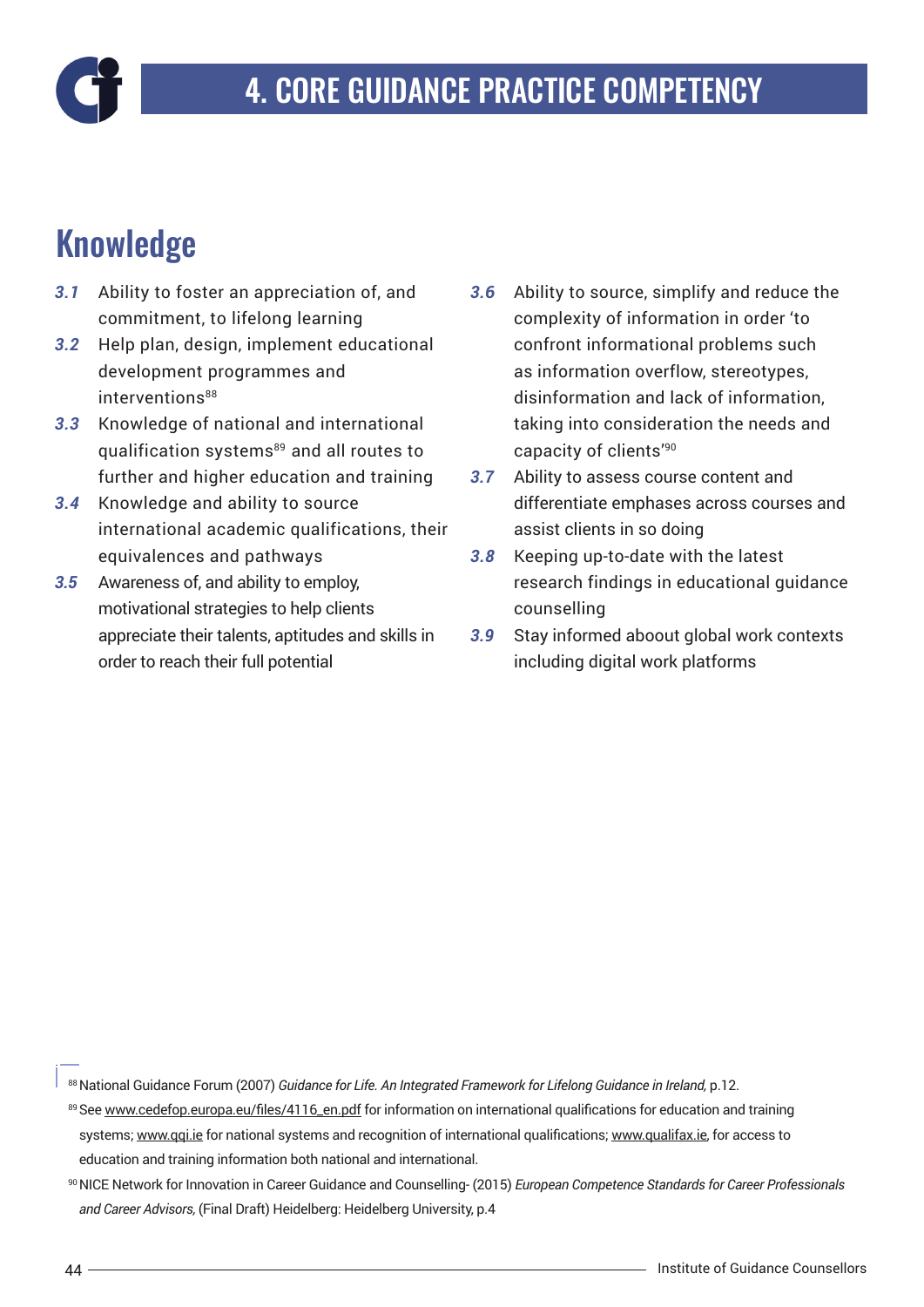

# **Practice**

- *3.10* Promote and enable digital literacy, problem based learning; promote an awareness of creativity and an understanding of multiple, emotional and social intelligences as key elements of the curriculum at all educational levels
- *3.11* Adapt content and information delivery, appropriate to the specific concerns, learning strategies, interests, demands, needs and traits of clients<sup>91</sup>
- *3.12* Guide individuals and groups of clients to develop specific educational plans
- *3.13* Where applicable, consult, and be available for consultation, with parents/guardians of clients, on client's educational progress and development
- *3.14* Assist clients in identifying their educational development challenges and accessing appropriate learning support needs
- *3.15* Assist clients in identifying their learning style and, where feasible, to identify which courses may thus be more appropriate
- *3.16* Inform and advise clients during the process of making subject/educational choices and where appropriate, use psychometric tests to assist clients with these choices
- *3.17* Advise on possible modifications of educational experience required to cater for the client's individual needs
- *3.18* Consult and liaise with educators, social workers, administrators, and guardians, to enhance work with clients and coordinate where appropriate
- *3.19* Help co-ordinate educational and community personnel, where appropriate, to enhance possible resources for clients

<sup>91</sup> NICE Network for Innovation in Career Guidance and Counselling - *Handbook for the Academic Training of Career Guidance and Counselling Professionals.* Heidelberg: Heidelberg University 2012, p.65.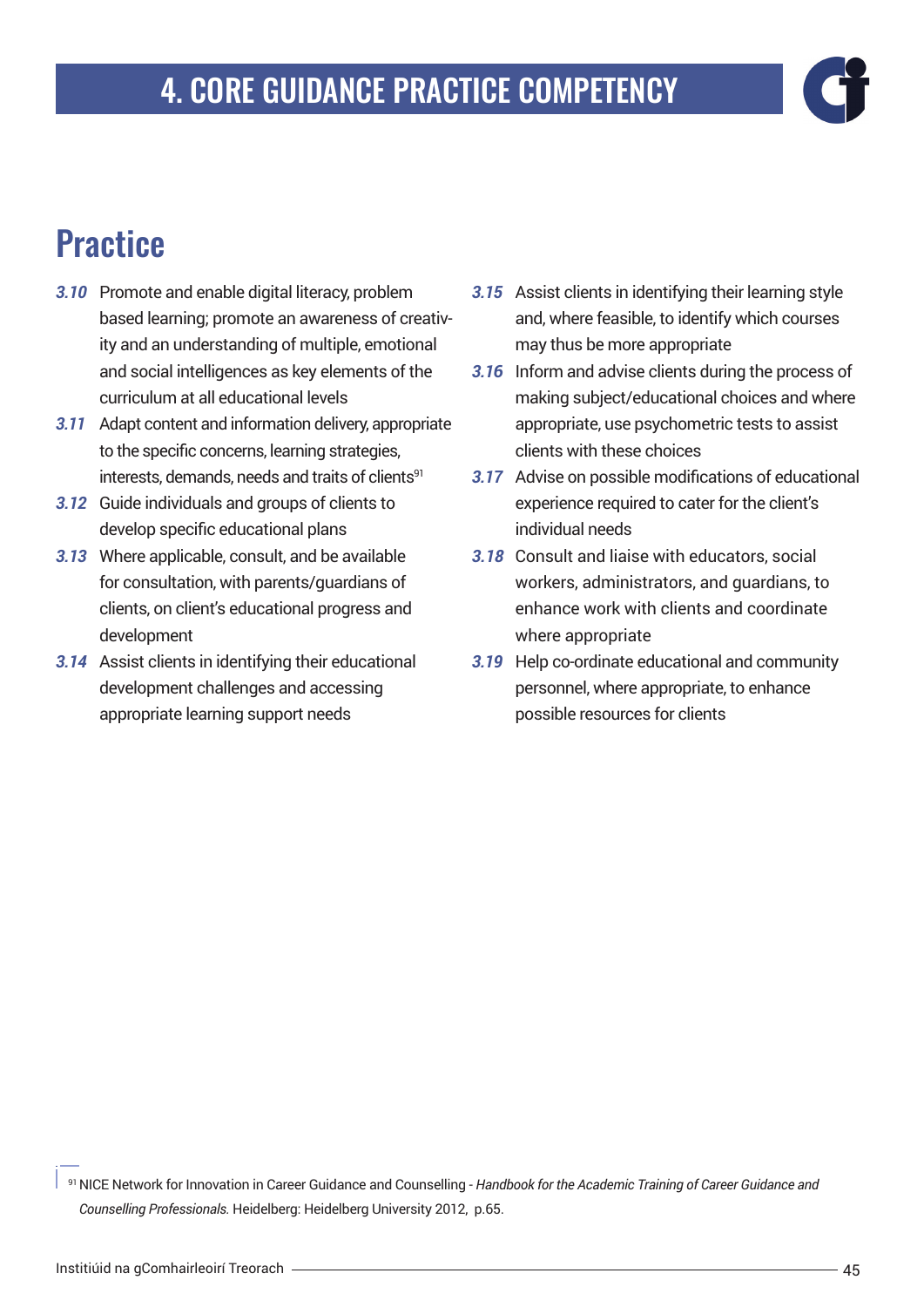

### Practice Competency Information Sources

- ELGPN (2015) *Guidelines for Lifelong Guidance Policies and Systems for the*  G) *Education and Training Sector,* http://iccdpp.org/guidelines-policies-systemsdevelopment-lifelong-guidance-reference-framework-eu-commission
- Council of Atlantic Ministers of Education and Training (2015) *Future in Focus: Atlantic Career Development Framework for Public Education 2015-2020.* Ottawa, Canada
- Department of Education and Skills (March 2015) *Consultative Document on*  (i) *Proposed Criteria for Providers of Initial Education Programmes in Guidance Counselling* Dublin: DES
- CEDEFOP (2009) European Centre for the Development of Vocational Training, *Annual Report* Greece: European Communities Commission
- Hearne, L. and Galvin, J. (2014) The Role of the Regular Teacher in a Whole School Approach to Guidance Counselling in Ireland. *British Journal of Guidance and Counselling,* 43(2), Oxford: Routledge –Taylor & Francis
- International Association for Educational and Vocational Guidance (i) Practitioners, IAEVG (2003) *International Competencies for Educational and Vocational Guidance Practitioners* Final report presented to the IAEVG, Madrid, September 2003 http://iaevg.net/iaevg.org/IAEVG/nav0f9a.html?lang=2&menu=1&submenu=5
- Korkut-Owen, Fidan., et al. (2015) *Career Sailboat Model as a Tool for the Guidance Counsellor,* School Guidance Handbook, Dublin: NCGE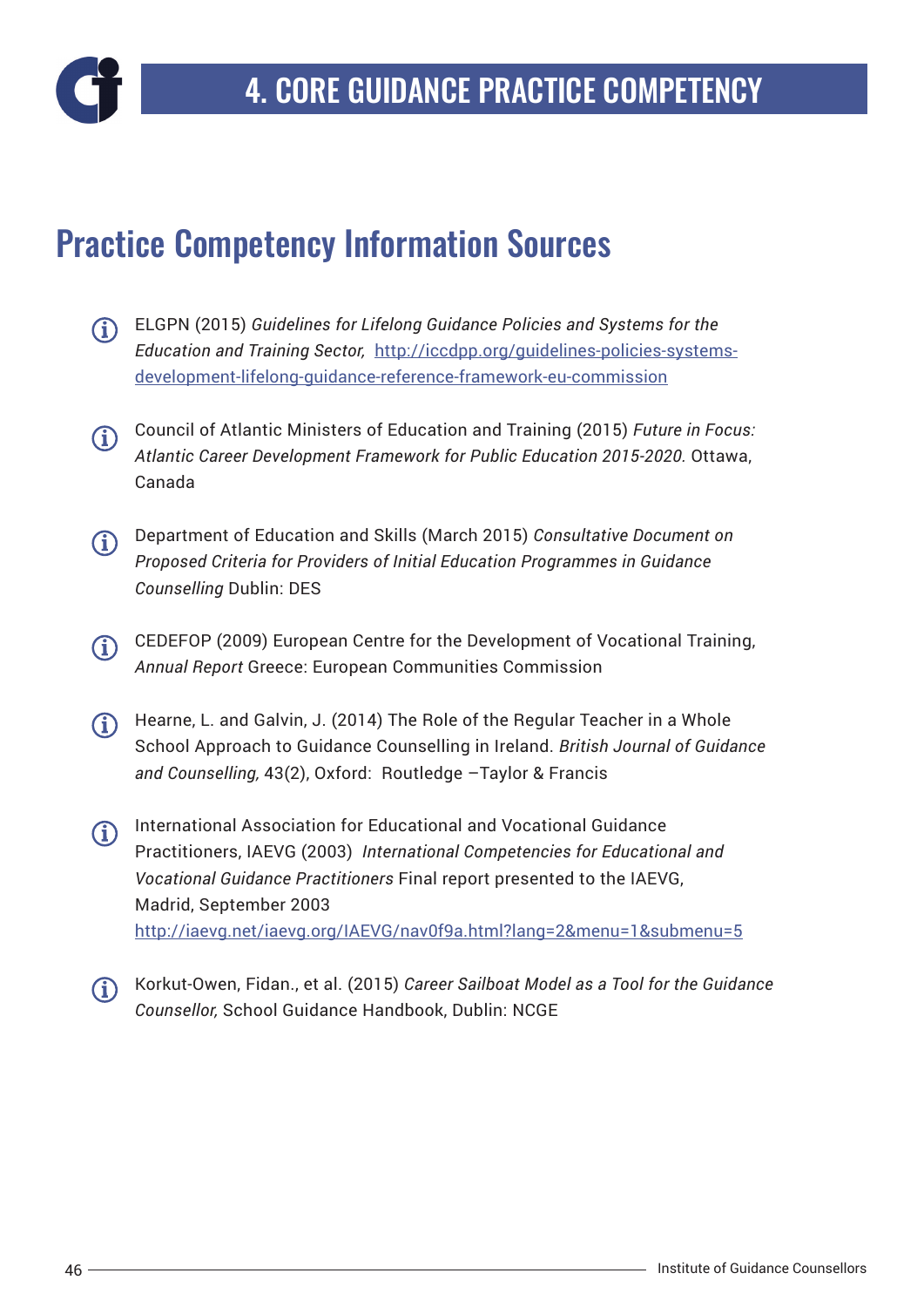#### 4. CORE GUIDANCE PRACTICE COMPETENCY



- National Guidance Forum, (2007) *Guidance for Life: An Integrated Framework*  (i) *for Lifelong Guidance in Ireland.* Ireland: NGF
- National Career Development Association, (1997) *Career Counselling*  (i) *Competencies,* NCDA, USA.
- Network for Innovation in Career Guidance and Counselling in Europe, (2012) G) NICE *Handbook for the Academic Training of Career Guidance and Counselling Professionals,* Heidelberg: Heidelberg University
- Network for Innovation in Career Guidance and Counselling in Europe, (2012) G) NICE *Handbook for the Academic Training of Career Guidance and Counselling Professionals - Common Points of Reference,* Heidelberg: Heidelberg University
- Network for Innovation in Career Guidance and Counselling in Europe, (2015)  $\Omega$ NICE *The European Competence Standards for Career Professionals and Career Advisors* Final Draft, Heidelberg: Heidelberg University
- Organisation for Economic Co-operation and Development OECD (2010) *Learning*  (i) *for Jobs, Policy Reviews of Vocational Education and Training* (VET) Paris: OECD Corrigenda Publications, p 77 www.oecd.org/publishing
- O'Rourke, Dr. Michael.L.(2015) Life-span Development and Career Interventions. IGC *Guideline*, 45 (1).
- Zunker, Vernon G. (2014) *Career Counselling: A Holistic Approach* (9th Ed.). Boston,  $\Omega$ MA. 0220 USA: Cenage Learning.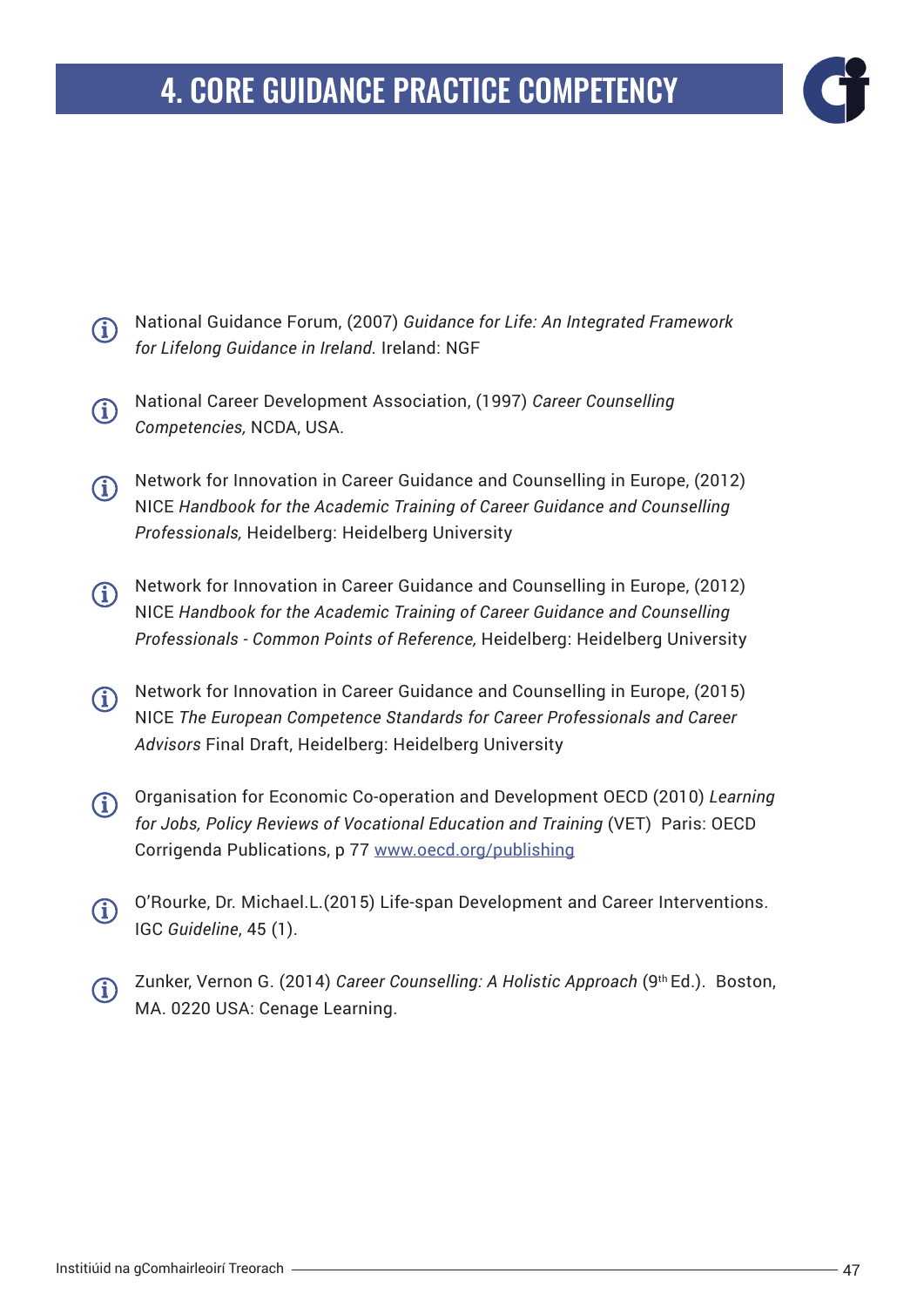# PART TWO

PROFESSIONAL **PRACTICE** GUIDELINES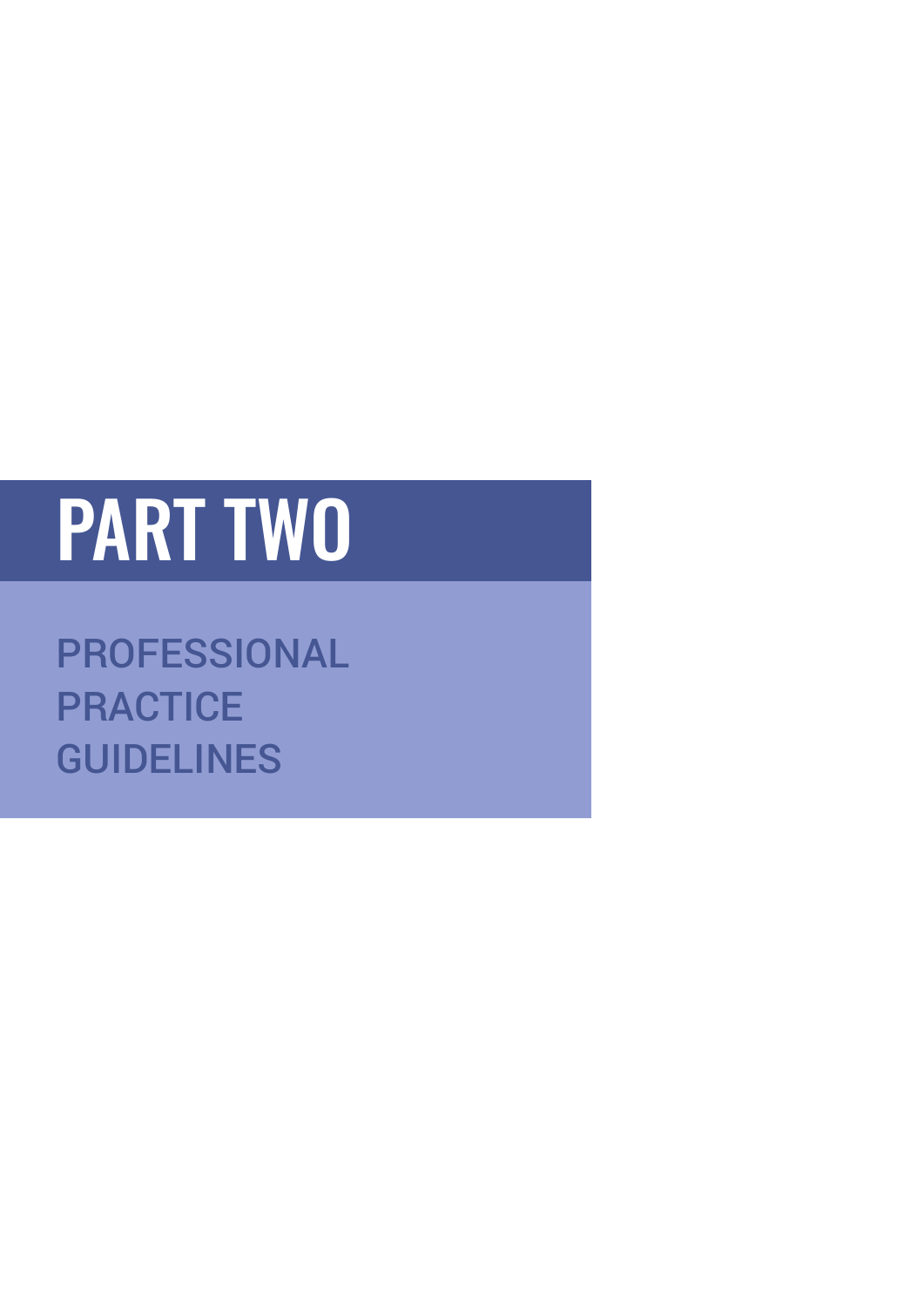

# A Profession

A profession is a disciplined group of individuals who adhere to ethical standards and are accepted by the public as possessing specialist knowledge and skills in a widely recognised body of learning derived from research, education and training to a high level, and who are prepared to exercise this knowledge and skills in the interest of others<sup>92</sup>.

# Professionalism



'The guidance counsellor demonstrates professionalism by adhering to legal, ethical and professional competence standards in their practice'93 A respect for the client, coupled with the ethical values of competence, responsibility and integrity serve to guide the practitioner in situations of competing obligations and of uncertainty where they are called on to make professional judgments.

<sup>92</sup> See Career Industry Council of Australia, (2006) Professional Standards for Australian Career Development Practitioners, Australia: CICA Cited in National Guidance Forum Report, 2007

<sup>93</sup> Swain, Dr. R. *The Guidance Counsellor and Professional Ethics,* NCGE 04/08. The Guidance Counsellor's Handbook (Currently out of print)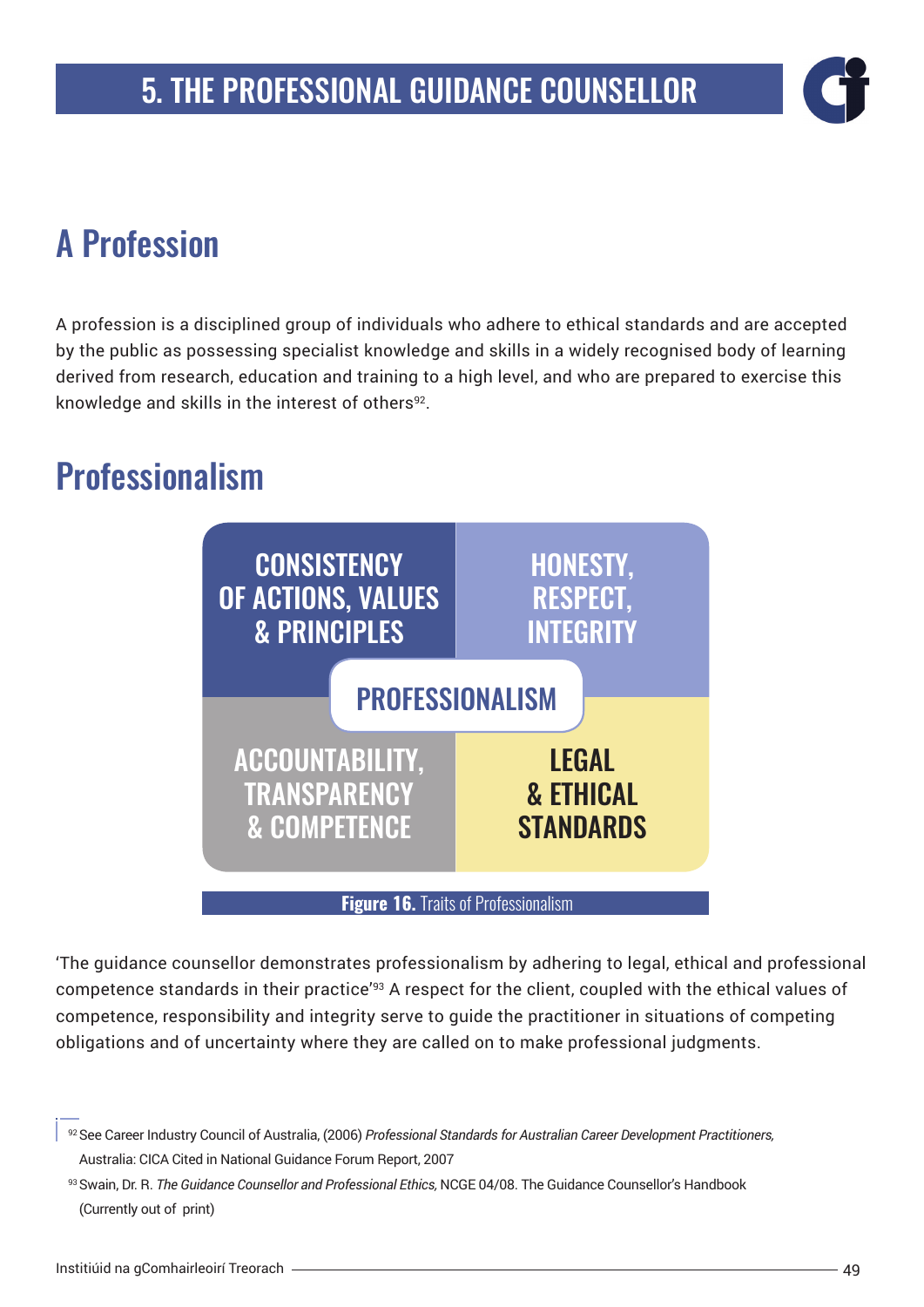

Guidance counsellors apply those guidelines which are relevant to the requirements of practice contexts, with due regard to statutory requirements, legislation and the codes of ethics of those professional bodies of which they are members.<sup>94</sup>



# **Contracting**

In establishing contracts with clients, guidance counsellors work within their level of competence and experience and refrain from offering services which fail to meet the professional standards of the Institute of Guidance Counsellor's *Code of Ethics*

In establishing contracts outside of publicly funded services, for example in private practice, guidance counsellors take responsibility for making clear to clients any financial liabilities before they are incurred

<sup>94</sup> Please refer to the Professional Codes of Ethics listed in the Information Sources at the end of this section and in the General Bibliography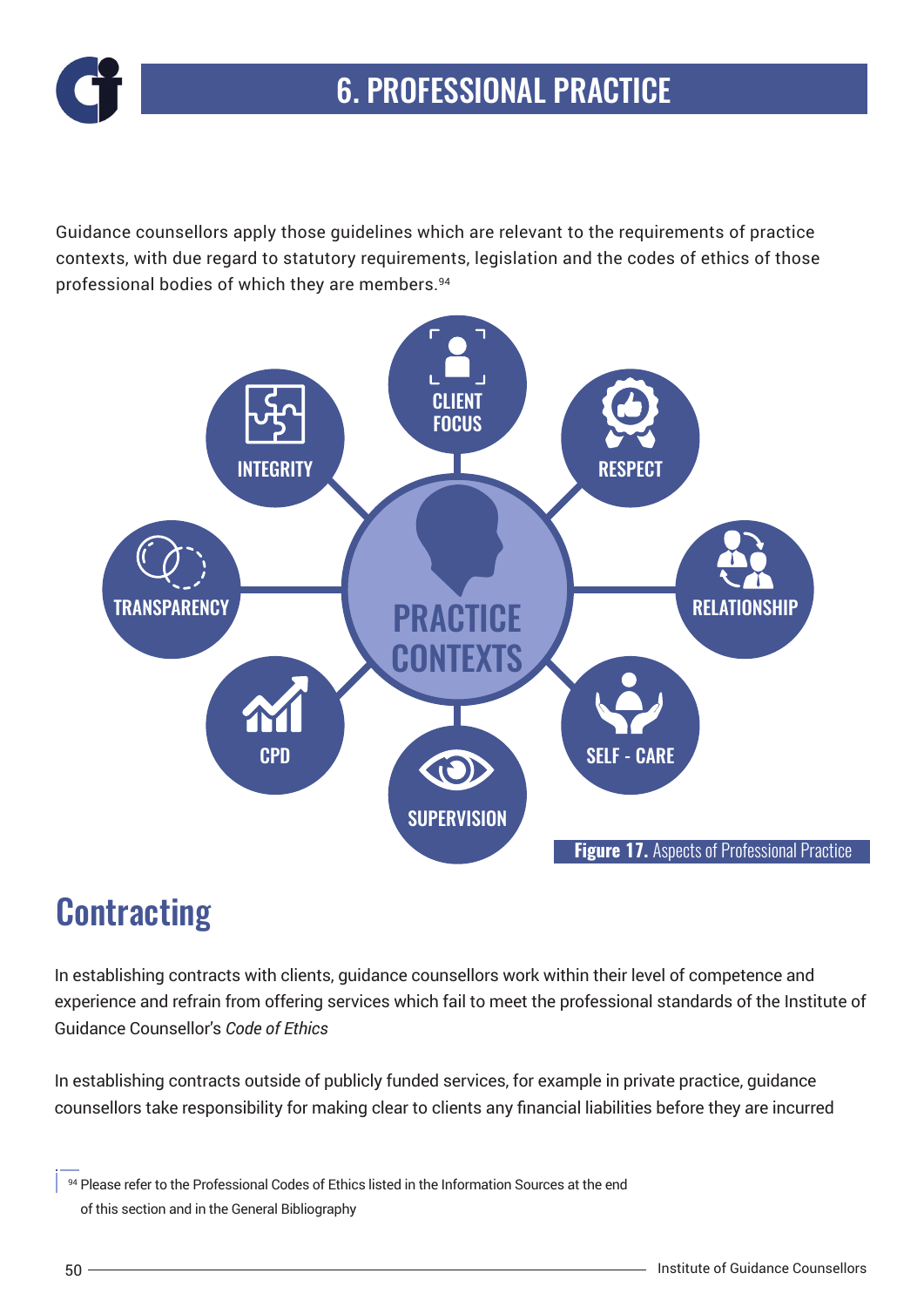#### 6. PROFESSIONAL PRACTICE



In general, the guidance counsellor should consider giving the following information, as appropriate, to clients before the process of undertaking any guidance counselling activity, mindful of client diversity, including gender, culture, age and ability:

- the quidance counsellor's role in the relationship
- $\Diamond$  the extent of the quidance counsellor's responsibilities
- qualifications, areas of expertise and relevant limitations
- the nature of the guidance counselling activities involved and the reasons for undertaking them and the benefits to the client in the case of assessment or counselling
- any referral options which may benefit the client, where any presenting issue is beyond the guidance counsellor's current level of competency
- the client's right to access information obtained through assessment, in particular if this is to be shared with third parties, e.g., psychologists or other professionals
- confidentiality in the counselling process and any limitations of confidentiality , including issues related to record keeping, supervision, research and continuing professional development
- the client's right to engage in and to withdraw from involvement in the process at any stage

# **Confidentiality**

- Guidance counsellors have a responsibility to inform prospective clients of the extent and limitations of confidentiality with respect to the anticipated guidance counselling service, counselling and assessment
- Clients are entitled to expect that the information they give a guidance counsellor about themselves, information derived through assessment and information disclosed in counselling, will remain confidential
- Clients should be informed of the limits of confidentiality where information about them may be shared. This will apply for example when dealing with minors, when issues of safety override those of confidentiality<sup>95</sup> • Guidance counsellors bring confidentiality in their practice to the attention of employers, managers and other professionals involved The quidance counsellor is not released from maintaining confidentiality because others have the same information.

95 When dealing with minors, refer to *Children First: National Guidance for the Protection and Welfare of Children* [2011] www.tusla.ie/services/child-protection-welfare/children-first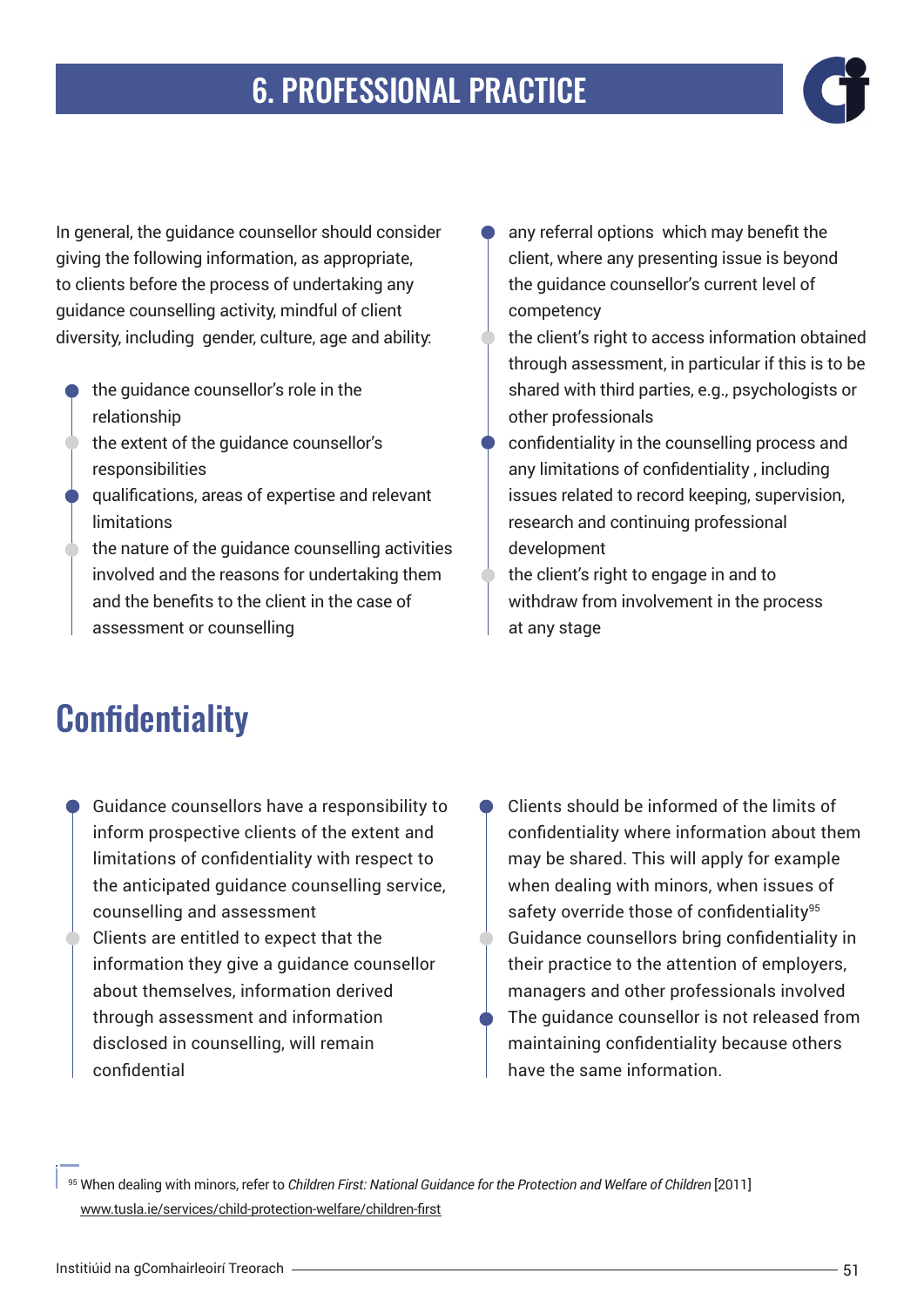

# Valid Consent

- Guidance counsellors undertake to obtain consent of the client before communicating the results of any assessments or interventions with family members, colleagues, organisational or institutional management or other agencies
- $\bullet$  The principle of valid consent applies, irrespective of whether the guidance counsellor operates in the public or private sector, in training or academic research

#### **Competence**

- The quidance counsellor is responsible for competence maintenance, is aware of his/her area of competence and offers services within his/her area of training and expertise
- $^\perp$  Good ethical practice requires that a quidance counsellor consults on areas of concern or doubt
- The guidance counsellor refrains from offering any service which is likely to cause harm to the client

The guidance counsellor offers the client the opportunity to ask questions and clarify information on any matter of concern relating to any guidance counselling intervention

 $\blacktriangleright$  For training or research purposes, the guidance counsellor obtains the consent in advance for the use of digital recording with a clear explanation of the purpose for which the research is intended.

- The quidance counsellor shall be prepared to refer on those cases which are beyond his/her area of expertise or training It is the responsibility of the quidance counsellor to be familiar with public and private agencies to which the client may be referred for further assistance It is unethical for a guidance counsellor to lay
- claim to professional expertise which exceeds that actually attained

#### Record Keeping and Access to Records

• When making or keeping records, care should be taken to distinguish between fact, observation and opinion and, to include only such information as is required for the

purpose of professional involvement with the client  $\bullet$  Where a decision is made, the basis for the decision is noted.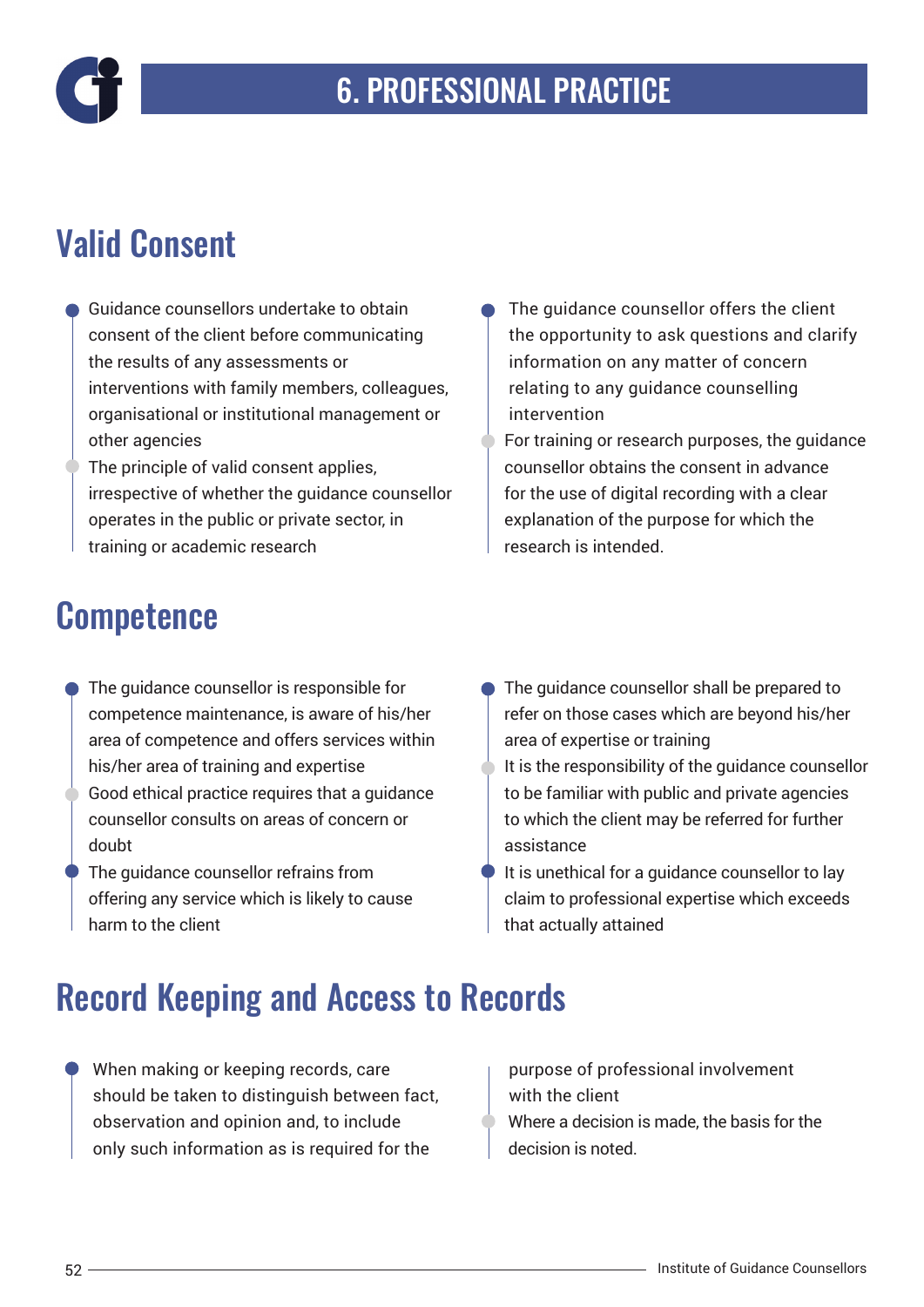#### 6. PROFESSIONAL PRACTICE



- Statutory responsibility with regard to records applies to all media, whether written hardcopy, electronic or digitally recorded<sup>96</sup>
- Guidance counsellors are responsible for holding their records securely to ensure the confidentiality of the information contained within them and to control access to them<sup>97</sup>

### Self-Care

- In light of the trust placed in them by clients, and because of the personal and confidential nature of their work, guidance counsellors need to be mindful of the ethical and moral requirements of their profession<sup>99</sup>
- Self-care and maintaining a balanced lifestyle contribute to stress management and a wellrounded guidance service

• Working collaboratively with, and making

### CPD

- Competence development is a lifelong process, linked with personal development and reflection on practice
- $\blacktriangleright$  The quidance counsellor is responsible for his/her continual professional growth and development in
- Clients have a right to access records concerning them98
- $\bigcirc$  Guidance counsellors give clients appropriate feedback in relation to testing, be that either formal or informal assessment
- Guidance counsellors employ accessible language and avoid obscure professional terminology
- appropriate referrals to, other professionals, help to manage stress levels
- Recognising patterns of stress in working contexts assists the guidance counsellor in sensitive planning and service management Self-care and professional growth contribute to the development of rational detachment to support a professional response to stressful situations
- the field of guidance counselling • Guidance counsellors undertake professional development activities to satisfy eligibility for membership of the IGC and of other professional bodies to which they subscribe
- 96 Guidance Counsellors practising in education settings should be aware of the statutory requirements in relation to the following acts: Education Act 1998, Education Welfare Act 2000, Data Protection Act 2003, and the Freedom of Information Act, 2014. See General Bibliography for each Act's website address.
- 97 Data Protection Acts, 1988 & 2003 https://www.dataprotection.ie/docs/LAW-ON-DATA-PROTECTION/795.htm
- 98 Freedom of Information Act, 2014 http://www.oireachtas.ie/documents/bills28/acts/2014/a3014.pdf
- 99 Institute of Guidance Counsellors (March 2012) IGC *Code of Ethics,* Dublin: IGC. See also, Codes of Ethics listed in the Section *Sources of Information* at the end of this section and in the General Bibliography.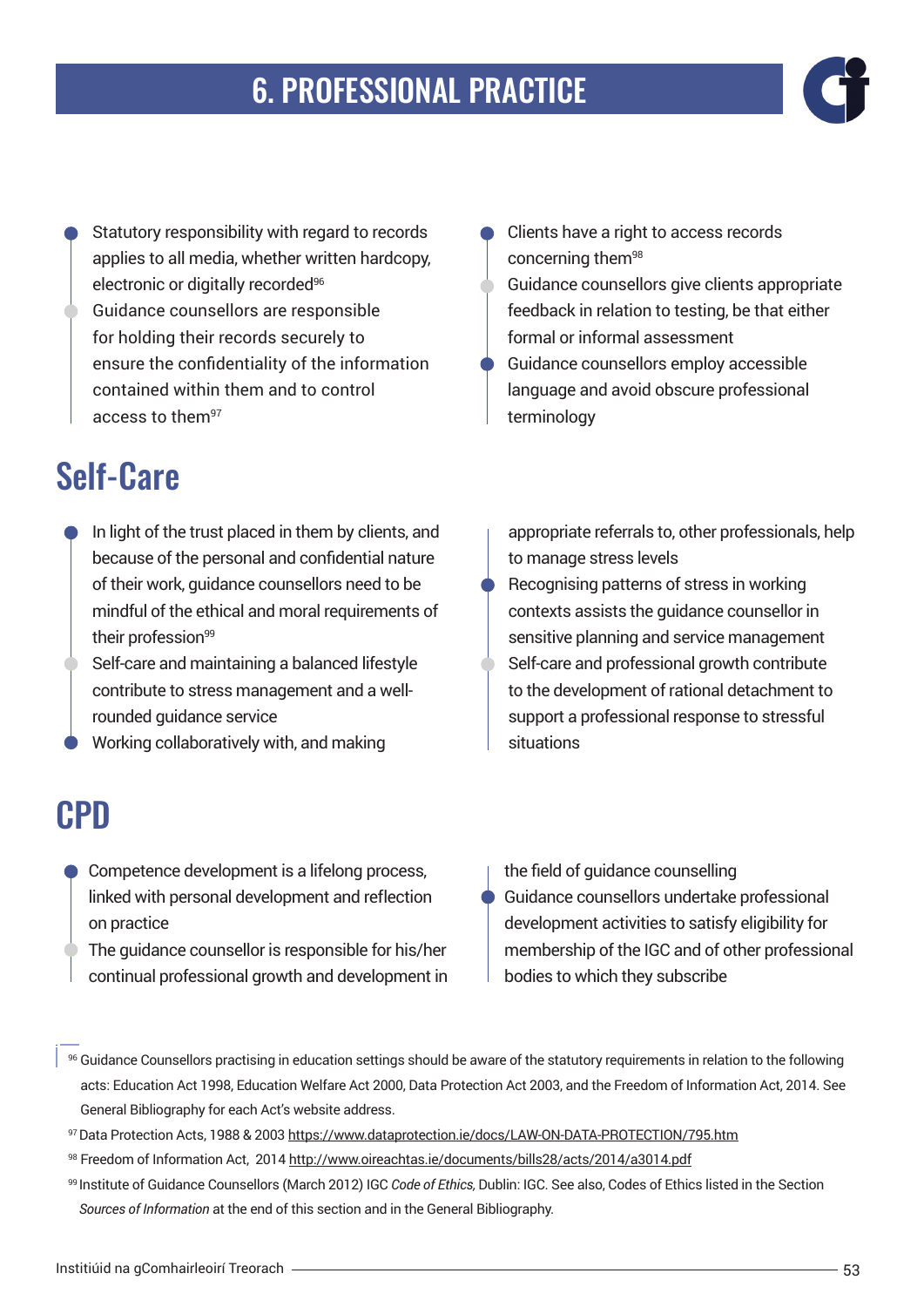

# Supervision

- Supervision provides support for guidance counsellors in their individual work and ensures client safety, quality control and professional practice safety by safeguarding against ethical malpractice
- Guidance counsellors engage in appropriate supervision, proportionate to their workload

and use it to further develop counselling skills and to progress work with clients In cases where supervision is not funded by the employer, it is the responsibility of each guidance counsellor to organise supervision appropriate to their work context and proportionate to client workload.

# Professional Practice Section Information Sources

#### **CODES OF ETHICS**

- British Association for Counselling & Psychotherapy, (BACP), *Ethical Framework* http://www.bacp.co.uk/admin/structure/files/pdf/14237\_ethical-framework-jun15-final.pdf
- British Psychological Society, *Code of Ethics and Conduct* http://www.bps.org.uk/system/files/documents/code\_of\_ethics\_and\_conduct.pdff
- Irish Association for Counselling & Psychotherapy, *Code of Ethics* http://www.irish-counselling.ie/iacp-code-of-ethics
- Institute of Guidance Counsellors, *Code of Ethics* http://www.igc.ie/About-Us/Our-Constitution/Code-of-Ethics
- Institute of Guidance Counsellors, *Code of Ethics for Guidance Counselling Supervisors* http://www.igc.ie/download/1/IGC\_Code\_of\_Ethics\_\_Practice\_2009.pdf
- Psychological Society of Ireland, *Code of Ethics* http://www.psychologicalsociety.ie/find-a-psychologist/code-of-ethics.html
- Bolton Oetzel, Keri. and Scherer, David G. (2003). Therapeutic Engagement with Adolescents in G) Psychotherapy *Psychotherapy: Theory, Research, Practice, Training.* 40 (3) 215-22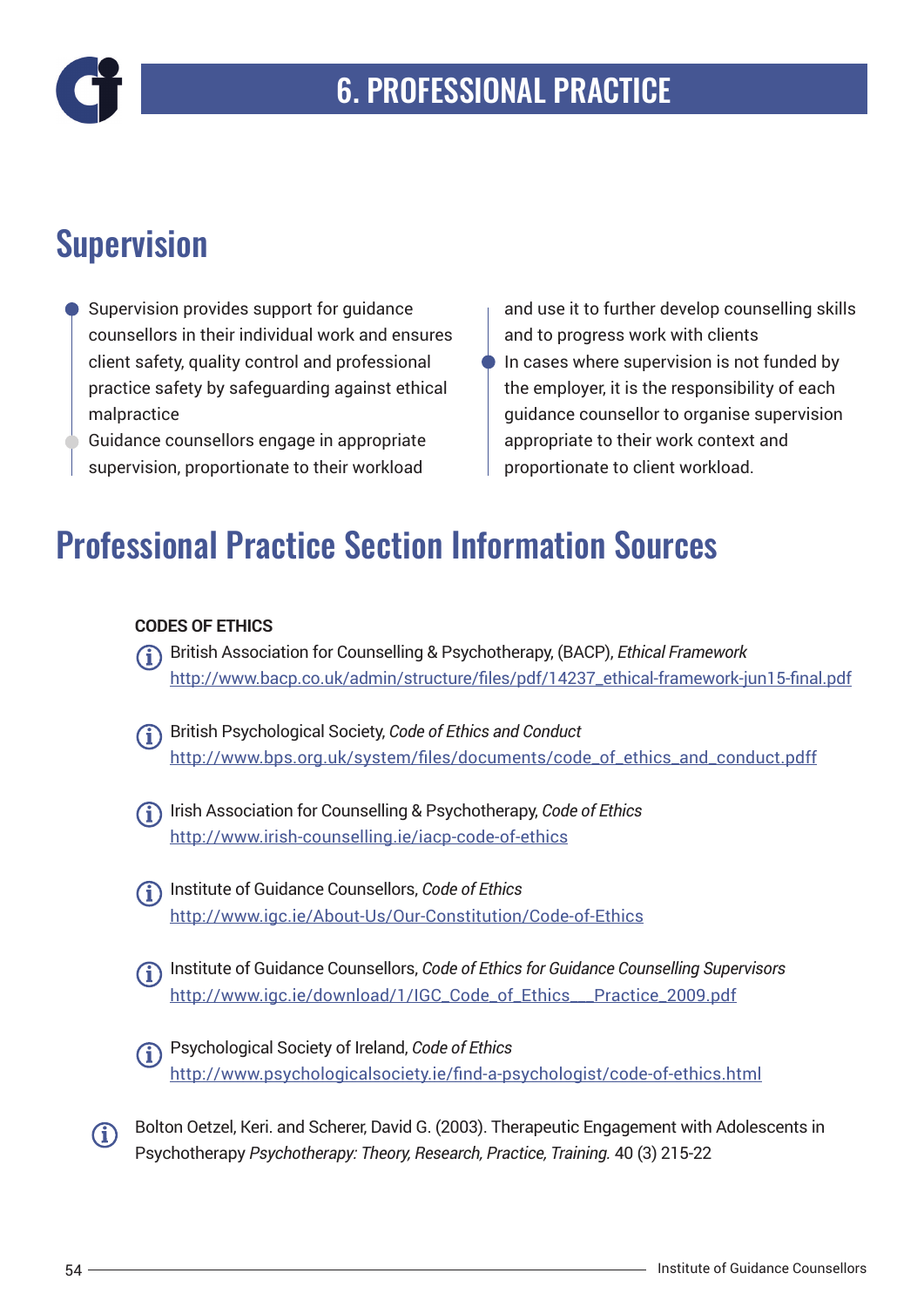#### 6. PROFESSIONAL PRACTICE



- British Psychological Society, Psychological Testing Centre (2007). *Statement on the Conduct of*  (i) *Psychologists Providing Expert Psychometric Evidence to Courts and Lawyers* British Association for Counselling & Psychotherapy (BACP)
- British Psychological Society, Committee on Tests Standards, (2010). *Code of Good Practice for*  (i) *Psychological Testing.* Approved by the BPS Membership Standards Board.
- British Psychological Society, *Code of Good Practice for Psychological Testing* (2016) (Updated)  $(i)$ https://ptc.bps.org.uk/ptc/guidelines-and-information
- G) British Psychological Society, Psychological Testing Centre. www.psychtesting.org.uk
- British Psychological Society, Psychological Testing Centre. Psychological Testing: *A User's Guide.*  www.psychtesting.org.uk Information on different tpes of tests for the test user.
- British Psychological Society, PTC Psychological Testing: *A Test Takers' Guide* G) https://ptc.bps.org.uk/ptc/guidelines-and-information Information on the testing process for the test taker.
- British Psychological Society, (2016) *Communicating Test Results: Guidance for Test Users* G) https://ptc.bps.org.uk/blog/new-guidelines-test-users
- Career Industry Council of Australia, (2006), *Professional Standards for Australian Career Development*  O *Practitioners.* Australia: CICA. Cited in the National Guidance Forum Report, 2007
- Data Protection Acts, 1988, 2003. G https://www.dataprotection.ie/docs/LAW-ON-DATA-PROTECTION/795.htm
- (i) Education Act, 1998 www.irishstatutebook.ie/eli/1998/act/51/enacted/en/html
- Education Welfare Act, 2000. (i) https://www.oireachtas.ie/documents/bills28/acts/2000/a2200.pdf
- Freedom of Information Act, 2014. G http://www.oireachtas.ie/documents/bills28/acts/2014/a3014.pdf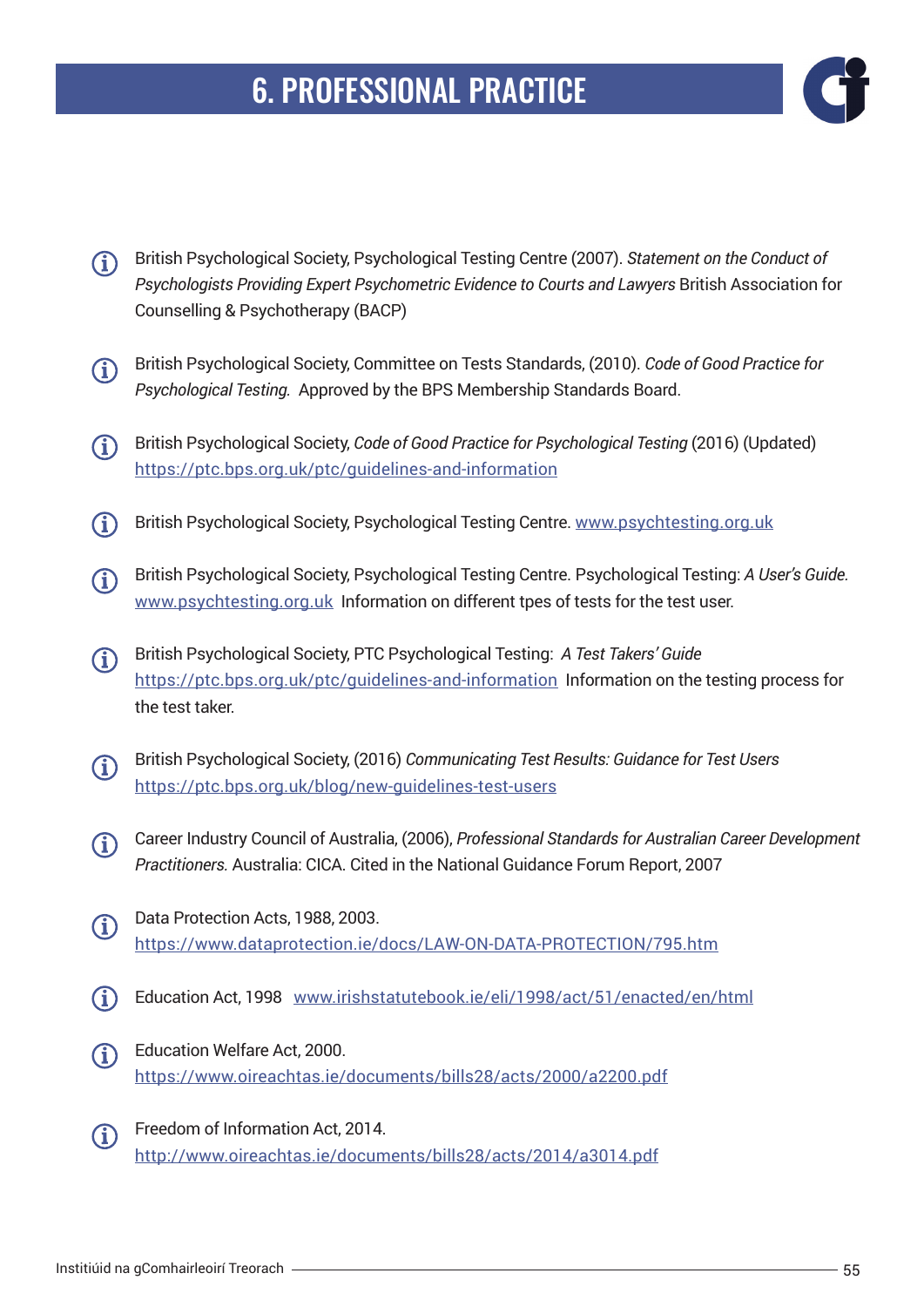

- Herr, Edwin. (1997) BJGC, Career Counselling: A Process in Process.  $(i)$ *British Journal of Guidance and Counselling,* 25 (1) Routledge, Taylor & Francis Group
- $(i)$ Institute of Guidance Counsellors (March 2012) IGC *Code of Ethics,* Dublin: IGC
- Laws, Bill., et al.(2002) New Perspectives on Career and Identity in the Contemporary World.  $(i)$ *British Journal of Guidance and Counselling,* BJGC, 30 (4), Routledge
- Lees, John. (2001) Reflexive Action Research: Developing Knowledge  $(i)$ Through Practice *Counselling and Psychotherapy Research* 1 (2), 132-139 (134)
- Lewis, Jacqueline. (2001) Career and Personal Counseling Comparing Process and Outcome *Journal of Employment Counseling,* June, Vol. 38, pp. 82-90
- National Guidance Forum, (2007) *Guidance for Life: An Integrated Framework*  (i) *for Lifelong Guidance in Ireland* Dublin: NGF
- National Guidance Forum, (2007) *A Competency Framework for Guidance*  (i) *Practitioners* Dublin: NGF
- Patterson, C. H (1985) *Therapeutic Genuineness in the Therapeutic Relationship.*  Pacific Grove, CA pp. 63-65
- $(i)$ Rogers, Carl R (1967) *On Becoming a Person,* London: Constable.
- Super, Donald E. The Two Faces of Counselling: or is it Three? *Career*  G) *Development Quarterly* 42, 132-136) http://search.epnet.com
- Swain, Dr. R. NCGE (04/08) *The Guidance Counsellor and Professional Ethics.*   $(i)$ The Guidance Counsellor's Handbook , Dublin: National Centre for Guidance in Education. (Currently out of print.)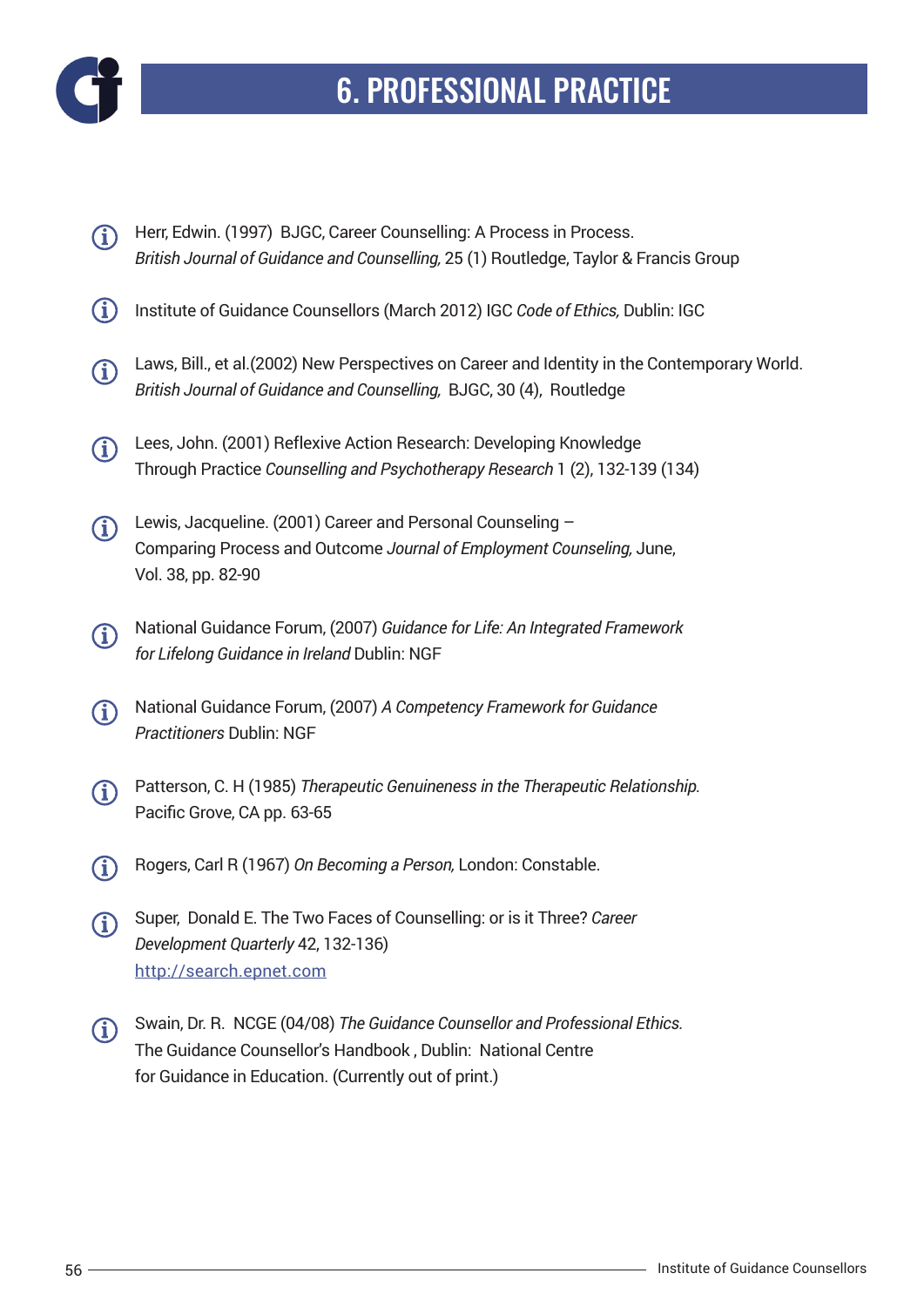#### **CONCLUSION**



# **CONCLUSION**

With the publication of this document, *Core Competencies and Professional Practice*, the Institute of Guidance Counsellors is, firstly, positioning itself in the context of best generic competencies in guidance counselling practice, whatever the practice context. It details these in a transparent way in order to state clearly and unambiguously the role of guidance counsellors and the knowledge and generic competencies required in their professional practice, thus leading to enhanced mastery of their role. The generic training, skill and sensitivity of the guidance counsellor enable a seamless considered response to the emerging needs of the client, through the application of counselling, assessment and practice skills across the three spheres of activity - personal/ social, educational, and vocational.

This practice of guidance counselling is a holistic, integrationist provision. It places the client firmly at the centre of the process in an immediate and relevant way, a provision described by D.E. Super, as interacting, overlapping. Ryan (1993) noted that *'the Irish guidance counselling service tends to be a compromise between the American model, which emphasizes personal counselling and the European model which almost exclusively focuses on the narrow*  *concept of career guidance'*100. The inclusion of personal counselling in the Irish model is described as a distinctive feature of guidance counselling in Europe<sup>101</sup>. Thus, the competencies are embedded firmly in the core counselling competence which permeates, informs and influences the understanding and practice of all aspects of the guidance counselling work.

Its second purpose in publication is that… "counsellors must be concerned with disseminating their knowledge and services as part of a knowledge society"<sup>102</sup>. Clarity about, and understanding of, the services provided by guidance counsellors is fundamental to the provision of integrated, cohesive supportive services for clients, given the multifaceted nature of the problems presented by them and, the need for the involvement of different professionals and services.

The context for the conversation about guidance counselling in the 21<sup>st</sup> century, which needs to take place between all stakeholders, is enormously challenging. It is *"a world occupational structure that is in considerable flux; that is increasingly affected by the pervasive influence of advance technology on workplace* 

<sup>100</sup> Ryan, L.(1993) *Counselling the Adolescent in a Changing Ireland: A National Survey of Second Level Schools in Ireland.* Dublin: Institute of Guidance Counsellors, p.63

<sup>101</sup> Hayes, C. and Morgan, P. (2011) refer to "....the distinctive features of counselling by guidance counsellors in Ireland" *The Practice of Counselling by Guidance Counsellors in Post Primary Schools*. Dublin: NCGE, Introduction, p.9

<sup>&</sup>lt;sup>102</sup> Savickas, Mark. L., Nota, Laura., Rosier, Jerome., Dauwalder, Jean-Pierre., Duarte, Maria Eduarda., Guichard, Jean., Soresi, Salvatore., Van Esbroeck, Raoul., van Vianen., Annelies E.M. Life designing: a Paradigm for Career Construction in the 21st century. *Journal of Vocational Behaviour*, 75(2009) 239-250, p.248.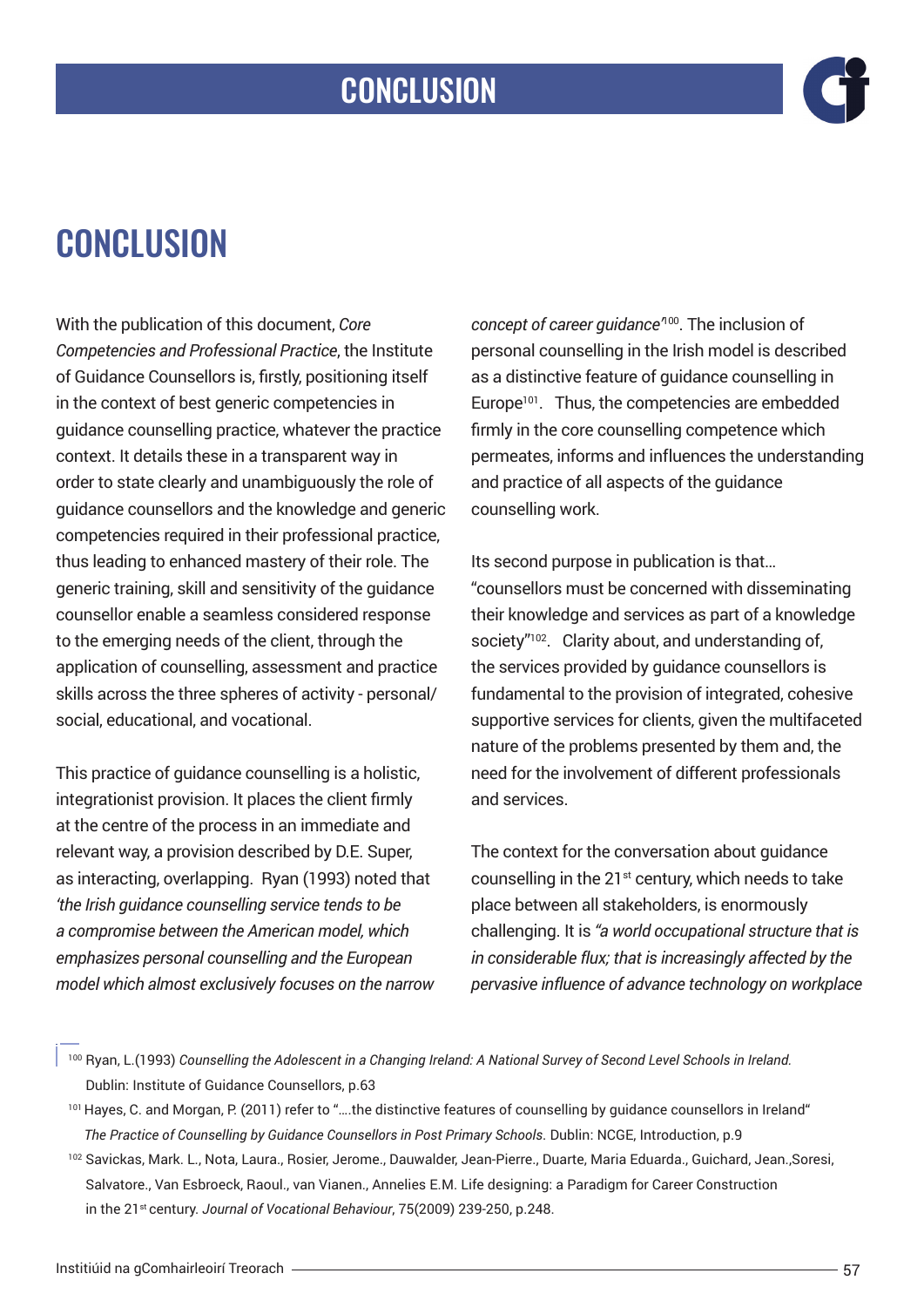

*procedures that reduce the need for worker's physical strength and increase their needs for knowledge and intellectual strength; and in which the opportunities to work, the language of work, the educational requirements to do work, and the organization to do work are changing throughout the world."*<sup>103</sup>

In conditions where "jobs that are too small for the human spirit"104, that often degrade human dignity as a function of economic and workplace issues, the practice of guidance counselling has never been more needed, and "among its other outcomes, serves as a mechanism to provide hope to people, the affirmation of their individual dignity and worth, and the support to establish new career directions."105 By instilling hope, engendering optimism, and envisioning cooperatively the future with clients, our members perpetuate the finest traditions of the guidance counselling profession.

This document, therefore, is challenging on many fronts and poses many questions of all stakeholders; from the practitioner, it requires a full commitment to reflexive practice and ongoing training suitable for the context in which they work; from the representative professional bodies themselves, it requires a comprehensive review of all accreditation

and training which will underpin a member's professional status; for guidance counsellor trainers, it sets out the highest standards in terms of competency training required, and invites them, even in the face of economic cutbacks, to retain the depth, rigour and the span of training necessary to produce guidance counsellors of the highest calibre in this challenging age; from employers and policy makers, it looks for recognition that *'there is no individual self-determination without social solidarity'*<sup>106</sup> and that *'life long career guidance can serve to…. reinvigorate the social contract that does not abandon humanity to the vagaries of the market, but places the dignity and welfare of citizens first.'*<sup>107</sup>

The delivery of a guidance counselling service in these difficult times, the aim of which is solidarity with and support of clients in their pursuit of personal, social, educational and vocational goals, demands that all stakeholders understand, recognize, and appreciate each other's role, and work together in a concerted holistic fashion.

The Institute of Guidance Counsellors believes that this resource will serve as a template for the future understanding and practice of guidance counselling in Ireland: a source of inspiration and knowledge for all.

<sup>103</sup> Herr, Edwin L., Career Development and Its Practice: a Historical Perspective. *The Career Development Quarterly*, March 2001, Volume 49, p.206

<sup>104</sup> Stoer, S.R., and Magalhaes, A.M.(2002) The Reconfiguration of the Modern Social Contract: New Forms of Citizenship and Education. *European Educational Research,* I(4), 692-704 Cited in Sultana, Ronald.G., Lifelong guidance, citizen rights and the state: reclaiming the social contract. *British Journal of Guidance Counselling*, Vol.39, No.2, April 2011, 179-186. P.182.

<sup>105</sup> Sultana., Ibid, p.182

<sup>106</sup> Habermas, J., (1992). *Autonomy and Solidarity: Interviews with Jurgen Habermas*, S (P. Dews, Ed). London:Verso, quoted in Sultana, Ibid, p.184.

<sup>107</sup> Sultana, Ronald G., Ibid.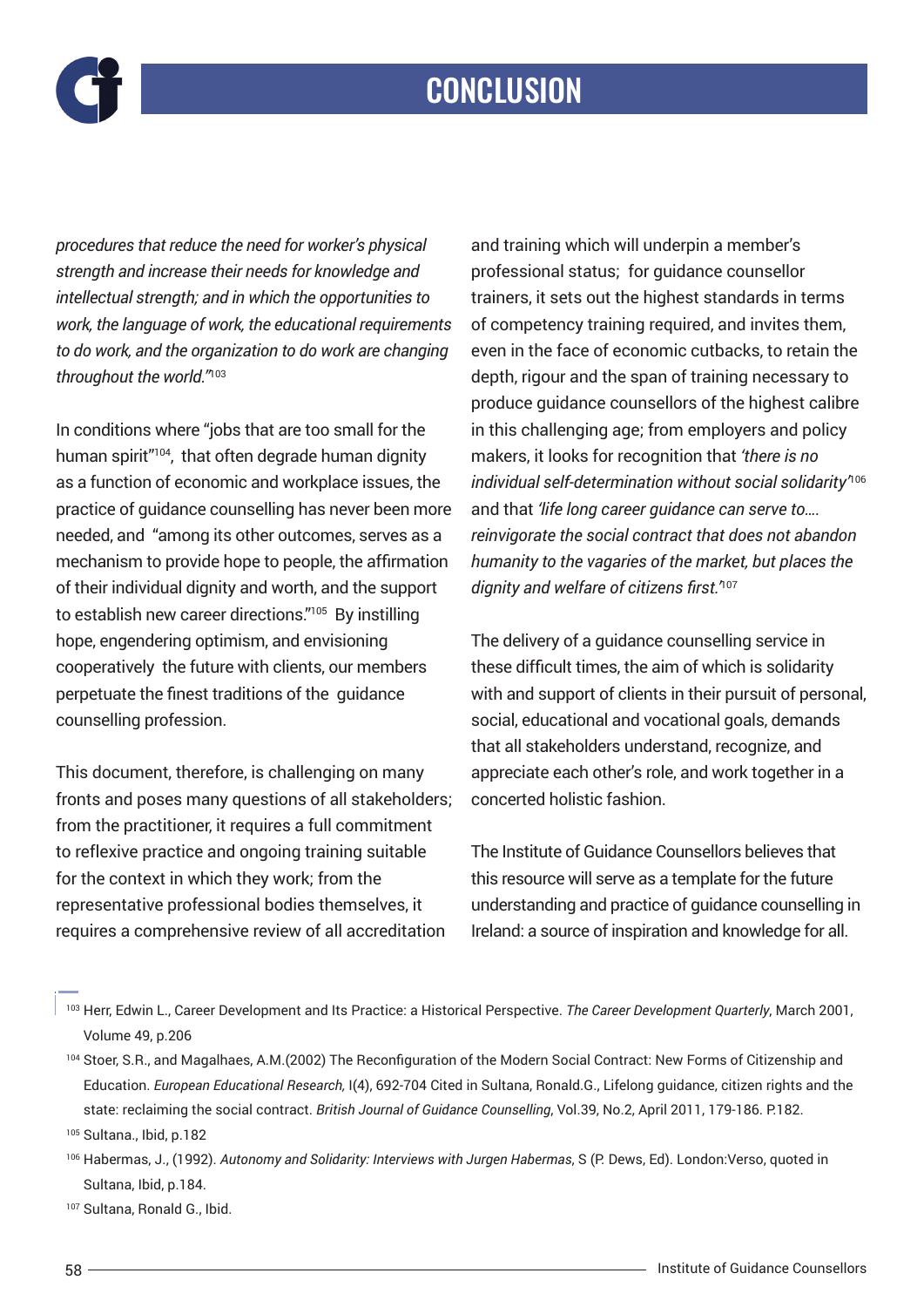

# GENERAL BIBLIOGRAPHY

- AIOSP (4th September 2003). *International Competencies for Educational and Vocational Guidance*   $\Box$ *Practitioners.* IAEVG: Bern http://www.iaevg.org/crc/files/iaevg/Competencies-English.pdf
- $\blacksquare$ American School Counselor Association (10th September) & Association for Assessment in Counselling (21st September 1998), *Competencies in Assessment and Evaluation for School Counselors.*
- American Psychological Association, (1996) *Statement on the Disclosure of Test Data: Release of*   $\blacksquare$ *Data and Test Security.* American Psychological Association Committee on Psychological Tests and Assessment, Washington, DC, American Psychological Association.
- American Psychological Association (1985) *Standards for Educational and Psychological Testing*   $\bigoplus$ (p55-58) Washington, DC: American Psychological Association.
- Arulmani, Gideon., Bakshi, Anuradha J., Leong Frederick T L., and Watts, A G., (Eds.) (2014)  $\bigcirc$ *Handbook of Career Development: International Perspectives.* New York: Springer
- Bolton Oetzel, Keri, and Scherer, David G. (2003) Therapeutic Engagement with Adolescents in  $\blacksquare$ Psychotherapy. *Psychotherapy: Theory, Research, Practice, Training.* 40 (3) 215-22.
- British Psychological Society, Psychological Testing Centre (2007) *Statement on the Conduct of*   $\blacksquare$ *Psychologists Providing Expert Psychometric Evidence to Courts and Lawyers* British Association for Counselling & Psychotherapy (BACP)
- British Psychological Society, Committee on Tests Standards (2010) *Code of Good Practice for*   $\bigoplus$ *Psychological Testing.* Approved by the BPS Membership Standards Board.
- $\blacksquare$ British Psychological Society, *Code of Good Practice for Psychological Testing* (2016) (Updated) https://ptc.bps.org.uk/ptc/guidelines-and-information
- $\bigoplus$ British Psychological Society, Psychological Testing Centre. www.psychtesting.org.uk
- British Psychological Society, Psychological Testing Centre. *Psychological Testing: A User's Guide.*   $\bigcirc$ www.psychtesting.org.uk Information on different tpes of tests for the test user.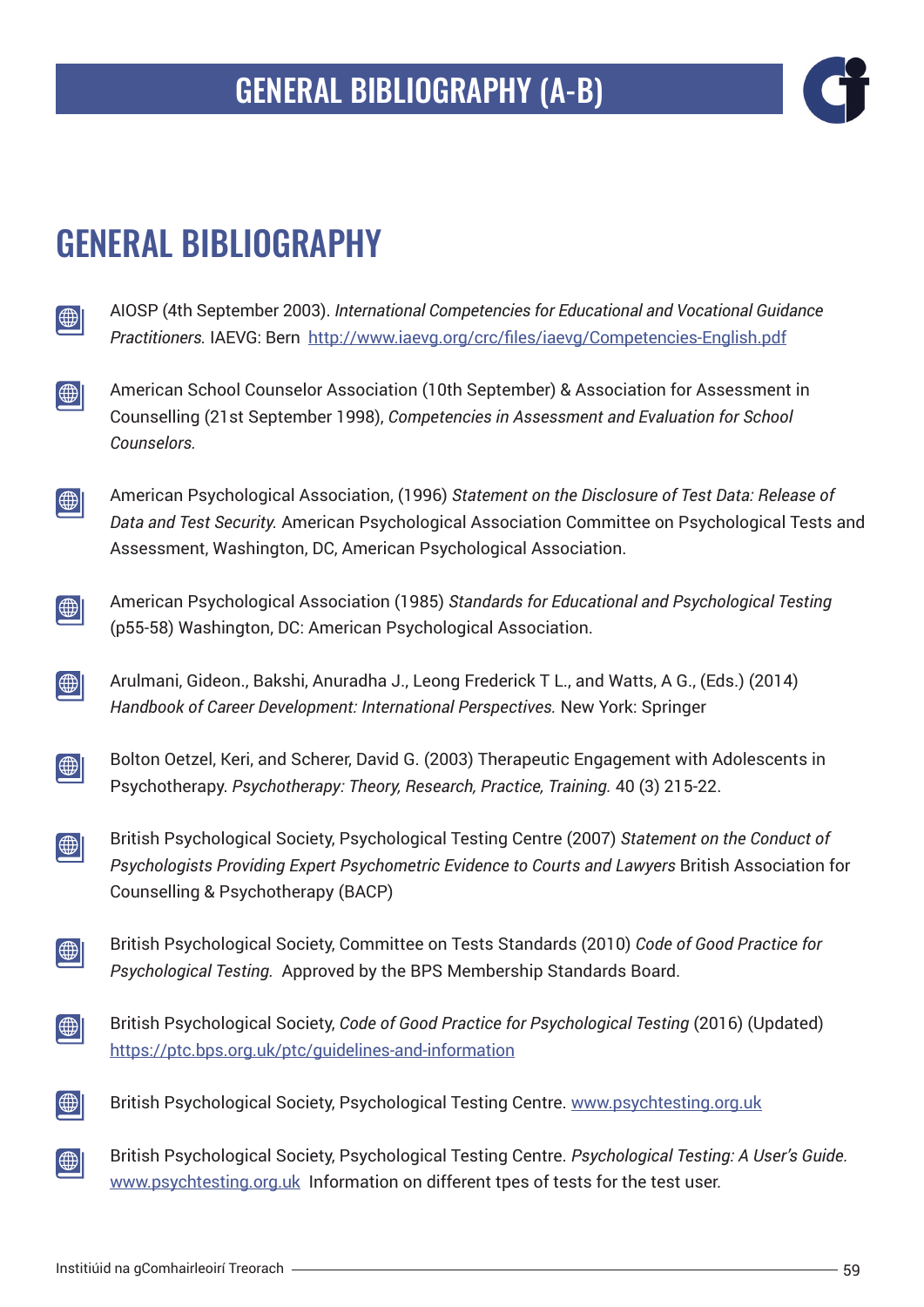

British Psychological Society PTC *Psychological Testing: A Test Takers Guide*  $\blacksquare$ https://ptc.bps.org.uk/ptc/guidelines-and-information Information on the testing process for the test taker. British Psychological Society (2016) *Communicating Test Results: Guidance for Test Users*  $\blacksquare$ https://ptc.bps.org.uk/blog/new-guidelines-test-users Canadian Standards and Guidelines for Career Development (2001) *Core Competencies*, Ottawa,  $\blacksquare$ Ontario: National Steering Committee for Career Development Guidelines and Standards Career Industry Council of Australia, CICA (2004) *Moving Forward - Shaping a Career Development*   $\bigoplus$ *Culture: Quality Standards, Quality Practice, Quality Outcomes.* Australian Government, Department of Education, Science & Training. http://files.eric.ed.gov/fulltext/ED536208.pdf Career Industry Council of Australia (2006) *Professional Standards for Australian Career Development*   $\blacksquare$ *Practitioners.* Australia: CCIA. Cited in National Guidance Forum Report, 2007 CEDEFOP (2009) *Professionalising Career Guidance: Practitioner Competences and Qualification*   $\blacksquare$ *Routes across Europe.* CEDEFOP Panorama Series, 164 Luxembourg: Office for Official Publications of the European Communities CEDEFOP (2009) European Centre for the Development of Vocational Training, *Annual Report*  $\Box$ Greece: European Communities Commission. CEDEFOP (2009) *Modernising Vocational Education and Training: Fourth Report on Vocational Training*   $\blacksquare$ *Research in Europe: Background Report*, Volume 2. CEDEFOP Reference Series: 70. Luxembourg: Office for Official Publications of the European Communities. CEDEFOP (2011) *Lifelong Guidance across Europe: Reviewing Policy, Progress and Future Prospects.*  $\blacksquare$ Working Paper No.11 Luxembourg: Office for Official Publications of the European **Communities** Child and Family Agency (TUSLA 2011) *Children First: National Guidance for the Protection and*   $\Box$ *Welfare of Children* http://www.tusla.ie/services/child-protection-welfare/children-first Career Industry Council of Australia (2011) *Professional Standards for Australian Career Development*   $\bigoplus$ *Practitioners* https://cica.org.au/wp-content/uploads/cica\_prof\_standards\_booklet.pdf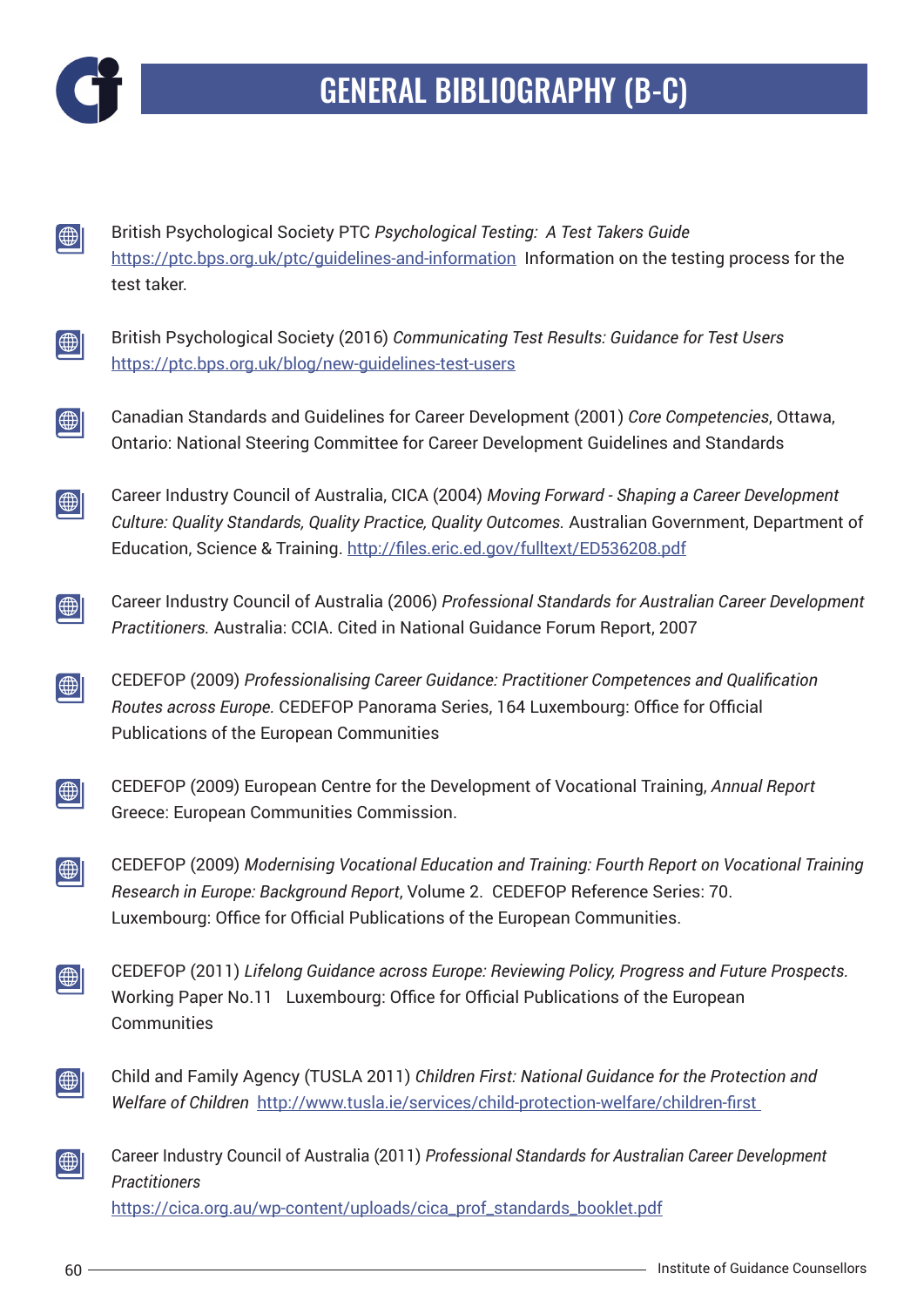#### GENERAL BIBLIOGRAPHY (С-D)





#### **CODES OF ETHICS**

British Association for Counselling & Psychotherapy, (BACP), *Ethical Framework*, http://www.bacp.co.uk/admin/structure/files/pdf/14237\_ethical-framework-jun15-final.pdf

British Psychological Society, *Code of Ethics and Conduct*, http://www.bps.org.uk/system/files/documents/code\_of\_ethics\_and\_conduct.pdff

Irish Association for Counselling & Psychotherapy, *Code of Ethics,* http://www.irish-counselling.ie/iacp-code-of-ethics

Institute of Guidance Counsellors, *Code of Ethics,*  http://www.igc.ie/About-Us/Our-Constitution/Code-of-Ethics

Institute of Guidance Counsellors (2009) *Code of Ethics for Guidance Counselling Supervisors*. http://www.igc.ie/download/1/IGC\_Code\_of\_Ethics\_\_\_Practice\_2009.pdf

Psychological Society of Ireland, *Code of Ethics,*  http://www.psychologicalsociety.ie/find-a-psychologist/code-of-ethics.html

- Committee of Directors of Studies in Guidance Counselling (2011) *Counselling Competencies for*   $\bigcirc$ *Guidance Counselling Education Programmes:* Interim Guidelines. Dublin: NCGE
- Council of Atlantic Ministers of Education and Training (2015) *Future in Focus: Atlantic Career*   $\blacksquare$ *Development Framework for Public Education*, 2015-2020. Ottawa, Canada
- Data Protection Acts, 1988, 2003.  $\blacksquare$ https://www.dataprotection.ie/docs/LAW-ON-DATA-PROTECTION/795.htm
- Department for Employment and Learning (March 2016) *Preparing for Success 2015-2020*   $\bigoplus$ *A Strategy for Careers Education and Guidance.* U.K: Department of Education
- Department of Education and Skills Ireland (March 2015)  $\bigcirc$ *Consultative Document on Proposed Criteria for Providers of Initial Education Programmes in Guidance Counselling.* Dublin: DES
- Department of Education and Skills (January 2016) *Ireland's National Skills Strategy 2025- Ireland's*   $\bigoplus$ *Future.* Dublin: DES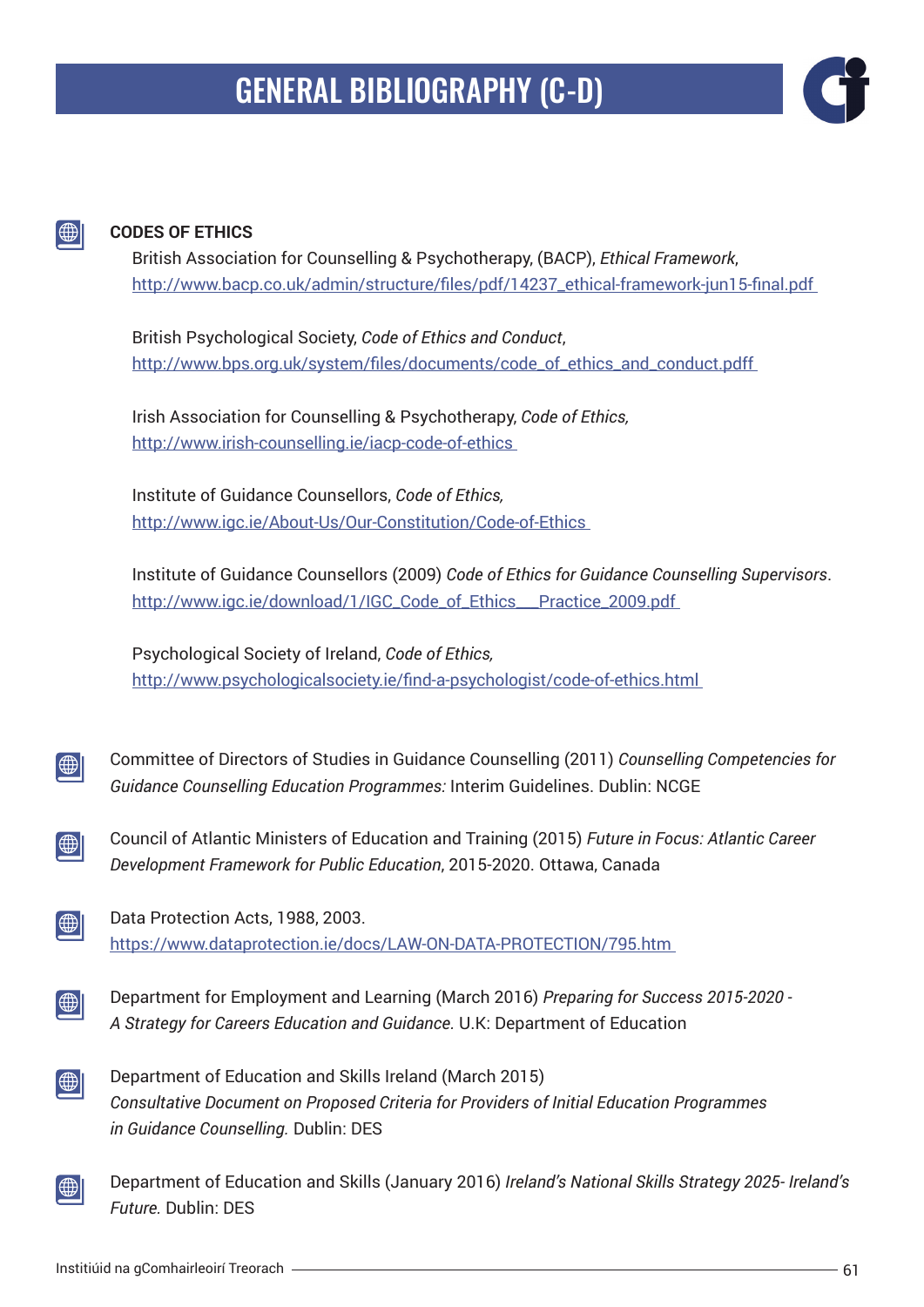

 $\bigcirc$ 

# GENERAL BIBLIOGRAPHY (D-G)

Douglas, Fiona. (2009) *Anyone Can do Guidance….Losing and Finding Professional Identity in a* 

https://jyx.jyu.fi/dspace/bitstream/handle/123456789/22908/douglas.pdf?sequence=1

*Complex Chain of Services.* Dunedin, New Zealand: Otago University

 $\blacksquare$ Education Act, 1998 www.irishstatutebook.ie/eli/1998/act/51/enacted/en/html  $\bigcirc$ Education and Training Board Ireland: ETBI www.etbi.ie  $\bigcirc$ Education Welfare Act, 2000 https://www.oireachtas.ie/documents/bills28/acts/2000/a2200.pdf  $\bigcirc$ Education Review Office, (2013) *Improving Guidance Counselling for Students in Secondary Schools.*  Welsh Government Social Research, 2011. Evaluation of School Welsh Based Counselling Strategy  $\bigcirc$ Expert Group on Future Skills Needs, EGFSN www.skillsireland.ie European Lifelong Guidance Policy Network (ELGPN) (2001-2015) Tools No 1. (2012) *Lifelong*   $\bigcirc$ *Guidance Policy Development: A European Resource Kit.* Jyuaskla, Finland - (2015) ELGPN Tools No 4. *Designing and Implementing Policies related to Career Management Skills* (CMS), University of Jyvaskyla, Finland - (2015) ELGPN Tools No 6. *Guidelines for Policies and Systems Development for Lifelong Guidance: A Reference Framework for the E.U. and for the Commission.*  - (2015) ELGPN Tools, No 6, Guideline 9: *Information and Communications Technology in Lifelong Guidance*, University of Jyvaskyla, Finland Fitzgerald, Declan and Farrell, Ciara (2014) *Best Practice, Ethical and Legal Considerations in*   $\bigcirc$ *Psychometric Testing for Guidance Counsellors* School Guidance Handbook , Dublin: National Centre for Guidance in Education (NCGE) Foundation for Young Australians (2015) *The New Work Order: Ensuring Young Australians have the*   $\blacksquare$ *Skills and Expertise for the Jobs of the Future, not the Past.* Prepared by AlphaBeta  $\bigoplus$ Freedom of Information Act.(2014). http://www.oireachtas.ie/documents/bills28/acts/2014/a3014.pdf Geary, T., and Liston, J. (1993) *The Complexity of Implementing a Guidance Counsellor Education*   $\bigcirc$ *Programme*, Limerick: University of Limerick.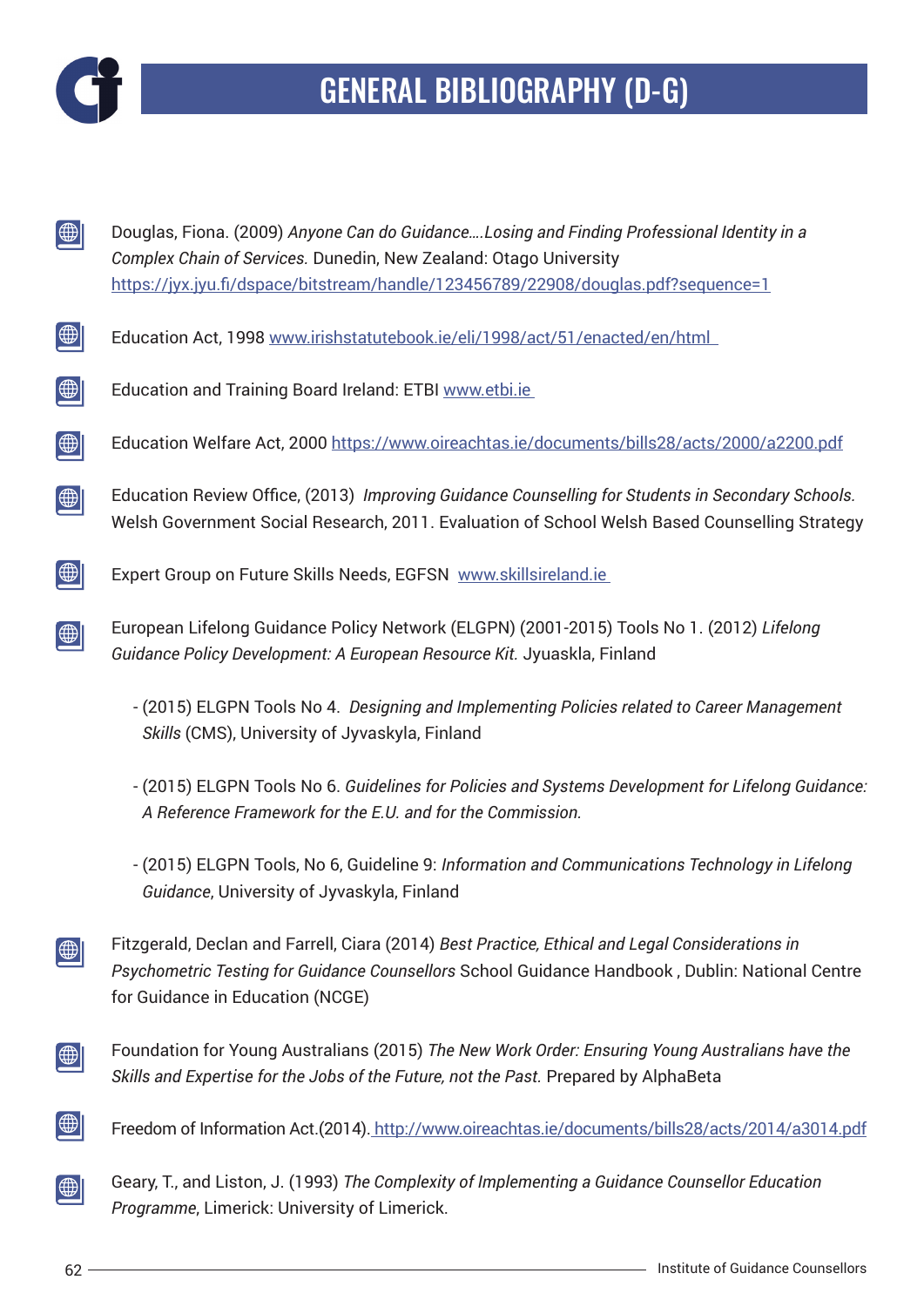### GENERAL BIBLIOGRAPHY (H)



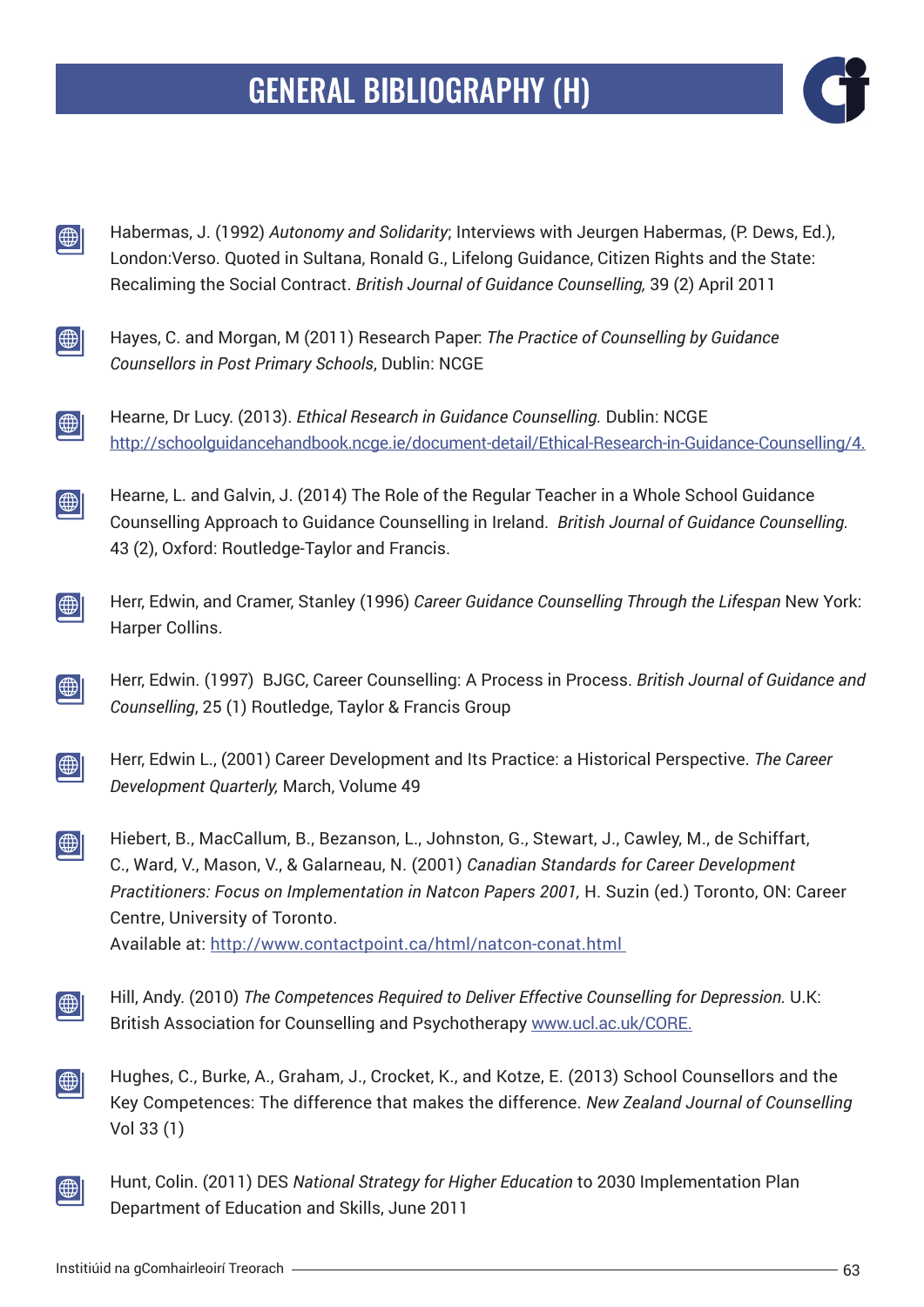

# GENERAL BIBLIOGRAPHY (I-K)

 $\blacksquare$ 

International Association for Educational and Vocational Guidance Practitioners IAEVG (2003) *International Competencies for Educational and Vocational Guidance Practitioners*, Final report presented to the General Assembly of the IAEVG, Madrid, September 2003 http://iaevg.net/iaevg.org/IAEVG/nav0f9a.html?lang=2&menu=1&submenu=5

International Centre for Career Development and Public Policy, ICCDPP http://iccdpp.org  $\Box$ 

- Institute of Guidance Counsellors (2008) *A Whole School Guidance and Counselling Service and*   $\bigoplus$ *Curriculum: Roles and Relationships.* Dublin: IGC.
	- (2009) *Code of Ethics for Guidance Counselling Supervisors* Dublin: IGC
	- (2012) *Code of Ethics* Dublin: IGC
	- (2013) *Current Trends and Future Directions for the Practice of Guidance Counselling Vision for the Future of Guidance Counselling in Ireland* Dublin: IGC
- Inskipp, Francesca. (1996) *Skills Training for Counselling* London: Cassell.  $\blacksquare$
- International Association for Educational and Vocational Guidance Practitioners, (2003).  $\bigcirc$ *International Competencies.* Canada: IAEVG.
- International Test Commission ITC (2001) International Guidelines for Test Use, *International*   $\blacksquare$ *Journal of Testing,* 1(2), pp. 93-94 http://www.intestcom.org/Guidelines/Test+Use.php
- Jensche, Dr Bernhard. (2003/2004) Career Guidance Challenges for the New Century under an  $\blacksquare$ International Perspective. Orientecion y Sociedad, Vol 4. / *Journal of Employment Counseling.*  June, Vol.38
- $\bigcirc$ Jung, C.G. (1963) *Memories, Dreams and Reflections'* London: Routledge
- Kearney, Ursula. (8 May 2015). *Quality Assurance and Self-Evaluation: The Voice of the Adult.* National  $\bigoplus$ Forum on Guidance http://www.ncge.ie/uploads/Voice\_of\_the\_Adult\_NFG\_2015\_UK.pdf
- Korkut-Owen, Fidan et al. (2015). *Career Sailboat Model as a Tool for the Guidance Counsellor* School  $\blacksquare$ Guidance Handbook, Dublin: NCGE. http://schoolguidancehandbook.ncge.ie/document-detail/Career-Sailboat-Model-as-a-tool-for-the-Guidance-Counsellor/50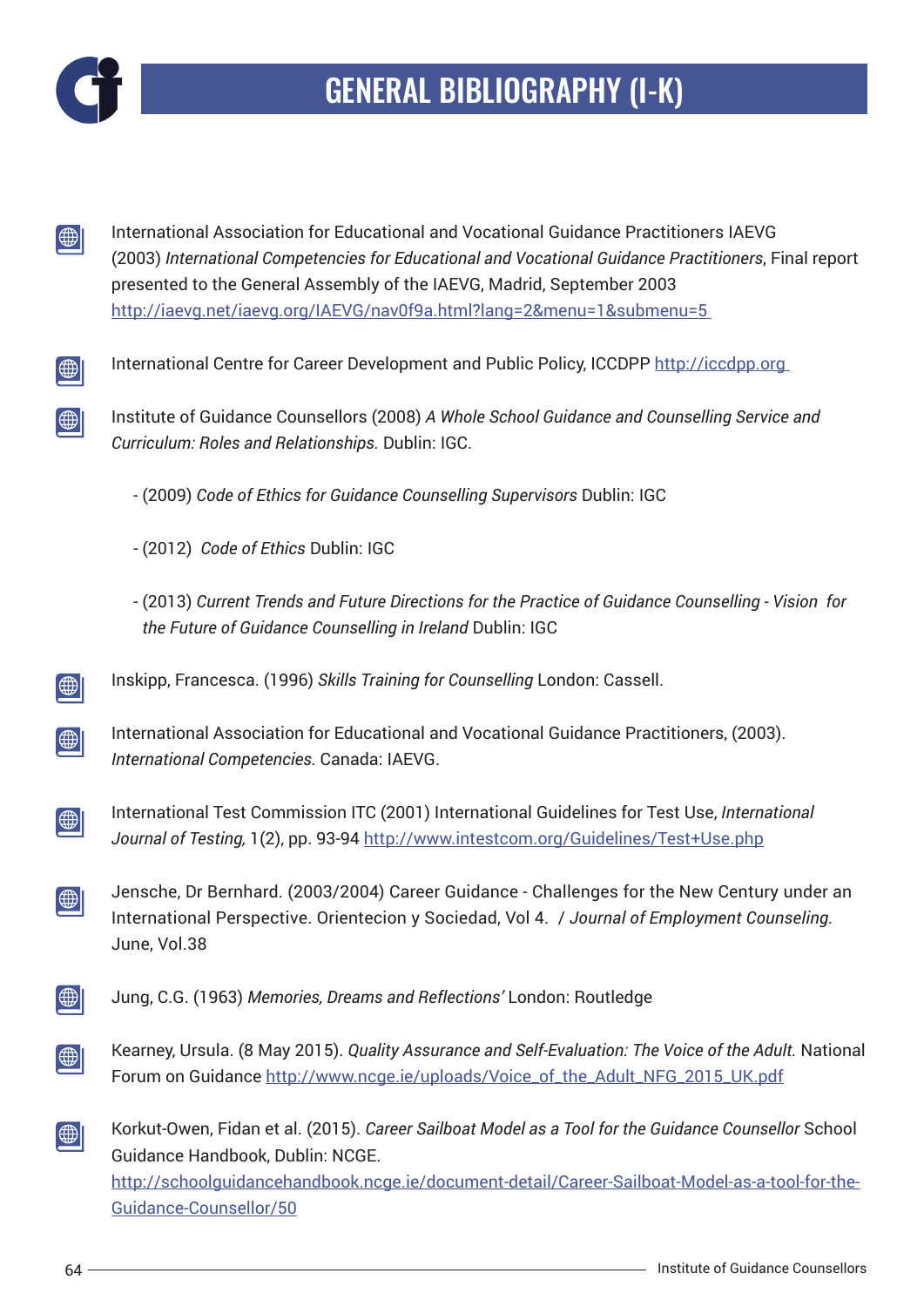#### GENERAL BIBLIOGRAPHY (L-N)



Laws, Bill et al. (2002) New Perspectives on Career and Identity in the Contemporary World., *British*   $\bigoplus$ *Journal of Guidance and Counselling*, 30 (4) BJGC: Routledge Lees, John. (2001) Reflexive Action Research: Developing Knowledge Through Practice. *Counselling*   $\blacksquare$ *and Psychotherapy Research* 1 (2), 132-139 (134) Lewis, Jacqueline. (2001) Career and Personal Counseling – Comparing Process and Outcome  $\bigoplus$ *Journal of Employment Counseling*, Vol. 38, pp. 82-90  $\bigoplus$ Mc McCarthy, John. (2001) *The Skills, Training and Qualifications of Guidance Workers.* Paris: OECD. McMahon, Mary. (1997) for CICA, *Moving Forward - Shaping a Career Development Culture; Quality*   $\bigoplus$ *Standards, Quality Practice, Quality Outcomes,* National Standards & Accreditation of Career Practitioners Project (NSACPP) Australia, Department of Education, Science and Training http://files.eric.ed.gov/fulltext/ED536208.pdf Mc Leod, John. (1993) *An Introduction to Counselling* Buckingham: Open University Press.  $\bigoplus$ - (1994) Doing *Counselling Research* London: Sage Publications. - (2007) *Counselling Skills* Maidenhead: Open University Press. - (2011) *Qualitative Research in Counselling and Psychotherapy* London: Sage  $\bigcirc$ National Career Development Association (1997) *Career Counselling Competencies*, USA: NCDA National Guidance Forum for Education, Career and Employment, Universitat Heidelberg (2012)  $\bigcirc$ *Quality and Professionalism in Career Guidance and Counselling - The Open Process of Coordination for Quality Development in Career Guidance in Germany* (2009-2012) Berlin/Heidelberg: Sponsored by the Federal Ministry of Education and Research.  $\Box$ National Guidance Forum (2007) *Guidance for Life: An Integrated Framework for Lifelong Guidance in Ireland.* Dublin: NGF National Guidance Forum (2007) *A Competency Framework for Guidance Practitioners* Dublin: NGF  $\bigoplus$ Neault, Roberta A. (2002) *Beyond the Basics: Real World Career Management.* Coquitlam, BC: Life  $\bigoplus$ Strategies Ltd.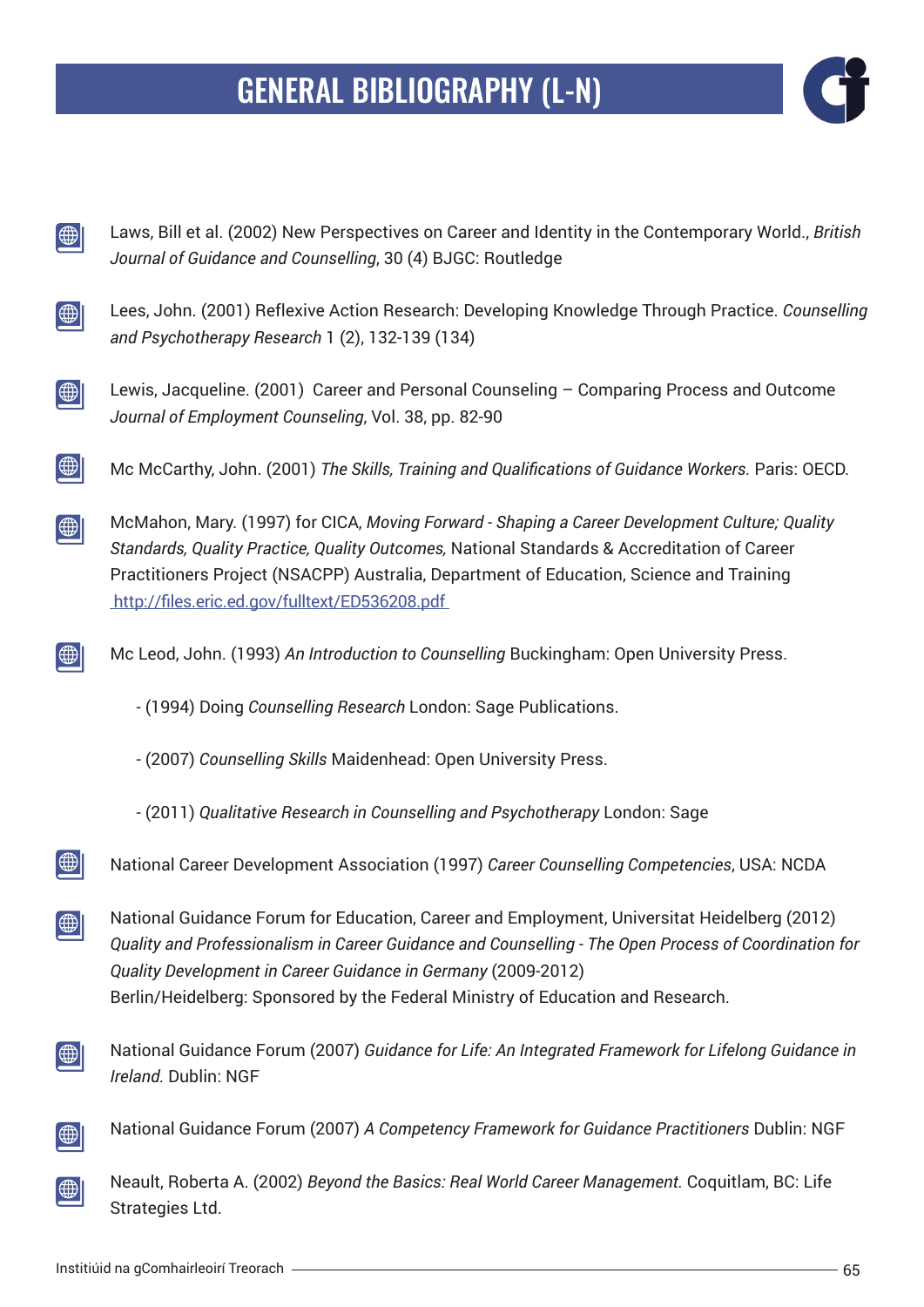

# GENERAL BIBLIOGRAPHY (N-R)

*New Zealand Journal of Counselling,* (2013) School Counsellors and the Key Competences: the  $\bigcirc$ Difference that Makes the Difference (33) 1 NICE: Network for Innovation in Career Guidance and Counselling in Europe (2012) *Handbook for*   $\bigcirc$ *the Academic Training of Career Guidance and Counselling Professionals,* Heidelberg*:* Heidelberg University. http://www.nice-network.eu/welcome/publications NICE: Network for Innovation in Career Guidance and Counselling in Europe (2012) *Handbook for*   $\bigcirc$ *the Academic Training of Career Guidance and Counselling Professionals, Common Points of Reference,*  Heidelberg*:* Heidelberg University http://www.nice-network.eu/welcome/publications NICE: Network for Innovation in Career Guidance and Counselling in Europe (2015) *European*   $\bigcirc$ *Competence Standards for Academic Training of Career Professionals* Heidelberg: Heidelberg University O Rourke, Dr. Michael. L. (2013) A History of Guidance and Counselling in Ireland: American and  $|\circledast|$ European Influences IGC: *Guideline* 41(3)  $\bigcirc$ O Rourke, Dr. Michael. L. (2015) Lifespan Development and Career Interventions, IGC: *Guideline*, 45(1) Organisation for Economic Co-operation and Development OECD (2002) *OECD Review of Career*   $\bigoplus$ *Guidance Policies: Ireland Country Note,* Paris: OECD. - (2003) *Definition and Selection of Key Competencies: Executive Summary.* Paris: OECD. - (2004) *Career Guidance: A Handbook for Policy Makers.* Paris: OECD. - (2010) *Learning for Jobs*, *Policy Reviews of Vocational Education and Training* (VET) OECD: Corrigenda Publications, Paris, www.oecd.org/publishihg/corrigenda ⊕ Patterson, C. H. (1985) *Therapeutic Genuineness in the Therapeutic Relationship.* Pacific Grove, CA. Porfeli, E., Niles, S., and Trusty, J. Eds (2005) *Theories of Career Development: Core Concepts and*   $\circledR$ *Propositions* Conneticut: Information Age Publishing *School Guidance Handbook* (2014) *Best Practice, Ethical and Legal Considerations in Psychometric*  |∰∏ *Testing for Guidance Counsellors.* SGH Dublin: NCGE. Ridley, Charles, R., Mollen, Debra. and Kelly, Shannon M. (2011) Beyond Microskills: Toward a  $\bigcirc$ Model of Counselling Competence *The Counselling Psychologist* XX(X).1-40. Sage Publications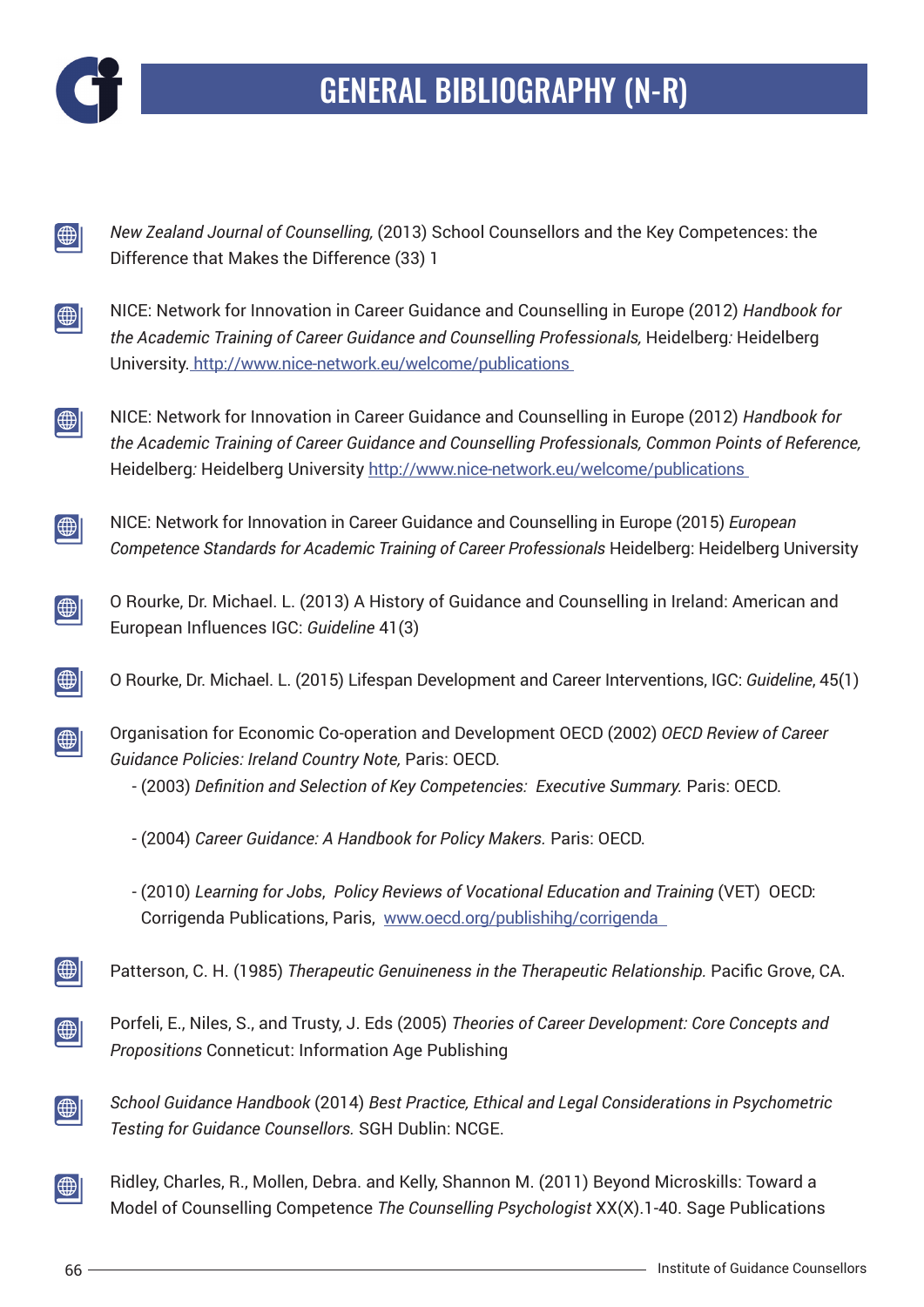#### GENERAL BIBLIOGRAPHY (R-S)



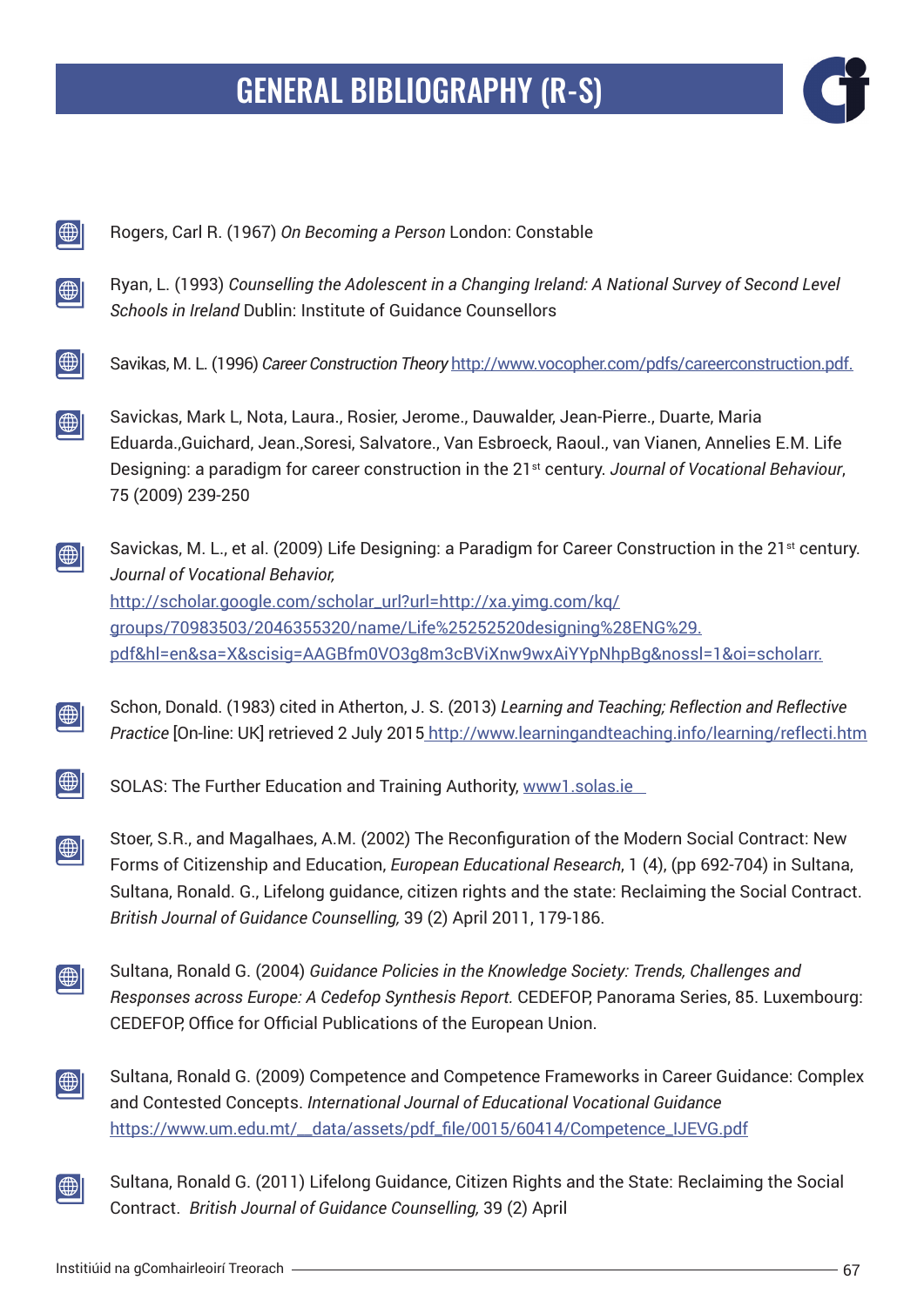

# GENERAL BIBLIOGRAPHY (S-Z)

Super, Donald E.(7 July 2004) The Two Faces of Counselling: Or Is It Three? *Career Development*   $\blacksquare$ *Quarterly* 42, 132-136) http://search.epnet.com Swain, Dr. R. The Guidance Counsellor and Professional Ethics, NCGE: *The Guidance Counsellor's*   $\blacksquare$ *Handbook 04/08.* (Hardback edition currently not in print) Dublin: NCGE  $\Box$ Task Group for Counsellor Regulation in British Columbia (2007) *National Entry To Practice - Competency Profile for Counselling* Therapists, British Columbia: Canada.  $\bigcirc$ TRACE (2005) *Transparent Competencies in Europe - Overview of European Competency Frameworks* Leonardo da Vinci Project  $\blacksquare$ Tyler, Leona E. and Walsh, Bruce. (1979) *Tests and Measurements*, (3rd Ed) New Jersey: Prentice Hall.  $\Box$ TUSLA Child and Family Agency, www.tusla.ie UK Commission for Employment and Skills (2014)  $\bigcirc$ *Future of Work: Jobs and Skills in 2030* Evidence Report 84. U.K: University of South Wales.  $\blacksquare$ Vuorinen, Raimo. (2015) *Navigating the Horizon,* Dublin, NCGE Walsh, W. Bruce., Savickas, Mark L., & Hartung, Paul J. (2008) *Handbook of Vocational Psychology:*   $\bigoplus$ *Theory Research and Practice*, Routledge Watts, A.G. and Kidd, J.M. (2000) Guidance in the United Kingdom: Past, Present and Future  $\blacksquare$ *Journal of Counselling,* (28) 4. Weber, P. (Ed) et al. (2012) *NICE Handbook for the Academic Training of Career Guidance and*   $\blacksquare$ *Counselling Professionals*, Heidelberg: Heidelberg University www.oecd.org/dataoecd/47/61/35070367.pdf  $\Box$ Yalom, Irvin. (2008) *Staring at the Sun*, San Francisco: Jossey-Bass Zunker, Vernon G. (2014) *Career Counseling: A Holistic Approach* (9th Ed.) Boston, MA 0220 USA:  $\bigoplus$ Cenage Learning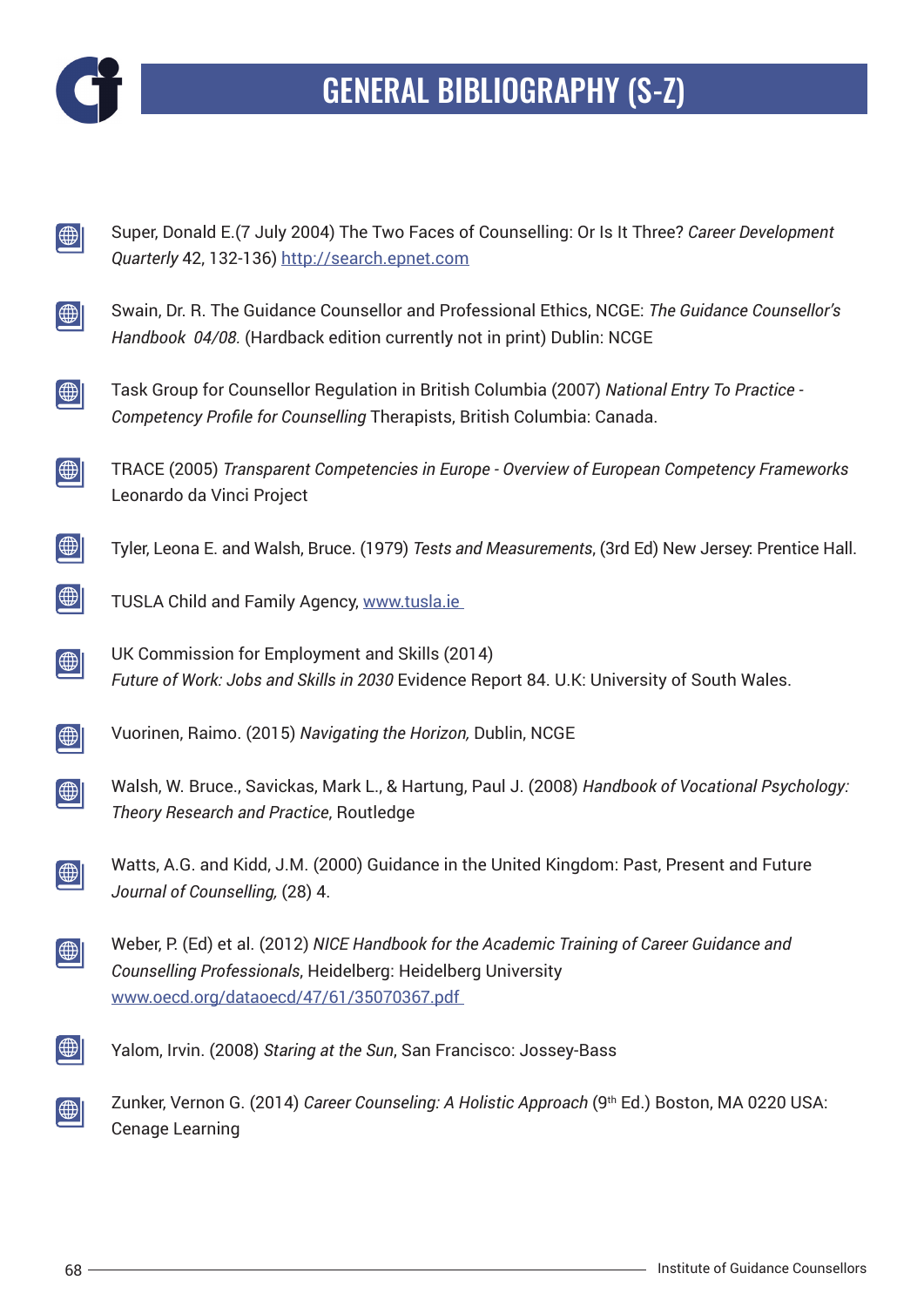

# APPENDIX 1 Recommended Procedure for Ethical Decision Making

Section 3.5 of the IGC *Code of Ethics*108 deals with the resolution of ethical dilemmas, and all the clauses in that section are relevant to the making of ethical decisions. Clause 3.5.1 states that members shall adopt a systematic approach to both the investigation of ethical issues and the resolution of dilemmas, and recommends the use of a formal decision-making procedure such as the one presented here.

The procedure is designed for both routine issues and immediate problems. In particular, it is intended to reduce the incidence of decisions which are errors of judgment because they are taken in the heat of the moment, without consideration of all the relevant factors. A considered professional judgment made in a systematic way is likely to be sounder and more defensible:

- **1.** Define the issues and the parties involved (parties may include clients, clients' parents, employers, clinical supervisors, the wider profession and the general public)
- **2.** Consult relevant guidelines, including this Code. Read the *Code* and identify all relevant

clauses. Also check other applicable professional guidelines (for example, those of government departments or HSE) and any pertinent legislation (for example, relating to child protection or equality). Consulting with colleagues is also often appropriate

- **3.** Evaluate the rights, responsibilities and welfare of all affected parties
- **4.** Separate the creation of possible solutions (decisions) from a critical analysis of them. Firstly, in creative mode, generate uncritically as many alternative decisions as possible
- **5.** Then and only then, in critical mode, carefully evaluate the likely outcome of each decision
- **6.** Choose what, in your professional judgment, is the best decision, implement it, and inform relevant parties
- **7.** Finally, take responsibility for the consequences of the decision

#### **It is recommended that notes be kept of deliberations at each stage of the process.**

<sup>108</sup> http://www.igc.ie/About-Us/Our-Constitution/Code-of-Ethics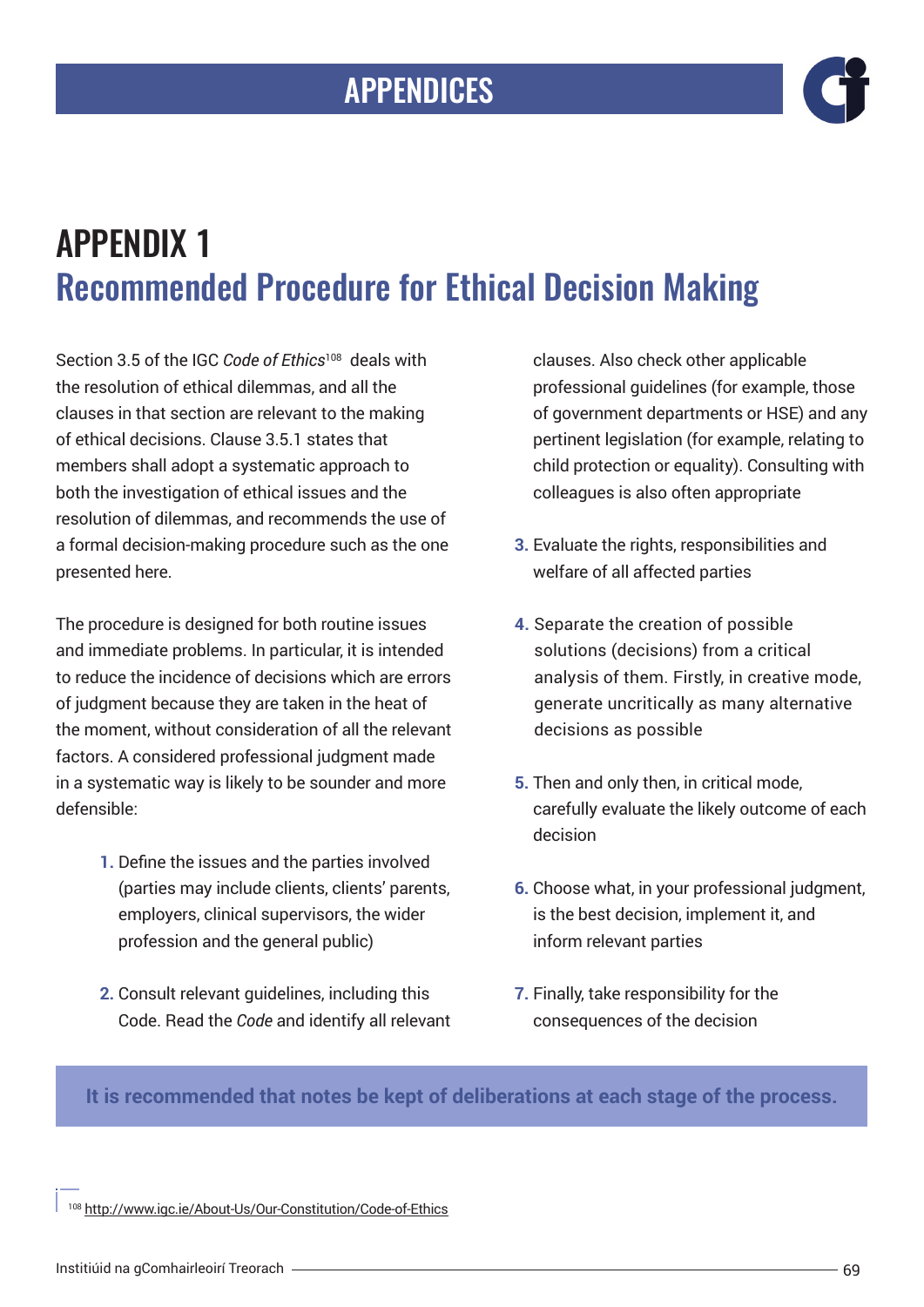

# APPENDIX 2 General Sources of Information Relating to Testing & Suppliers of Psychometric Tests & Self-Report Measures

The purchase and use of most of the assessment instruments supplied by the distributers listed below require psychometric accreditation at the following levels:

• BPS accreditation as Test User: Occupational, Ability (formerly the BPS certificate of competence in occupation testing, Level A) Qualification to use instruments assessing aptitude, ability and interest

- BPS Test User: Occupational, Personality (formerly Level B) Qualification with conversion programme to use 16PF and MBTI.
- BPS accreditation offers eligibility to Registered Qualified Test User (RQTU) status with the BPS. In addition, the BPS Psychological Testing Centre (PTC) allows RQTU members to provide a description of the testing services they offer, plus their contact information.
- Both accreditation levels above entitle application for the Euro-Test Certificate

# General information

- **1.** The Institute of Guidance Counsellors www.igc.ie
- **2.** The Psychological Testing Centre / British Psychological Society www.psychtesting.org.uk
- **3.** The American Psychological Association www.apa.org.
- **4.** The Psychological Society of Ireland http://www.psihq.ie/

# **Distributers**

#### ABILITY

- **5.** Psytech International www.psytech.co.uk
- **6.** PAN Testing www.pantesting.com
- **7.** GL Assessment www.gl-assessment.co.uk
- **8.** Educational Research Centre www.erc.ie
- **9.** Pearson Clinical www.pearsonclinical.co.uk
- **10.** Lucid Research www.lucid-research.com
- **11.** Hodder www.hodderstests.com
- **12.** OPP www.opp.com/en/tools/ABLE-Series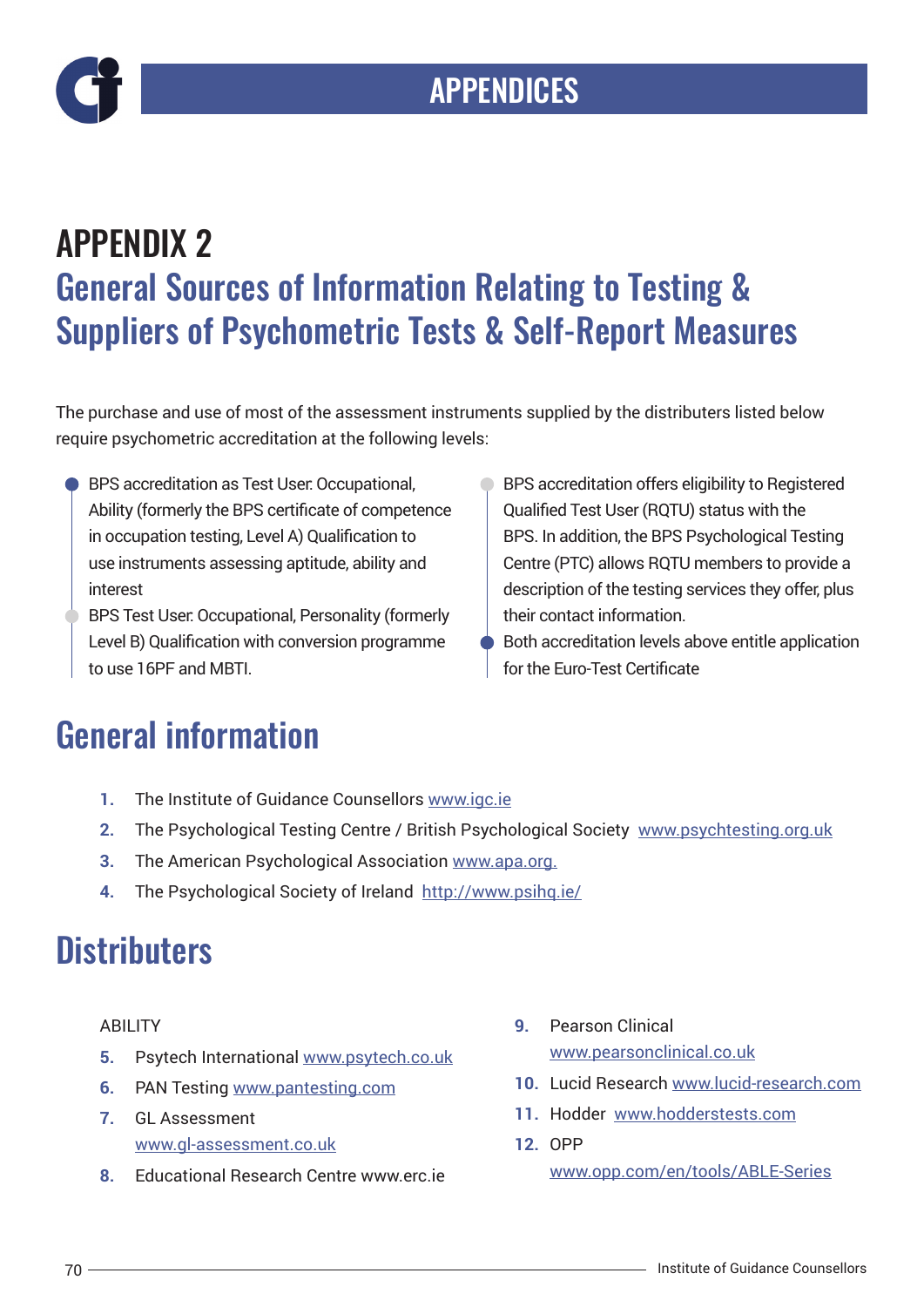#### APPENDICES



### **Distributers**

#### ABILITY AND ATTAINMENT

- **13.** Psytech International www.psytech.co.uk
- **14.** PAN Testing www.pantesting.com
- **15.** Vangent www.vangent.hcr.com
- **16.** ETC Consult www.etcconsult.ie
- **17.** Cambridge Occupational Analysts www.coa.co.uk
- **18.** Houghton, Mifflin, Harcourt www.riversidepublishing.com
- **19.** The Educational Research Centre www.erc.ie
- **20.** Thomas International www.thomasinternational.com

#### INTEREST

- **21.** OPP https://www.opp.com/en/tools/ Strong-Interest-Inventory
- **22.** CASCAiD www.cascaid.co.uk
- **23.** Cambridge Occupational Analysts www.coa.co.uk
- **24.** Multiple Intelligences Research and Consulting www.miresearch.org
- **25.** AQR Test Publishers www.aqr.co.uk
- **26.** PAR Professional Assessment Resources www.parinc.com
- **27.** Psychometrix www.psychometrix.ie
- **28.** Psytech International www.psytech.co.uk
- **29.** Profiling for Success www.profilingforsuccess.com
- **30.** Chronicle Guidance Publications www.chronilceguidance.com
- **31.** OPP www.opp.eu.com
- **32.** McCarron-Dial Systems www.mccarrondial.com
- **33.** CareersPortal www.careersportal.ie
- **34.** Qualifax www.qualifax.ie

#### VALUES

- **35.** PFS Profiling for Success www.profilingforsuccess.com
- **36.** PAN Performance Assessment Network www.pantesting.com

#### PERSONALITY TRAITS

- **37.** OPP www.opp.com/en
- **38.** Psytech International www.psytech.co.uk
- **39.** Online International Personality Item Pool www.personal.psu.edu/j5j/IPIP
- **40.** PAN Performance Assessment Network www.pantesting.com
- **41. ETC Consult www.etcconsult.ie**
- **42.** OPP www.opp.com

#### LEADERSHIP AND

#### MANAGEMENT DEVELOPMENT

- **43.** Psytech International www.psytech.co.uk
- **44.** PAN Performance Assessment Network www.pantesting.com

ONLINE AND PRINTED CAREERS RESOURCES

**45.** www.babcock-lifeskills.com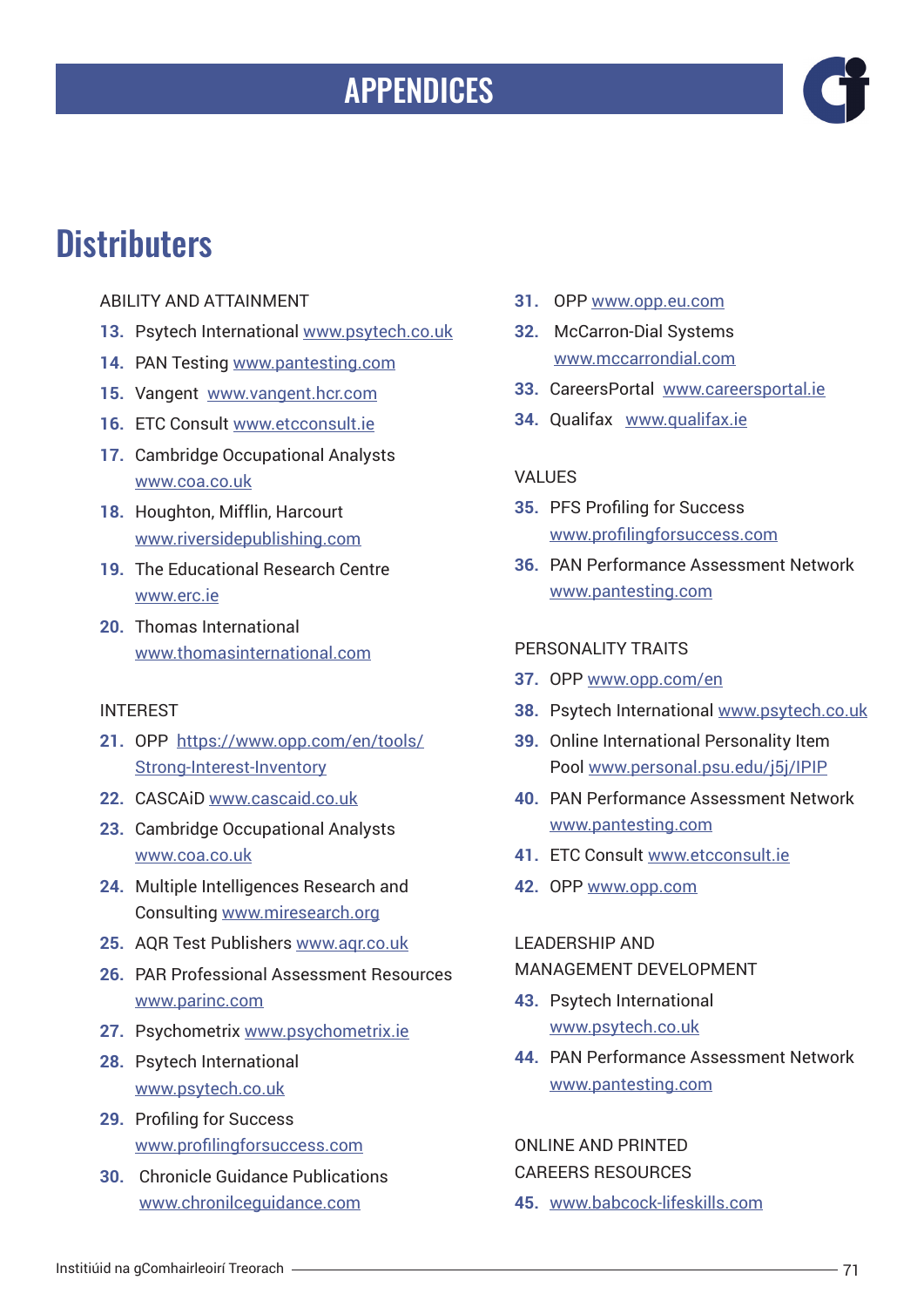



# APPENDIX 3 Guidelines for Developing Policy in Relation to Psychometric Testing

The following is provided as an example of the sort of matters such a policy might cover. The details will vary as a function of the assessment context, whether in an educational setting, other public service setting or private practice.

Contracts between the guidance counsellor, test takers and other parties are often implicit and unspoken. However, making clear the expectations, roles and responsibilities of all parties can help to avoid misunderstanding, harm and litigation.

The policy will endeavor to

**address the rights of test takers regarding how their test scores will be used and the test user's right to access to results**

**state the existence of any financial charges if relevant for the particular provide clarity in relation to inclusivity and impartiality in relation factors such as age, gender & disability**

**give assurance of the use of tests of proven quality, appropriate for the test taker's needs, and appropriate for the assessment purpose**

**provide guidelines used in relation to informing test user prior to testing about the purpose of the assessment, the nature of the test, to whom tests results will be reported and the planned use of the results**

**clarify issues in relation to giving advance notice of when the test will be administered, when the results will be available and the manner in which test results will be communicated to the test taker**

**clarify issues in relation to the administration of tests and the interpretation of results**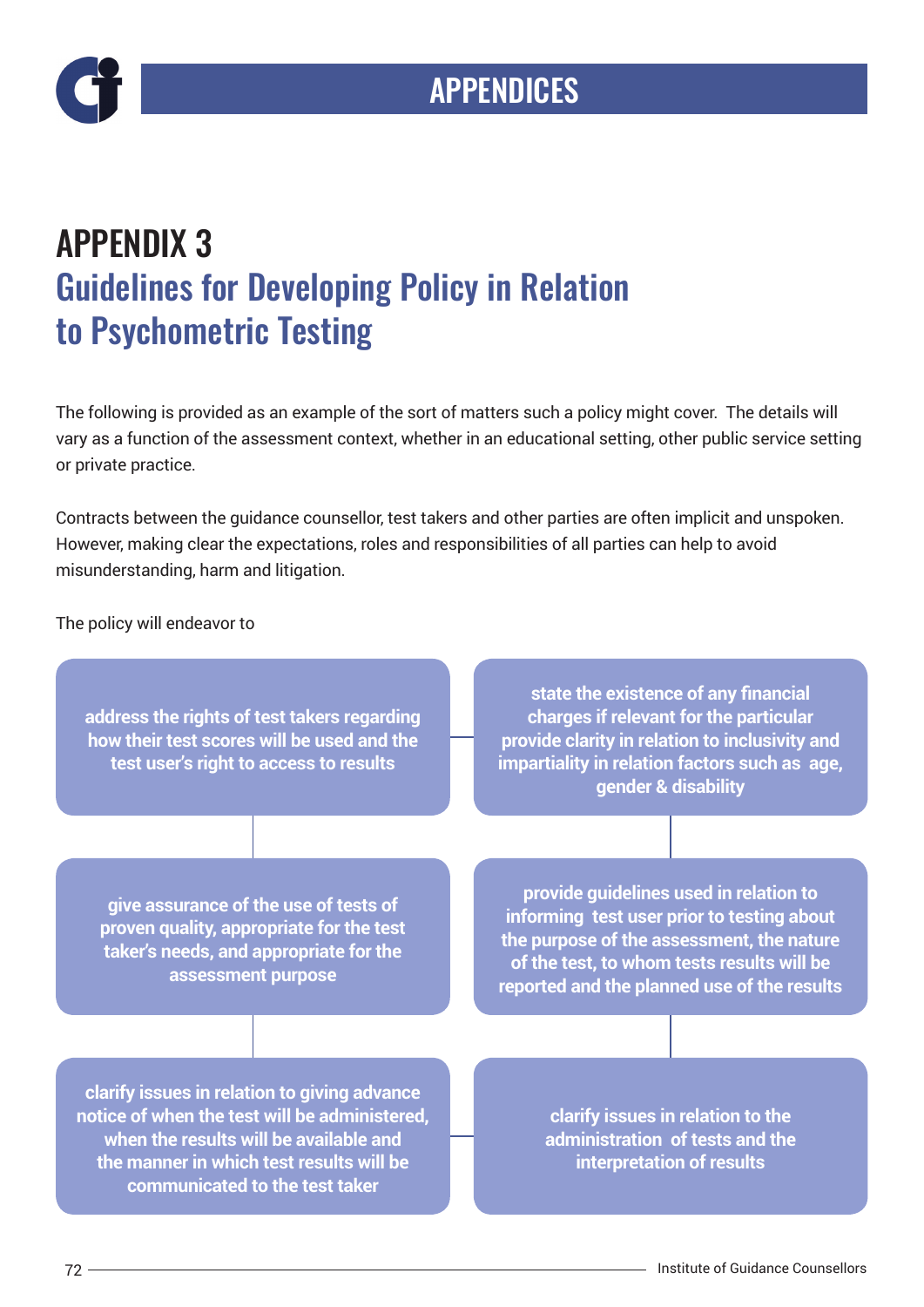

## APPENDIX 4 **Communicating Test Results to Clients<sup>109</sup>**

The following guidelines are drawn from the British Psychological Society's *Communicating Test Results: Guidelines for Test Users* (2016) Types of Scores

**RAW SCORES:** Raw scores should not generally be communicated to test takers or other parties who have an interest in the results of testing, as they are not usually meaningful in themselves. Raw scores need to be put into context through norm referencing, criterion referencing or similar, and it is these contextualised scores that should be communicated. Types of scores: Raw scores can be translated into a range of contextualised scores. Common examples include standardised scores, T scores, stens, stanines and percentiles, though some tests use other types of contextualised scores. One or more of these score types should be used when communicating test results.

**USE OF SCORE BANDS:** Some test users communicate test scores as 'score bands'. For example, a test score may fall within the 'average band' or 'below average band'. The use of score bands in test documentation is often inconsistent, as different tests use different numbers of bands, have different boundary points between bands and may use different descriptors for bands covering the same or a similar range of scores. If test users want to use score bands, it is recommended that

they develop a local policy on test use that is adopted and used consistently by all test users in their organisation.

**ITEM-LEVEL SCORES:** Item-level scores should not be communicated to test takers, and in most cases not to other parties. In certain situations item-level responses may be used qualitatively for diagnostic purposes (e.g. looking at the types of words a child has spelt incorrectly in a spelling test), but when item-level responses are communicated it is the responsibility of the test user to ensure the recipient is appropriately trained to interpret them. Test users need to be careful that providing this level of information on a test does not infringe the publisher's or other party's intellectual property rights over the test materials.

**USE OF CONFIDENCE INTERVALS:** Reputable psychometric tests should contain information on their level of reliability which, in turn, is used to derive confidence intervals. Test users should acknowledge the precision of measurement in test scores and communicate both test scores and their associated confidence bands.

**ENSURING UNDERSTANDING:** It is the responsibility of test users to ensure that any information they communicate about a test and its results, whether in

<sup>109</sup> Reproduced with permission from the Psychological Testing Centre (2016) *Communicating Test Results: Guidelines for Test Users,* BPS www.psychtesting.org.uk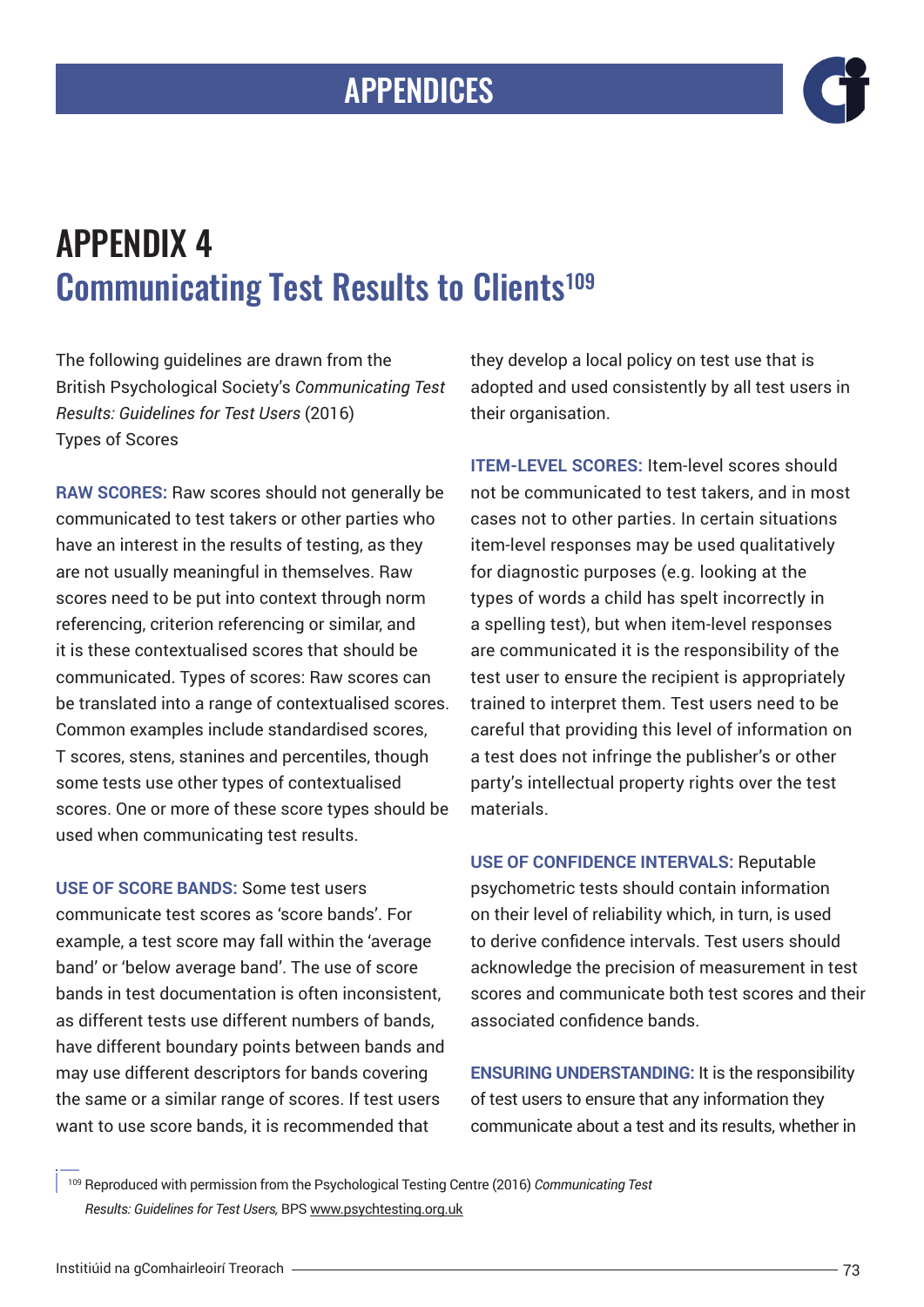### APPENDICES

written or oral form, is accurately understood by the recipient. Before communicating test results, test users should consider:

the intended audience; whether they are test trained or not and their general level of understanding of tests and test results  $\bullet$  the purpose of testing and how results will be

used

- what other information, if any, is being considered alongside the test results • how results will be presented (written and/ or orally) and what opportunities for review of results with the test taker or other parties are available
- any organisational policies regarding test use that exist and the guidance given in these  $\bullet$  their level of competence in providing the necessary interpretation of the results, seeking support from professional colleagues where they consider this necessary

**DEVELOPING LOCAL POLICIES OF TEST USE** As each test user will operate in a different context, it is recommended that organisations develop their

own policy on test use. As well as covering the communication of test results, such policies may cover areas such as selection of tests to use, data storage and training requirements for test users. It is important that all people using tests in the organisation are familiar with the test use policy and follow it. Test use policies should be regularly reviewed to ensure that they are current, reflect the organisation's needs and procedures, and comply with relevant legislation.

**PROVISION OF SCORES UNDER THE DATA PROTECTION ACT (1988)** Under the Data Protection Act (DPA) test takers normally have a right of access to information that is held on them. If a 'subject access request' is made under the DPA, information provided to test takers must be in a form that is understandable. Information would therefore typically be presented in terms of a contextualised score, including information about the norm group or similar used in the contextualisation, and confidence band. A description of the test and construct(s) it measures should also be included to ensure the information provided can be fully understood.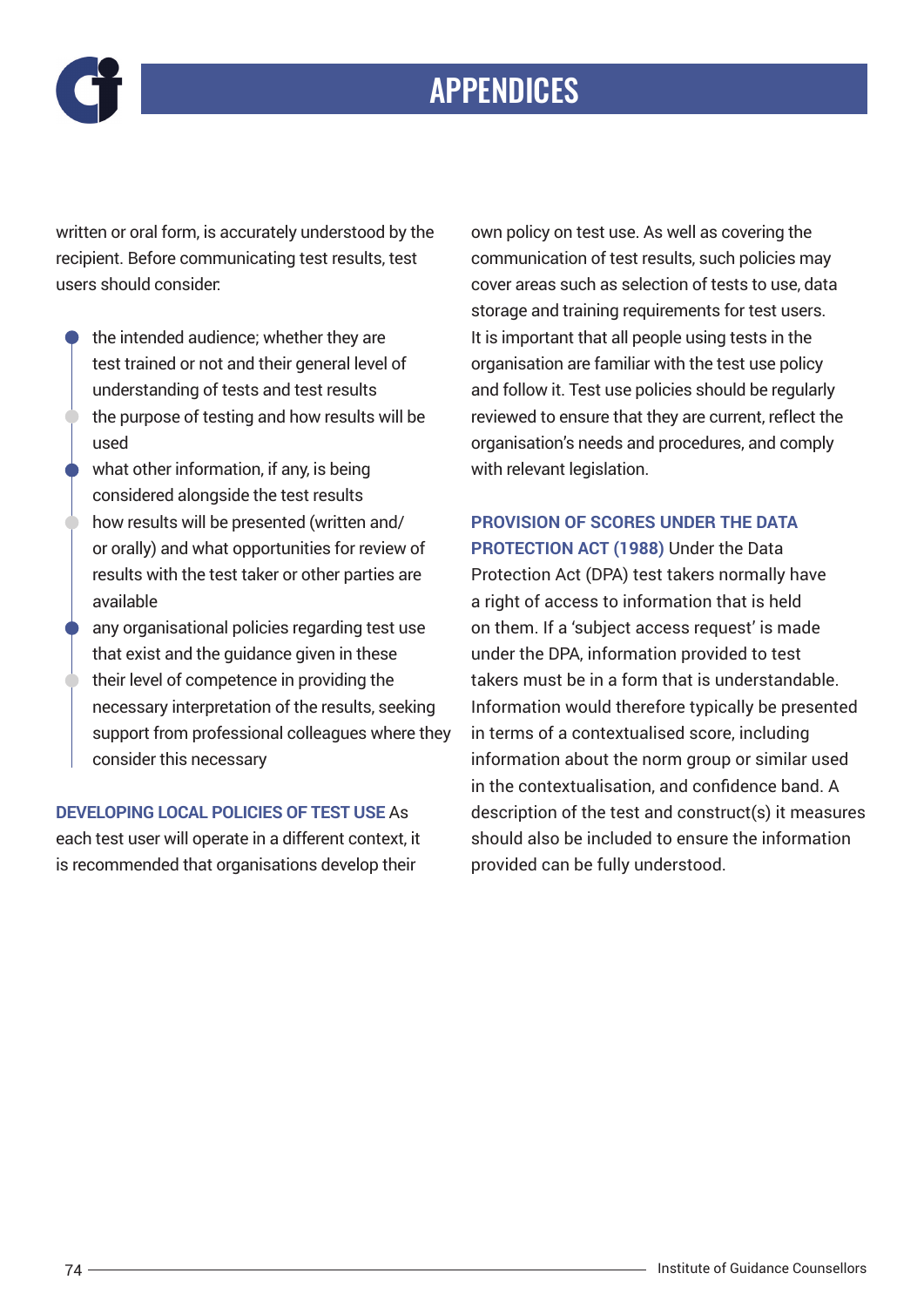

## APPENDIX 5 Some National & International Policy Sources of Relevance to Guidance Counselling

Global, European, and national agencies provide guidance on career programmes and training opportunities for career development and acquisition of career management skills. The following is a sample of some that offer supports and insights for the work of the guidance counsellor:

The *International Centre for Career Development and Public Policy* facilitates international policy sharing and learning through the international exchange of knowledge and information concerning public policy and career development issues.<sup>110</sup> www.iccdpp.org

The *European Lifelong Guidance Policy Network* (ELGPN) provides a reference quide $111$  for lifelong guidance policy in education, training, labour market and social inclusion. This site offers a variety of services and products in a variety of settings across the education and employment sectors.<sup>112</sup> www.elapn.eu

The *European Centre for the Development of Vocational Training* (CEDEFOP) 2016 work programme sets out

a strategic framework for vocational education and training up to 2020.113 This programme reflects the objective to support the plan for a more qualified European workforce. www.cedefop.europa.eu

The *Further Education and Training Authority* (SOLAS) has streamlined a more efficient Irish skills training service under Education Training Boards Ireland (ETBI) 2013.114 www.etbi.ie / www.solas.ie

The *National Skills Strategy 2025* identifies Ireland's current skills profile, provides a strategic vision and specific objectives for our future skills requirements, and sets out a road map on how the vision and objectives can be achieved. The strategy highlights

110 ICCDPP International Cente for Career Development and Public Policy. http://iccdpp.org

<sup>111</sup> European Lifelong Guidance Policy Network (2015) ELGPN Tools No 6. *Guidelines for Policies and Systems Development for Lifelong Guidance.* A Reference Framework for the E.U. and for the Commission (2015) Jyuaskla Finland, p10.

112 Ibid. p. 7. No 6.

113 CEDEFOP The European Centre for the Development of Vocational Training- (2016) Work Programme pp. 10-19.

114 etbi.ie solas.ie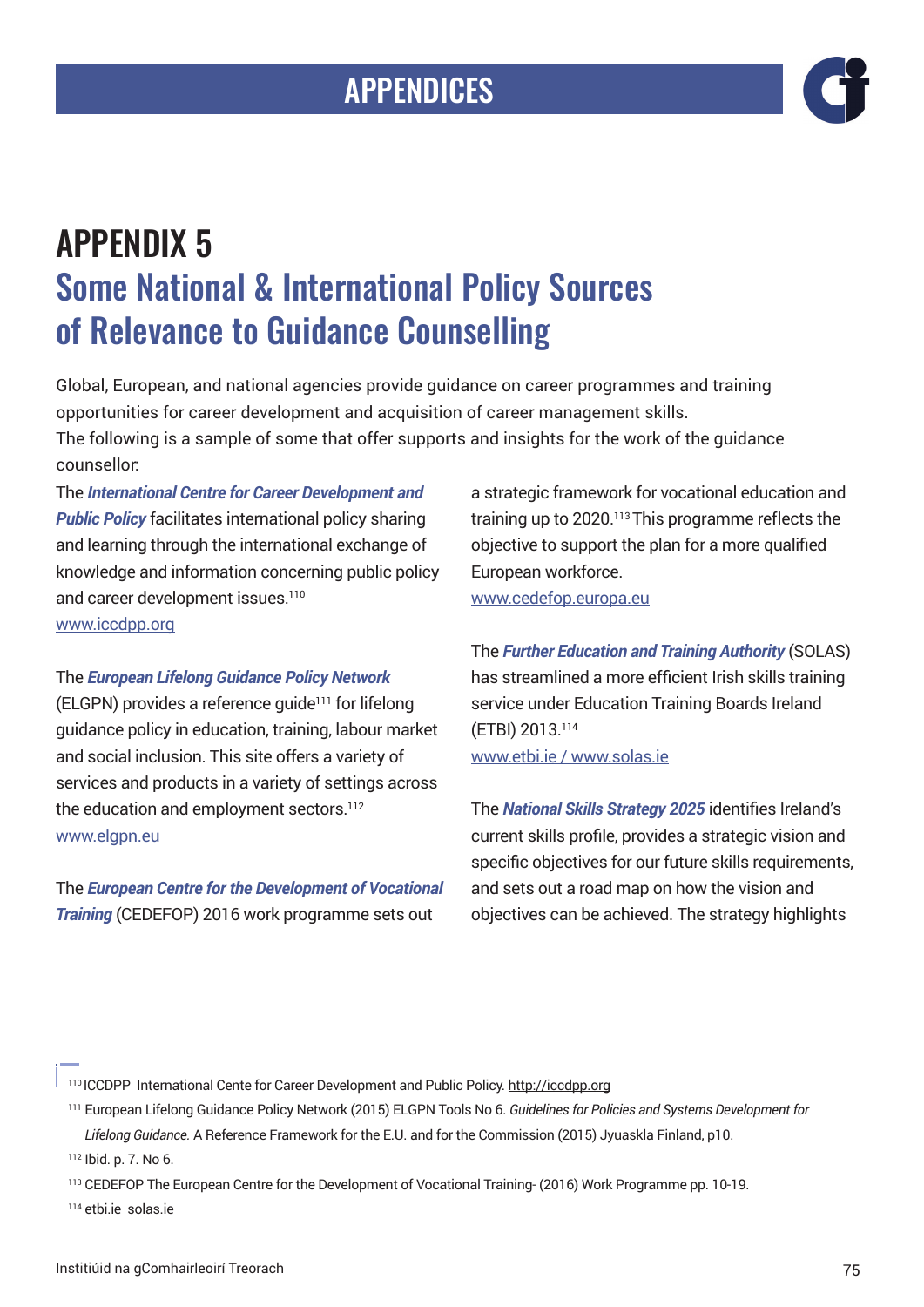

### APPENDICES

the importance of the provision of guidance counselling115 and calls for a review of guidance services, tools and career information for students and adults.<sup>116</sup>

http://www.education.ie/en/Publications/ PolicyReports/pub\_national\_skills\_strategy\_2025.pdf

The *National Strategy for Higher Education* to 2030 has a number of strategies to widen access to people from lower socio-economic backgrounds and is planning more broad based courses and greater interdisciplinary learning opportunities. The strategy is fostering entrepreneurial imagination and encouraging Irish graduates to be job shapers and not just job seekers.<sup>117</sup>

www.hea.ie/en/policy/national-strategy

The *New Zealand Association of Counsellors* in their school guidance section outlines how Principals and School boards can promote safe practice and effective counselling in schools. It also provides a School Guidance Counsellor appointment kit.

http://www.nzac.org.nz/school\_guidance counsellors.cfm

*The New Work Order* is a useful analysis, prepared by the *Foundation for Young Australians,* of the skills and expertise young Australians must acquire for the jobs of the future. It gives an excellent review of the opportunities and challenges presented with this new work order.

http://www.fya.org.au/wp-content/uploads/2015/08/ fya-future-of-work-report-final-lr.pdf

115 Ireland's National Skills Strategy 2025- Published by Department of Education and Science Ireland Jan 2016 p97.

116 Ibid. p. 80.

117 Hunt, Colin. DES *National Strategy for Higher Education to 2030* Implementation Plan Department of Education and Skills, June 2011 p.37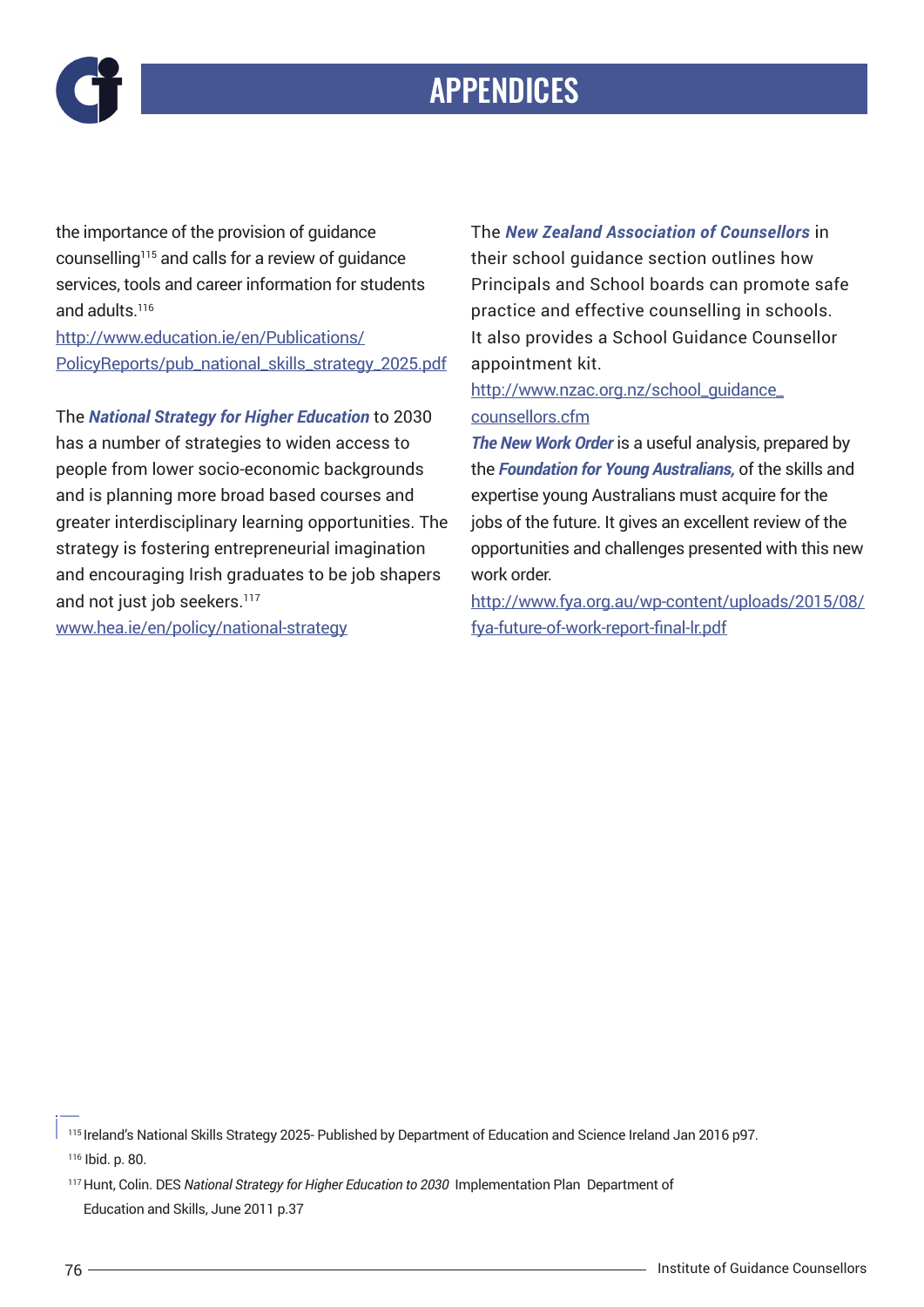

# APPENDIX 6 Equality and Employment Legislation

While guidance counsellors must be mindful of all Irish legislation which has relevance for their work, nevertheless, the Equal Status Acts 2000 to 2011, given their wide remit across so many sections of society, require special attention. It is important that guidance counsellors are aware of how the acts apply to their own work. Also, the Acts may be relevant to a client's presenting experience as they prohibit discrimination on nine grounds: gender; civil status; family status; age; disability; sexual orientation; race  $-$  including colour, nationality, ethnic or national origins; religious belief and, membership of the travelling community.

Discrimination outside the workplace is prohibited by the Equal Status Acts 2000 to 2011. Anyone trying to access goods or services and who feels discriminated against unlawfully, on any of the nine prohibited grounds, can make a claim under these Acts. They cover many different goods and services, including access to a place, facilities for banking, entertainment, cultural activities or transport,

The Acts also prohibit discrimination against a person on the basis of association with another person, acting as a witness on behalf of that other person, given evidence on their behalf, legally opposing an act which is unlawful under the Act, or who has given notice of an intention to take any such actions.<sup>119</sup> It is important to note that, 'Penalising a person for making a complaint of discrimination or for

professional or trade services, health services, access to education and accommodation.

The Equality Authority is tasked with providing information and advice to any person who feels that he or she has been discriminated against on any of the grounds covered in the equality legislation, whether in an employment or non-employment area.<sup>118</sup>

The nine grounds on which discrimination is outlawed by the Equal Status Acts are as follows:

• Gender • Civil Status **Family Status Sexual Orientation** • Religious Belief • Age **Disability** • Race, Colour, Nationality, Ethnic or National **Origins** • Membership of the Traveller Community

giving evidence in someone else's complaint or for lawfully opposing unlawful discrimination is called **victimisation** and the Equal Status Act specifically protects a person against such victimisation'.120

The Equal Status Acts include the Equal Status Act, 2000, the Equality Act, 2004 and the Equal Status (Amendment) Act 2012.

<sup>118</sup>http://www.justice.ie/en/JELR/Pages/Equality\_FAQ#UnlawfulDiscrimination

<sup>119</sup> https://www.workplacerelations.ie/en/What\_You\_Should\_Know/Equal\_Status/ 120 Ibid.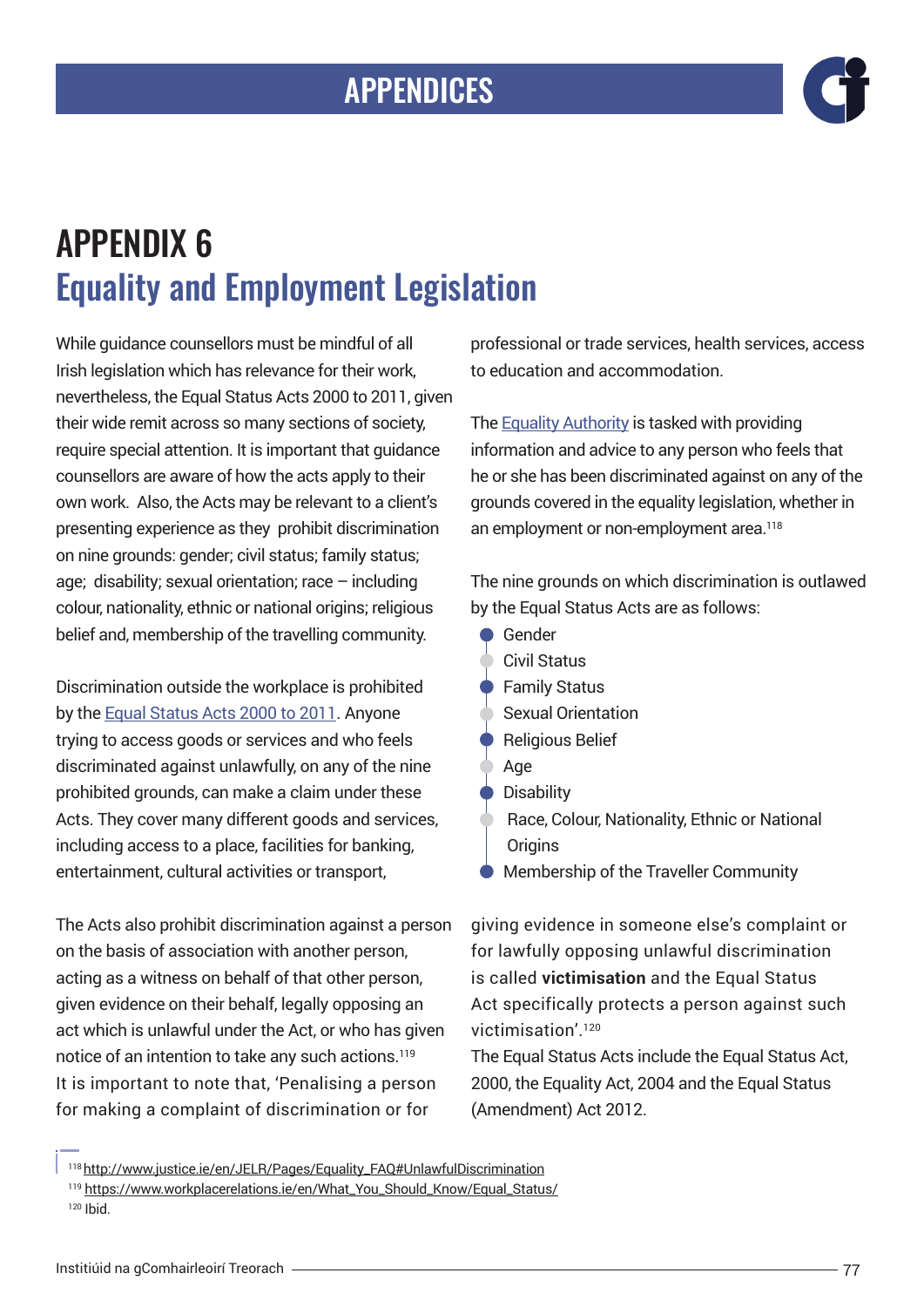

## APPENDICES

A 'Restated and Revised' version of the Equal Status Acts, called *The Equal Status Act 2000: Revised, Updated to 10 July 2013,* is available from the Law Reform Commission.121

### **The following definitions122 may be helpful**

**GENDER** A man, a woman, a transgender or a transsexual person (specific protection is provided for pregnant employees or in relation to maternity leave). **CIVIL STATUS** means being single, married, separated, divorced, widowed, in a civil partnership within the meaning of the Civil Partnership and Certain Rights and Obligations of Cohabitants Act 2010 or being a former civil partner in a civil partnership that has ended by death or been dissolved;

**FAMILY STATUS** This means having responsibility either as a parent or as a person in loco parentis for someone below 18 years of age, or as a parent or resident primary carer for someone 18 years or over with a disability who requires a high degree of support and attention.

**AGE** In general this means people in employment between the ages of 18 and 65; and people in vocational training between the ages of 16 and 65. **DISABILITY** This is broadly defined including people with physical, intellectual, learning, cognitive or

emotional disabilities and a range of medical conditions

**SEXUAL ORIENTATION** Gay, lesbian, bisexual or heterosexual;

**RELIGIOUS BELIEF** Includes religious background or outlook or lack of religious belief.

**RACE** Includes race, colour, nationality, ethnic or, national origin.

### **MEMBERSHIP OF THE TRAVELLER COMMUNITY**

People, who are commonly called Travellers, who are identified both by Travellers and others as people with a shared history, culture and traditions, identified historically as a nomadic way of life on the island of Ireland.123

### **EMPLOYMENT**

Discrimination in the area of employment is prohibited by the Employment Equality Act, 1998 and 2004. Irish equality legislation prohibits direct and indirect discrimination in the area of employment and in the supply of and access to goods, facilities and services, on any of the following nine grounds - *gender, civil status, family status, sexual orientation, religion, age, disability, race or membership of the Traveller community*  as noted above.

<sup>121</sup> http://www.lawreform.ie/\_fileupload/EN\_ACT\_2000\_0008.PDF

122 www.dublin15cc.com/wp-content/uploads/.../unlawful-discrimination-explained.pdf

<sup>123</sup>http://www.basis.ie/home/home.jsp?pcategory=12823&ecategory=12826&doclistid=12828&language=EN&link=link001&doc= 11969&logname=The%209%20Grounds%20on%20which%20Discrimination%20is%20Unlawful%20are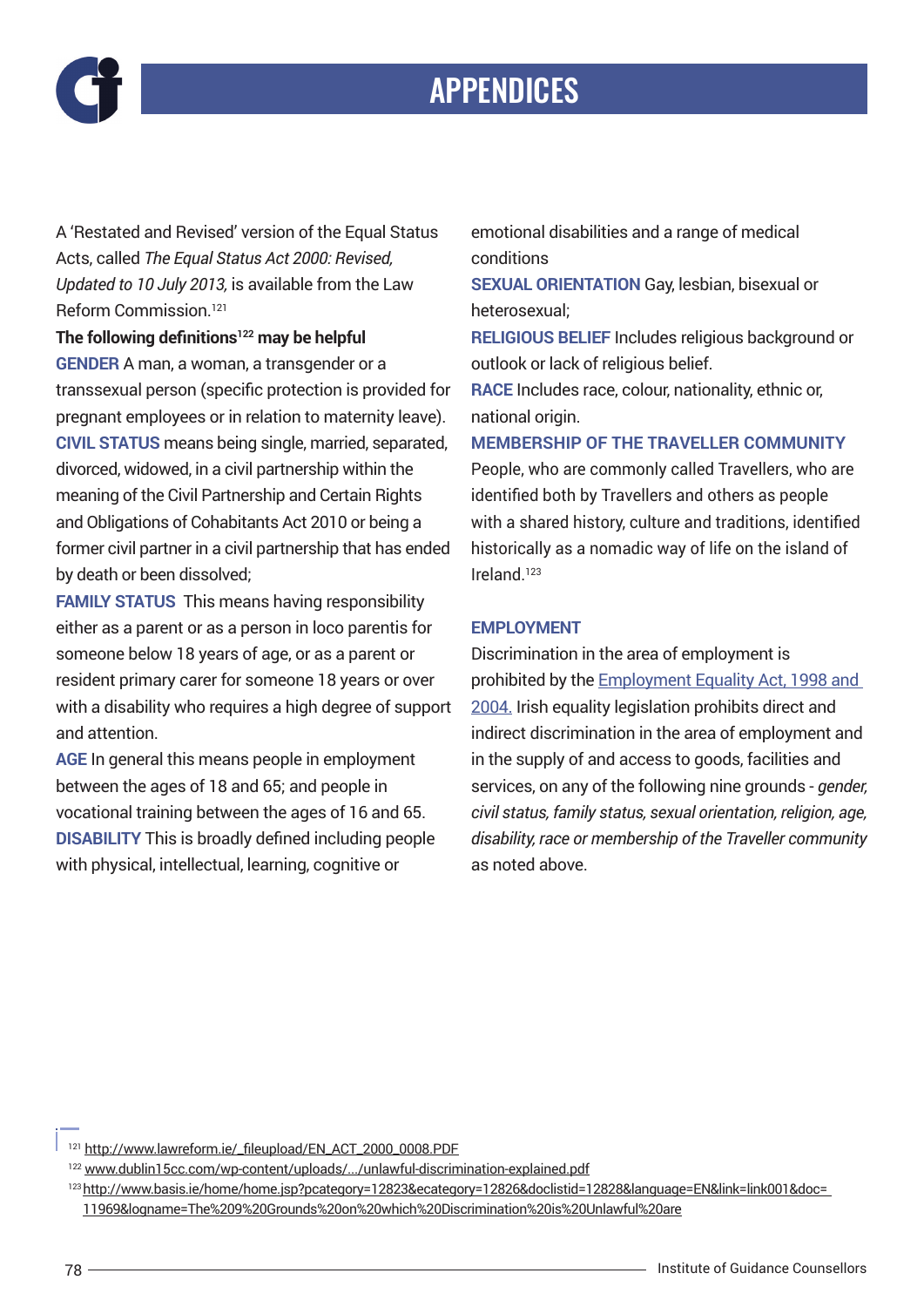## **NOTES**

Cf